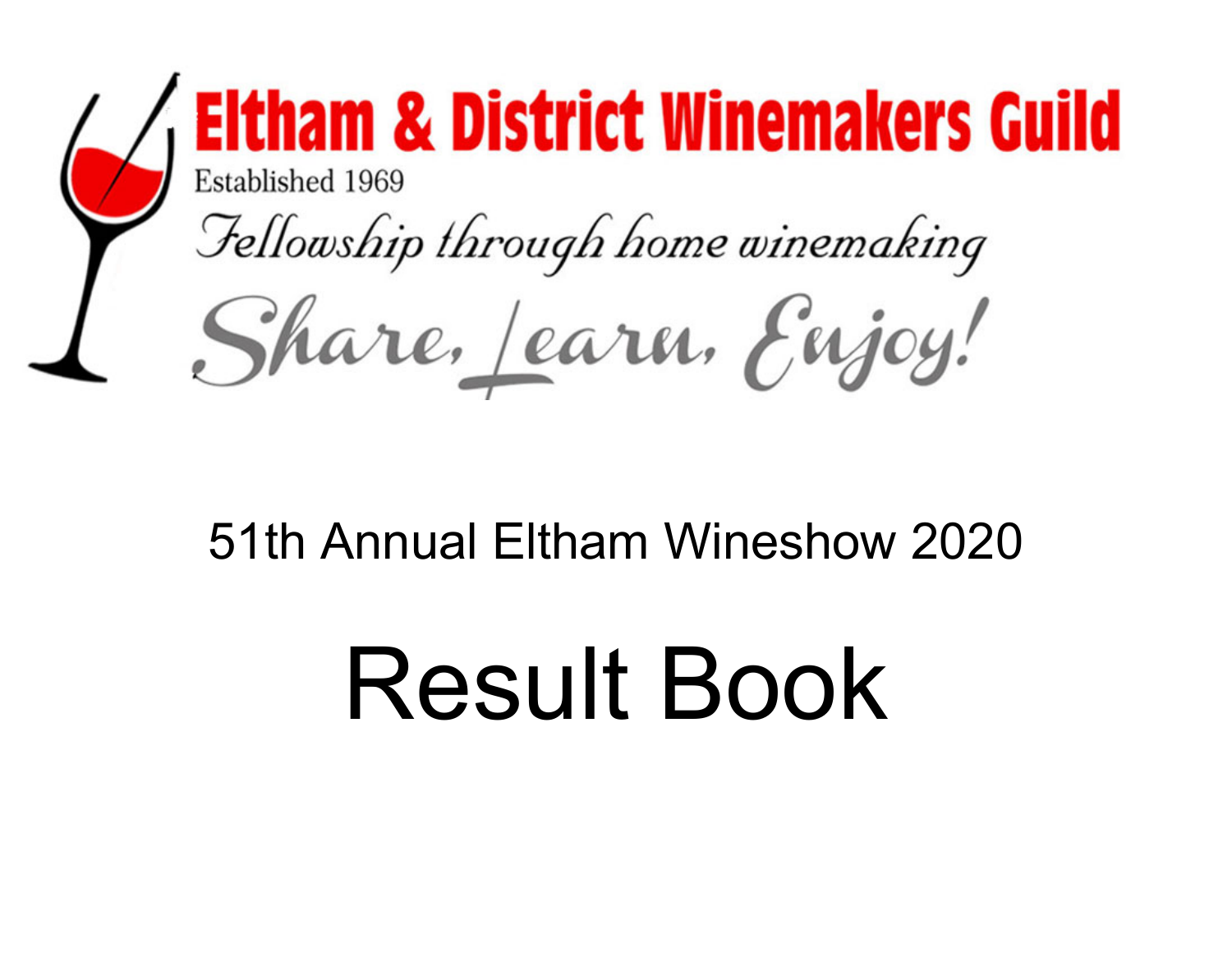

Make your Own Wine.

Go for a Gold Medal!

 $\Box$  Have you recently started making wine at home but would like to learn more?

Have you been making your own wine for a while but would like to meet up with other winemakers to share experiences?

If you answered yes to either of these questions, then the Eltham & District Winemakers Guild could be just what you are looking for!

The Eltham & District Winemakers Guild can introduce you to:

□ A welcoming group of winemakers of all traditions and levels of experience, many with a long tradition of artisan Grape and Country winemaking.

Great learning, sharing and mentoring experiences to improve your winemaking skills.

Fun and educational monthly meetings covering grape and country winemaking and wine appraisal.

Monthly competitions leading to Australia's largest home winemaking show with judging by professionals.

□ Social events including winery weekends somewhere in Victoria.

Learning how to improve your palate through our unique method of appraisal.

Monthly meetings at the Eltham Living and Learning Centre starting at 7:45 PM. Visitors welcome. (Check out our web site!)

Eltham and District Winemakers www.amateurwine.org.au Contact cheers@amateurwine.org.au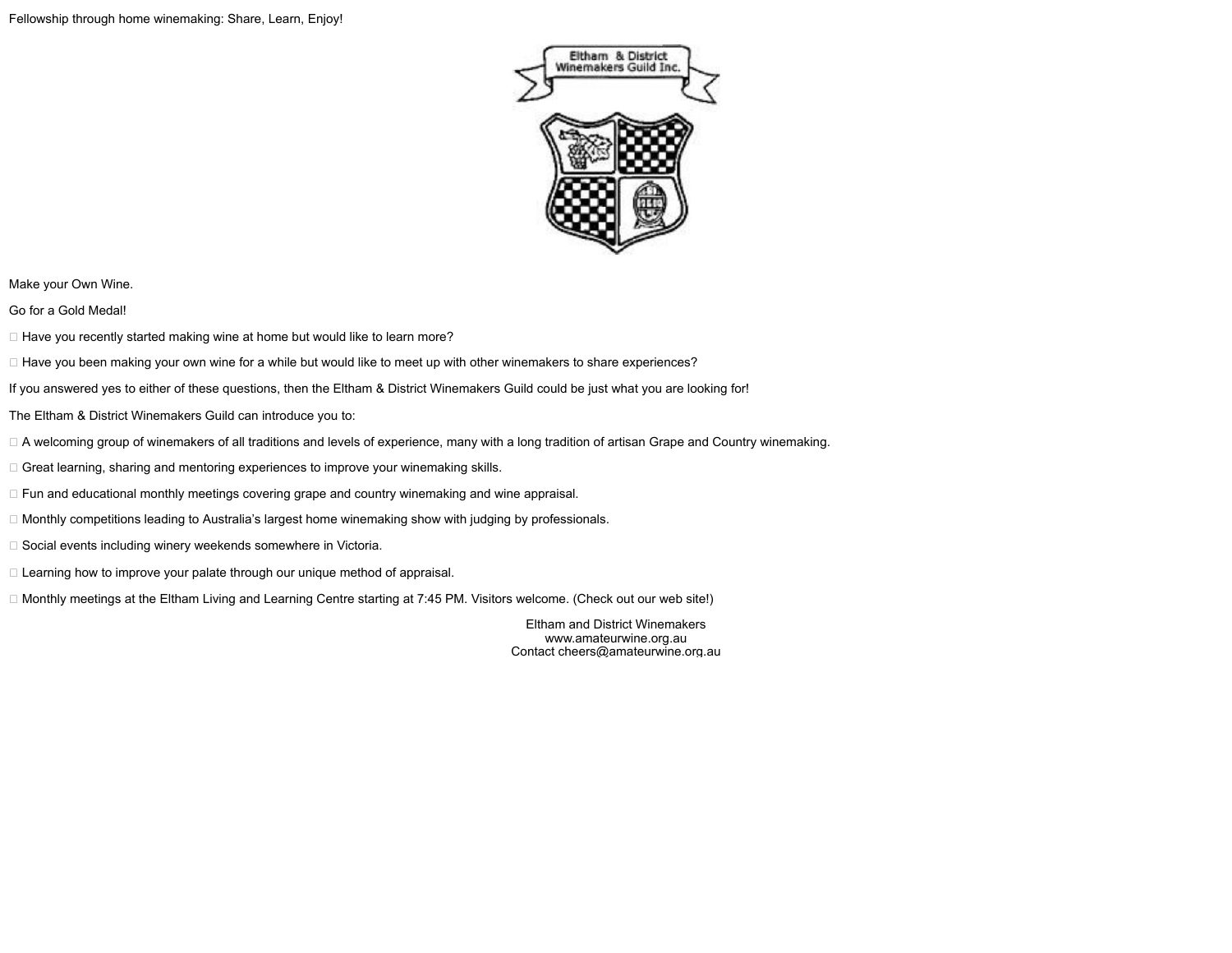### **OUR JUDGES - 2020 ELTHAM WINE SHOW**

### **Sandrine Gimon (Chief Judge)**

Raised in Savoie, France, Sandrine graduated for the Diploma National Oenology in Reims after a 6-month internship at Veuve Clicquot Ponsardin. Worked at various wineries internationally. Settled at Rymill Coonawarra as senior winemaker for nearly 13 years. Now based with her family in the Yarra Valley, Sandrine is a consultant at Wine Network Consulting. She was a scholar of the AWAC in 2007 and the Len Evans Tutorial in 2017.

### **Wayne Hewett**

Wayne is a professional winemaker for Rebello Wines, a winery on the Mornington Peninsula associated with Sunny Ridge Strawberry Farm. He has judged at the Hobart (Australian) Fruit Wine Show, Cairns Fruit Wine Show as well as the Victorian Wines show.

### **Dean O'Callaghan**

Dean O'Callaghan (aka Deano Goodbrew) is an ecopreneur and CEO and Abundance Generator for The Good Brew Company, which specialises in the sustainable brewing of living probiotic beverages using solar power, spring water and certified organic ingredients. Deano has a double degree in Computer Science and Systems Engineering and has been involved in IT based social enterprises in Germany and Australia. Deano's brewing ventures began when his Dad bought a craft beer brewery in the Yarra Valley and continued in the alternative festival scene where he sold 'magic tea' kombucha and jun from a modified tricycle. He has also run for office at Local, State and Federal Levels.

### **Christina Kaigg**

My name is Christina Kaigg and I am a wine educator and wine buyer based in Melbourne. Sarah Andrew passed on your recent email in regards to looking for judges for the 2020 Eltham Wine Show and I was wondering if you were still taking expressions of interest? If so, I would absolutely love to be involved as a potential judge (I grew up local to the Warrandyte area and am thrilled to hear the show will be running). I have both WSET L3 certification and FWS (Honours), currently teaching French Wine Scholars at Melbourne Winehouse and studying Italian Wine Scholars. My main job is working as Assistant Wine Buyer and second palate for Atlas Vinifera Wine Bar and Bottleshop in Richmond.

### **Duncan Moody**

Duncan's background is as a sommelier and he has worked in resorts in the UK and Maldives and some of Melbourne's hatted restaurants. He currently work for TWE as part of the Luxury Brands sales team. He has been studying wine since 2004 and is a Certified Sommelier. He has passed all tasting exams and all but one theory exam for the WSET diploma. He has been involved with the Eltham Wine show since 2016.

### **Chris Myers**

Chris is a highly regarded amateur winemaker and life member of the Frankston Amateur Winemakers Guild. He was their winemaker of the year for 12 years running and has major trophies from most amateur shows. Chris has judged amateur wine shows for over 20 years.

### **Lisa Cardelli**

Born in Tuscany and adopted by Australia (currently waiting for the Citizenship!), Lisa's love for wine started in Italy and has grown up here in Oz. Over the years she has been cutting her teeth as sommelier in famous fine dining restaurants in Melbourne and progressed in her WSET studies. Lisa is currently holding a level 4 Diploma as well as being a certified WSET educator. Her involvement in regional and national wine shows has allowed her to be more an integral part of the local wine industry and support this exciting and constantly changing industry.

### **Annie Tang**

Annie studied Global wine studies at The University of Melbourne and holds a WSET Level 3 in Wine. Currently looking after the Fine wine portfolio at Treasury Wine Estates.

### **Natasha Johns**

Natasha Johns is an Italian wine importer and distributor for Australian and Italian wines, with 18 years as a professional in the wine industry. She has completed her WSET diploma and regularly participates in benchmarking tastings such as the 'Young Gun of Wine' panel tastings and has a love of wine from all countries, regions and styles.

### **Kirilly Gordon**

Kirilly began her career in winemaking while doing work experience for a degree in Agricultural Science at the University of Melbourne in 1997. A fascination for the growing of grapes and the art and science of turning them into wine led to enrolling in the Charles Sturt Uni Wine Science degree and the offer of a winemaking job in the Macedon Ranges where she grew up. Many vintages later including two overseas, a finely tuned palate and love of fermentation of all kinds, she is the Winemaker at Witchmount Estate and has her own tiny wine brand called Bowerbird Wines.

### **Grant Scicluna**

Grant Scicluna of Wine House Melbourne writes all communications and also contributes wine tasting notes on a freelance basis for wine distributors and wineries. Grant has represented Wine House in numerous international trade contexts including the Jackson Family Wine Symposium in California; Sauvignon 2019 and the Chardonnay and Sparkling Symposium in New Zealand. Grant was the Wine Scholar at the 2019 Australian Alternative Varieties Wine Show. He teaches consumer events and WSET Level 1 for Wine House.

### **Leah Mottin**

Leah holds a Masters Degree in Viticulture and Oenology, she then went on to complete numerous Domestic and International Vinatges before landing a full time position as an Assistant Winemaker up in the Perricoota Wine region. After a number of years she moved down to the Yarra Valley as the Laboratory Manager at Domaine Chandon Australia

### **Mavis Zhang**

A qualified winemaker, Mavis is one of the leaders of the emerging generation of Chineseborn wine professionals and currently working as the Winemaker Consultant at Wine Network Consulting. She brings six years of hands-on winemaking experience, with several top-flight Australian producers; and significant experience in liaison with contract clients, winemakers and other third parties.

### **Peter Shone**

Peter has been involved in the wine industry in Australia for 7 years. Having completed harvests in Marlborough, the Barossa and the Yarra Valley, Peter is now the Assistant Winemaker at Levantine Hill Estate in Coldstream. Peter has recently completed the WSET Diploma to further round out a global understanding of wine.

### **Adam Paleg**

Viticulturalist and winemaker at Mount Towrong Vineyard 2011- current Bachelor of Viticulture and winemaking (NMIT) 2010-2014 Judging: Associate judge MPVA wine show 2017, Associate judge Daylesford wine show 2017. I have been working in the wine industry for 9 years. As a Viticulturalist my main focus is on sustainable farming principles where no pesticides, herbicides or fertilisers are used. Irrigation is also kept to a minimum to allow the fruit to give a true sense of site. For our winemaking fining, filtration and sulphur additions are also kept to a minimum. We pick the fruit a week or so earlier to retain natural acidity and a low pH. This reduces the need for sulphur additions. We use small amounts of Hungarian and French oak to compliment the wines while allowing the fruit that we start with to shine!

### **Richard Martignetti**

Richard has actively participated in various vintages with premium wineries in Australia and France, honing his craft, of which his hospitality and retail experience in the world of wine has been enhanced by the completion of a WSET level 3 certificate. Enthusiastically serving as a proud contributor to the EDWG as a committee member.

### **Aine Conran**

I am a key account manager with Heart & Soil Wine Imports. Achieved WSET Diploma in Aug 2019. Have worked in retail, wholesale and production in the Australian and New Zealand wine industry for the last 8 years. Wine is my passion and I am constantly looking to expand my palate and knowledge.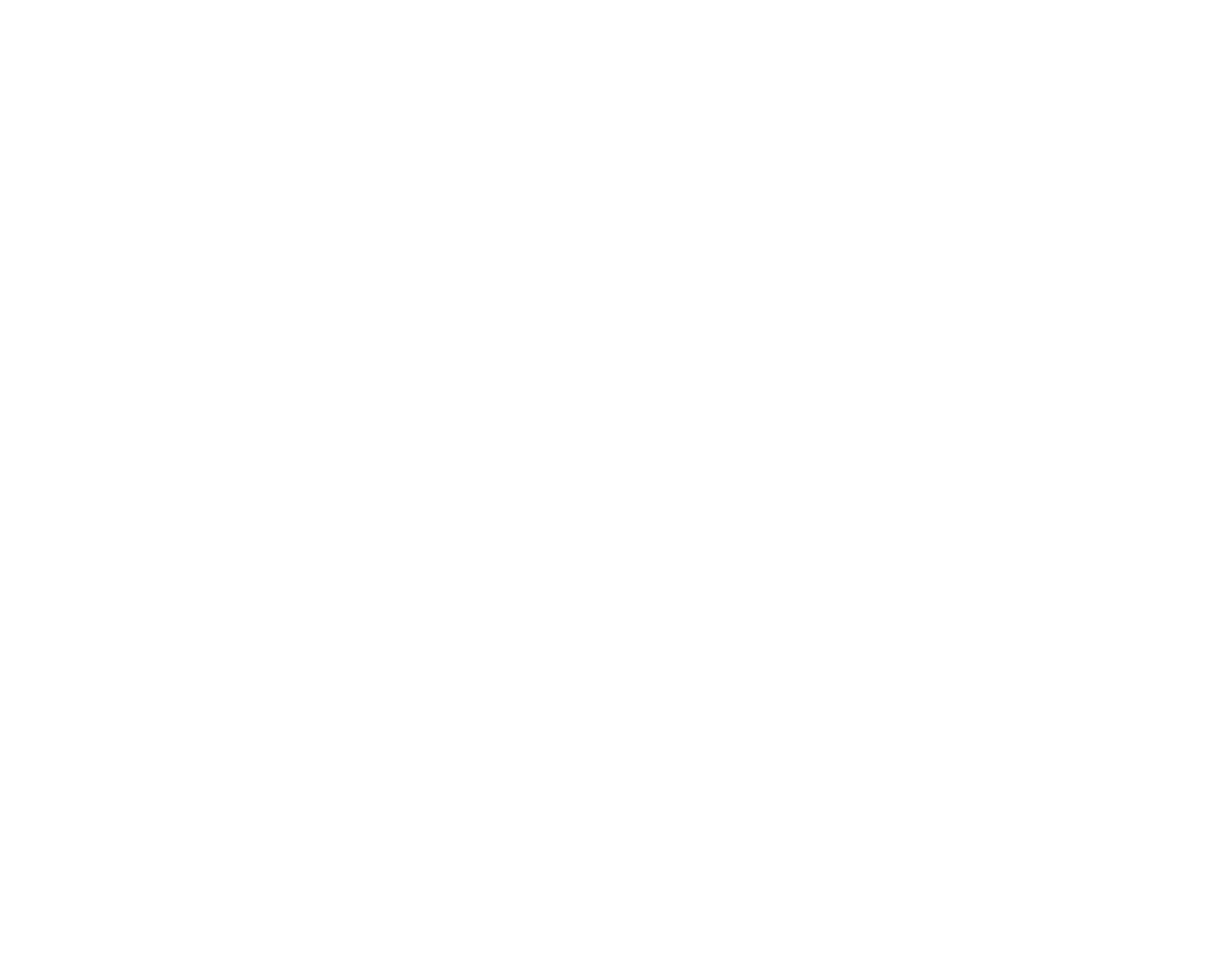1 harrier Family WITHDRAWN with the control of the control of the control of the control of the control of the control of the control of the control of the control of the control of the control of the control of the contro

## **CBE COUNTY Berry Wine 9 Entries**

**Judge: Wayne Hewett Always <sup>a</sup> classic. Some great berry wines. But ... that Mulberry!!**

| <b>Class</b> | <b>JN</b> | <b>Certificate Name</b> | <b>Description</b>              | Vintage App |     |     | <b>Nose Palate Score</b> |      | <b>Judge's Comment</b>                                                                                                                  | <b>Medal</b>     |
|--------------|-----------|-------------------------|---------------------------------|-------------|-----|-----|--------------------------|------|-----------------------------------------------------------------------------------------------------------------------------------------|------------------|
| <b>CBE</b>   |           | <b>Terence Norwood</b>  | Raspberry                       | 2019        | 3.0 | 5.0 | 7.5                      | 15.5 | Great nose, big fruit/herbaceousness. Palate is drying with aggressive acids. Good<br>length. Depth of fruit needed a sweeter style.    | <b>Bronze</b>    |
| CBE          |           | Libby Hatzimichalis     | Blackberry                      | 2019        | 3.0 | 5.0 | 7.5                      | 15.5 | Very little blackberry on the nose - some sulphite. Restrained fruit flavours through to<br>palate. Good sweetness, balance and finish. | <b>Bronze</b>    |
| <b>CBE</b>   | 3         | David Hart              | Raspberry                       | 2020        | 3.0 | 4.5 | 7.0                      | 14.5 | Nose and appearance is dull. Palate is down on fruit, with astringent tannins.                                                          |                  |
| <b>CBE</b>   |           | Nick Wiseman            | Blueberry Wine 1.082 -<br>0.989 | 2020        | 3.0 | 4.5 | 6.5                      | 14.0 | Aroma is compromised. Some ferment characters coming through. Not typical<br>blueberry. Good balance.                                   |                  |
| CBE          | 5         | <b>Brooke Love</b>      | Raspberry                       | 2020        | 3.0 | 6.0 | 8.5                      | 17.5 | Very good fresh raspberry nose. Palate is clean and balanced. A well-made example.                                                      | Silver           |
| CBE          | 6         | Nick Wiseman            | Blueberry Wine 1.086 -<br>0.997 | 2019        | 3.0 | 6.0 | 8.5                      | 17.5 | Good blueberry on the nose, shows some development. Good fruit and palate length.<br>Well balanced.                                     | Silver           |
| CBE          |           | Libby Hatzimichalis     | Mulberry                        | 2019        | 3.0 | 7.0 | 9.0                      | 19.0 | Classic mulberry nose. Great fruit. Soft palate. Good length. Great wine.                                                               | Gold             |
| <b>CBE</b>   | 8         |                         |                                 |             |     |     |                          |      |                                                                                                                                         | <b>WITHDRAWN</b> |
| <b>CBE</b>   |           | Libby Hatzimichalis     | Raspberry                       | 2019        | 3.0 | 4.5 | 6.5                      | 14.0 | Nose and appearance is affected by sulphite. Palate is better, showing reasonable<br>balance and fruit.                                 |                  |

**Judge:**

**Class JN Certificate Name Description Vintage App Nose Palate Score Judge's Comment Medal**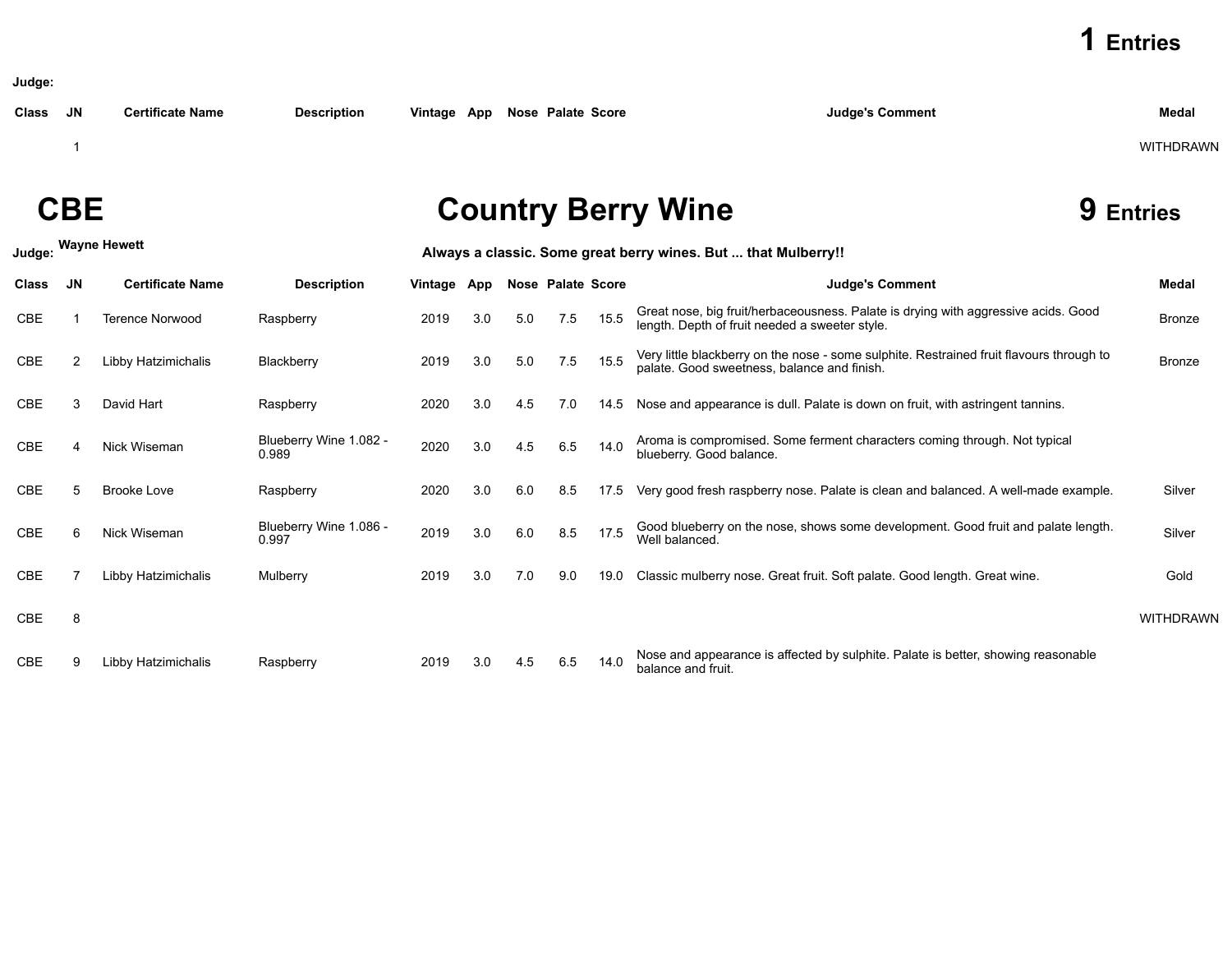### **CCA Cider Sweet, Sparkling 1 Entries**

**Judge: Wayne Hewett Sweet means sweet.**

| Class JN | <b>Certificate Name</b> | <b>Description</b> | Vintage App Nose Palate Score |  |  | <b>Judge's Comment</b>                                                               | <b>Medal</b> |
|----------|-------------------------|--------------------|-------------------------------|--|--|--------------------------------------------------------------------------------------|--------------|
| CCA      | Brooke Love             | Feiioa Cider       |                               |  |  | 2020 3.0 4.0 6.0 13.0 Very little fruit on the nose or palate. Definitely not sweet. |              |

**Judge:**

## **CCP Cider Dry, Sparkling 7 Entries**

Too many faults. Be careful how you prepare for the show. Too many were undisgorged, which affected quality. A cloudy **style doesn't mean big yeast deposits! Silver medal well earned.**

| <b>Class</b> | JN. | <b>Certificate Name</b> | <b>Description</b>                                      | Vintage App |     |     | <b>Nose Palate Score</b> |      | <b>Judge's Comment</b>                                                                                | <b>Medal</b>  |
|--------------|-----|-------------------------|---------------------------------------------------------|-------------|-----|-----|--------------------------|------|-------------------------------------------------------------------------------------------------------|---------------|
| <b>CCP</b>   |     | Anne Shea               | Dry sparkling cider new<br>world fruit                  | 2019        | 3.0 | 4.0 | 6.0                      | 13.0 | Oxidised and aldehydic. No fruit and very little sparkle.                                             |               |
| <b>CCP</b>   |     | Tom Yeomans             | Dessert Pear Dry cider<br>wild fermented<br>undisgorged |             | 3.0 | 5.0 | 8.0                      | 16.0 | May have not finished ferment. Lovely fruit, good acid finish and length. Like to see it<br>finished. | <b>Bronze</b> |
| <b>CCP</b>   | 3   | Stelios Karagiannis     | Apple The Crate                                         | 2018        | 3.0 | 5.0 | 6.0                      | 14.0 | Good appearance, but Bretty and compromised. Very little sparkle.                                     |               |
| <b>CCP</b>   |     | <b>Get Smith Cider</b>  | Dry Apple Cider #58                                     | 2019        | 3.0 | 5.0 | 6.0                      | 14.0 | Clean appearance. Some Brett. Smokey fruit.                                                           |               |
| <b>CCP</b>   | 5   | Tom Yeomans             | Golden Delicious SV Dry<br>apple cider undisgorged      |             | 3.0 | 5.5 | 7.5                      | 16.0 | Good clean fruit with acceptable spritz. Long apple finish. Drying.                                   | <b>Bronze</b> |
| <b>CCP</b>   |     | David Hart              | <b>Cider Sparkling</b>                                  | 2020        | 3.0 | 6.0 | 7.5                      | 16.5 | Aromatic and inviting. Very spritzing. Finished dry with good apple character.                        | <b>Bronze</b> |
| <b>CCP</b>   |     | Tom Yeomans             | Green Cooking Pear Dry<br>cider undisgorged             |             | 3.0 | 6.0 | 8.5                      | 17.5 | Clear pear nose. Natural sweetness works well. Good long finish.                                      | Silver        |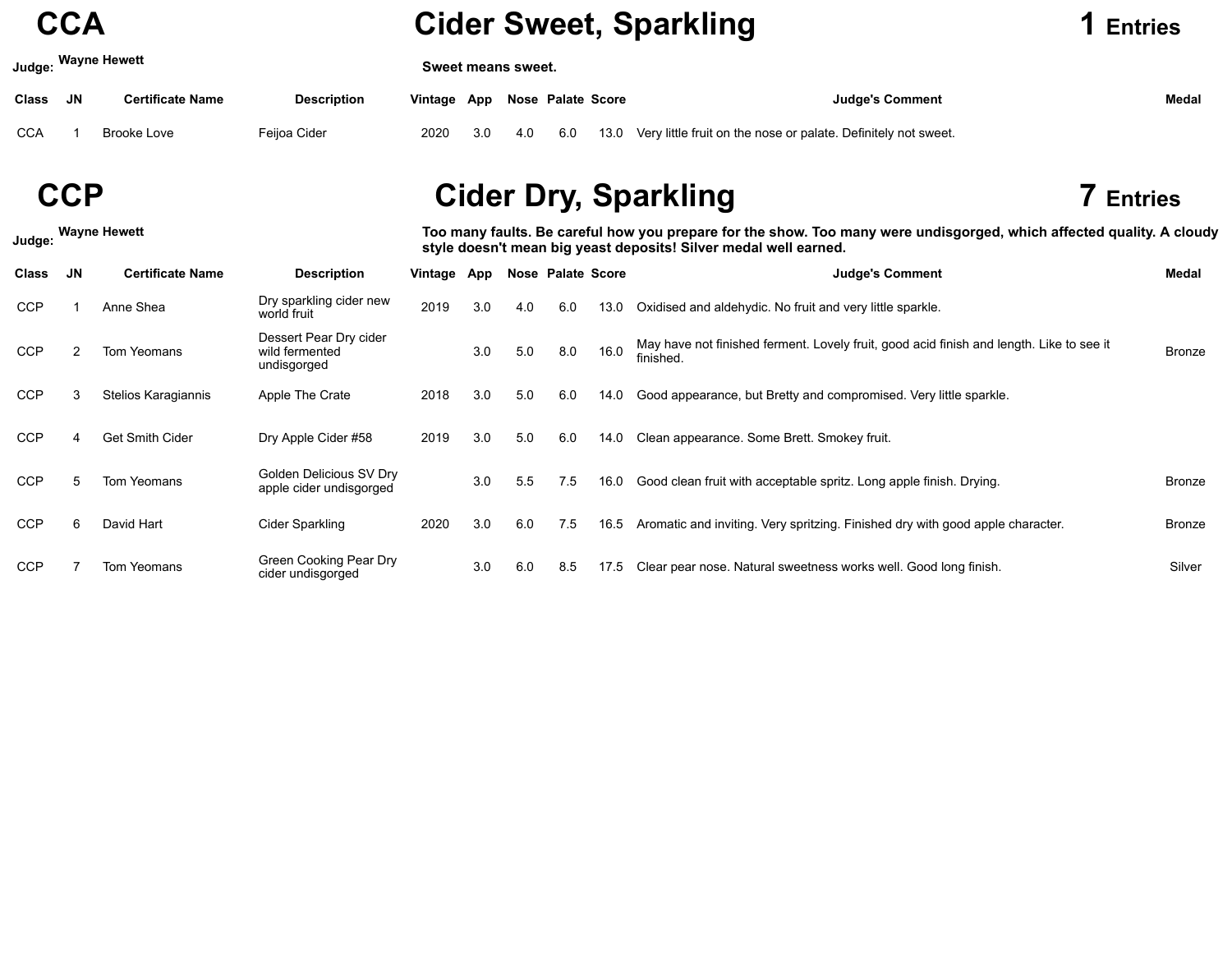## **CCS Cider Sweet, Still 3 Entries**

| Judge: |     | <b>Wayne Hewett</b>     |                    | A sweet cider/wine means sweet!!All wines marked down because they are not sweet. |     |     |                   |      |                                                                                                           |              |  |  |  |
|--------|-----|-------------------------|--------------------|-----------------------------------------------------------------------------------|-----|-----|-------------------|------|-----------------------------------------------------------------------------------------------------------|--------------|--|--|--|
| Class  | JN. | <b>Certificate Name</b> | <b>Description</b> | Vintage                                                                           | App |     | Nose Palate Score |      | <b>Judge's Comment</b>                                                                                    | <b>Medal</b> |  |  |  |
| CCS    |     | Harridge Family         | Nashi              | 2020                                                                              | 3.0 | 4.5 | 7.5               | 15.0 | Very neutral nose and palate. Some flavour develops on the back palate. Some<br>fermentation character.   |              |  |  |  |
| CCS    |     | Harridge Family         | Quince             | 2020                                                                              | 3.0 | 6.0 | 8.5               | 17.5 | Elegant quince nose. Good long palate showing excellent quince. Well made.                                | Silver       |  |  |  |
| ccs    |     | David Hart              | Cider Sweet        | 2020                                                                              | 3.0 | 4.0 | 7.0               | 14.0 | Atypical apple nose. Some Brett obvious. Palate is too dry and also shows Brett. Some<br>good apple notes |              |  |  |  |
|        |     |                         |                    |                                                                                   |     |     |                   |      |                                                                                                           |              |  |  |  |

**CCT Cider Dry, Still** 

|  | Entries |
|--|---------|
|--|---------|

|            | Judge: Wayne Hewett     |                    | Concentrate on the finishing of your technique. Commercial Dry Ciders are not bone dry. |     |     |     |  |                                                                                                                                          |               |  |  |
|------------|-------------------------|--------------------|-----------------------------------------------------------------------------------------|-----|-----|-----|--|------------------------------------------------------------------------------------------------------------------------------------------|---------------|--|--|
| Class JN   | <b>Certificate Name</b> | <b>Description</b> | Vintage App Nose Palate Score                                                           |     |     |     |  | <b>Judge's Comment</b>                                                                                                                   | Medal         |  |  |
| <b>CCT</b> | <b>Get Smith Cider</b>  | Oaked Apple #63    | 2020                                                                                    | 3.0 | 5.0 | 8.0 |  | 16.0 Not still. Lovely oak notes combining with fresh apple. Good mouthfeel. Oak marries well<br>with apple. Perhaps a bit too much oak. | <b>Bronze</b> |  |  |

## **CFA Fortified Country Wine - Any Vintage 2 Entries**

|              |    | Judge: Wayne Hewett     | A reasonable class. Good handling of spirit. |             |     |                   |     |  |                                                                                             |        |  |  |  |
|--------------|----|-------------------------|----------------------------------------------|-------------|-----|-------------------|-----|--|---------------------------------------------------------------------------------------------|--------|--|--|--|
| <b>Class</b> | JN | <b>Certificate Name</b> | <b>Description</b>                           | Vintage App |     | Nose Palate Score |     |  | <b>Judge's Comment</b>                                                                      | Medal  |  |  |  |
| <b>CFA</b>   |    | Brooke Love             | Feijoa Fortified Wine                        | 2020        | 3.0 | 6.0               | 8.0 |  | 17.0 A drier style, clean and approachable. Spirit addition is well-handled. Some sulphide. | Silver |  |  |  |
| <b>CFA</b>   |    | Danny Cappellani        | Raspberry Fortified                          | 2012        | 3.0 | 5.0               | 7.0 |  | 15.0 Dull with older fruit just hanging in. Some almond notes.                              |        |  |  |  |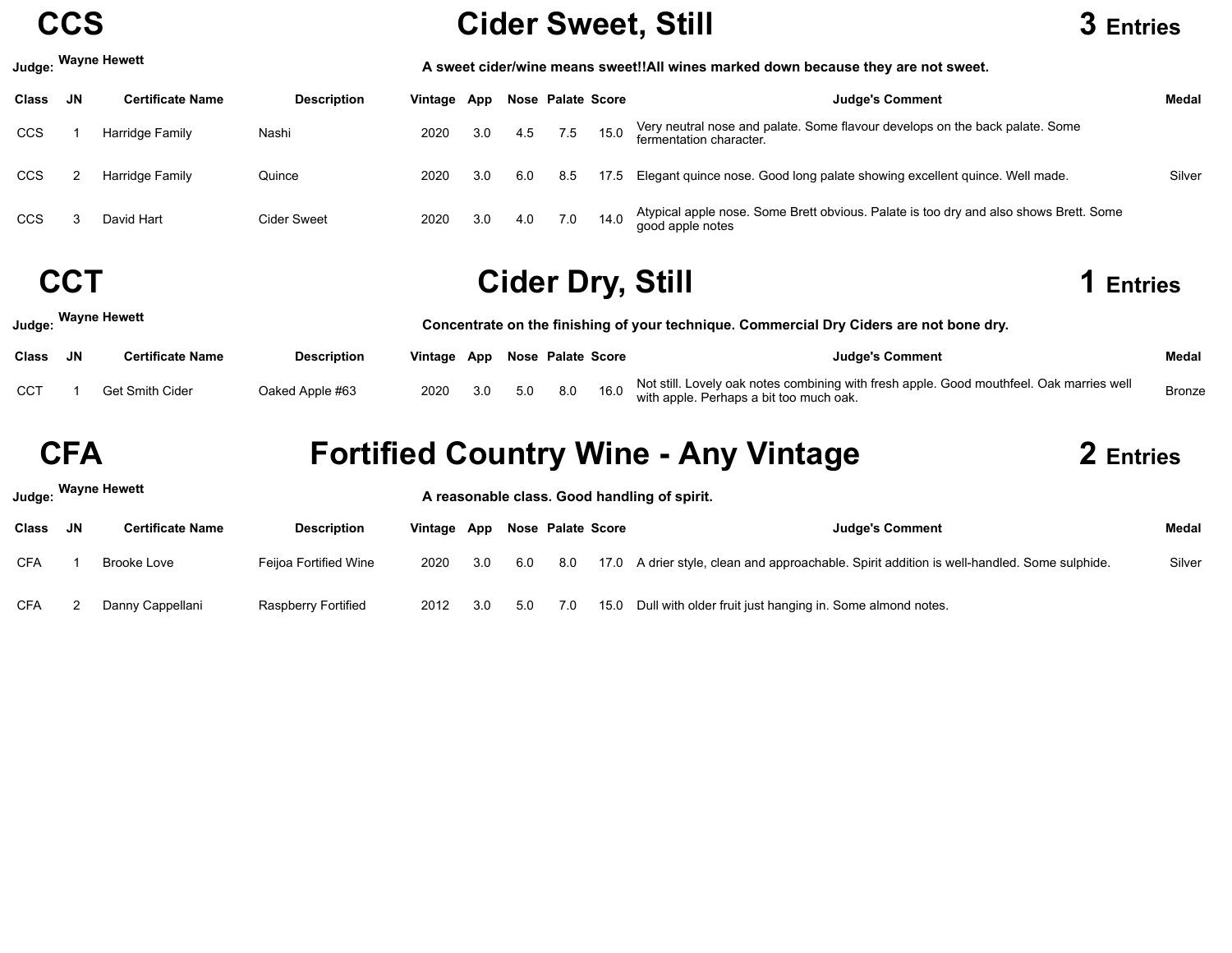## **CFR Country Other Fruit Wine 14 Entries**

## Judge: Wayne Hewett Merchand Charles A solid class, as always. Good to see members honing their technique with Country Wines.

| <b>Class</b> | <b>JN</b> | <b>Certificate Name</b>   | <b>Description</b>                 | Vintage | App |     | <b>Nose Palate Score</b> |      | <b>Judge's Comment</b>                                                                                                         | <b>Medal</b>  |
|--------------|-----------|---------------------------|------------------------------------|---------|-----|-----|--------------------------|------|--------------------------------------------------------------------------------------------------------------------------------|---------------|
| <b>CFR</b>   |           | Nick Wiseman              | Banana Wine 1.101 -<br>1.000       | 2020    | 3.0 | 5.5 | 7.5                      | 16.0 | Lacks freshness overall and suffers some over-development. Banana is well handled and<br>sweetness is good.                    | <b>Bronze</b> |
| <b>CFR</b>   |           | David Hart                | <b>Passion Fruit</b>               | 2020    | 3.0 | 5.0 | 6.5                      | 14.5 | Lacking brightness and freshness. The acids and palate are too aggressive. Good flavour.<br>Look to improving technique.       |               |
| <b>CFR</b>   | 3         | <b>Brooke Love</b>        | Persimmon and Lilac                | 2020    | 3.0 | 5.0 | 5.0                      | 13.0 | Great colour, inviting. Soft lilac apparent - elegant. Persimmon fruit is impacted by an<br>infection - mousiness.             |               |
| <b>CFR</b>   |           | David Hart                | Fig                                | 2020    | 3.0 | 6.0 | 8.5                      | 17.5 | Earthy and rich, toffee. Mouth-filling and big. A lot is going on here. Good balance.                                          | Silver        |
| <b>CFR</b>   | 5         | <b>Peter Enness</b>       | Passionfruit                       | 2020    | 3.0 | 6.0 | 8.5                      | 17.5 | Elegant and subdued nose, some earthiness/pithy. Good mouthfeel and long palate<br>showing good balance. Good effort.          | Silver        |
| <b>CFR</b>   | 6         | <b>Brooke Love</b>        | Pepino and Pear                    | 2020    | 3.0 | 5.5 | 7.5                      | 16.0 | Lightly spiced nose, but fairly neutral. The palate is a little 'fat' and unctuous. Needs a<br>touch of tannin. Good effort.   | <b>Bronze</b> |
| <b>CFR</b>   |           | Libby Hatzimichalis       | Orange                             | 2019    | 3.0 | 4.5 | 7.5                      | 15.0 | Star bright, with great colour. Nose has pithy overtones and a 'rubbery' note - mercaptans.<br>Orange comes through on palate. |               |
| <b>CFR</b>   | 8         | Anne Shea                 | Quince wine                        | 2019    | 3.0 | 5.0 | 7.5                      | 15.5 | Herbal/quince nose. Good palate with faint quince coming through. Well structured.                                             | <b>Bronze</b> |
| <b>CFR</b>   | 9         | <b>Peter Enness</b>       | Orange                             | 2020    | 3.0 | 6.0 | 8.5                      | 17.5 | Very subtle orange/pith on nose. Good flavour on palate. Well-balance acids. Well-<br>handled pith. Good, a touch sweeter?     | Silver        |
| <b>CFR</b>   | 10        | <b>Brooke Love</b>        | Lime and Mint                      | 2020    | 3.0 | 7.0 | 8.5                      | 18.5 | Excellent nose showing both ingredients. Great balance and length. Well done.                                                  | Gold          |
| <b>CFR</b>   | 11        | David Hart                | Pear                               | 2020    | 3.0 | 5.5 | 7.5                      | 16.0 | Spicy nose, cloves. Very good. Palate - was expecting more fruit. High Sorbate gives big<br>mouthfeel without flavour.         | Bronze        |
| CFR          | 12        | Libby Hatzimichalis       | Rhubarb                            | 2020    | 3.0 | 5.0 | 7.5                      | 15.5 | Great colour, but subtle nose impacted by SO2. Sweetness tends to be a little too<br>'confectionary', but good structure.      | <b>Bronze</b> |
| <b>CFR</b>   | 13        | <b>Brooke Love</b>        | Passionfruit and Orange<br>Blossom | 2020    | 3.0 | 6.5 | 8.0                      | 17.5 | Elegant nose, showing mostly passionfruit. Very good flavour on palate, with good length.<br>A touch more acid perhaps?        | Silver        |
| <b>CFR</b>   | 14        | Mario and Izabella Fantin | Feijoa                             | 2020    | 3.0 | 5.0 | 7.5                      | 15.5 | Restrained and inviting nose. Palate shows good fruit, but some harshness that lingers on<br>the finish.                       | <b>Bronze</b> |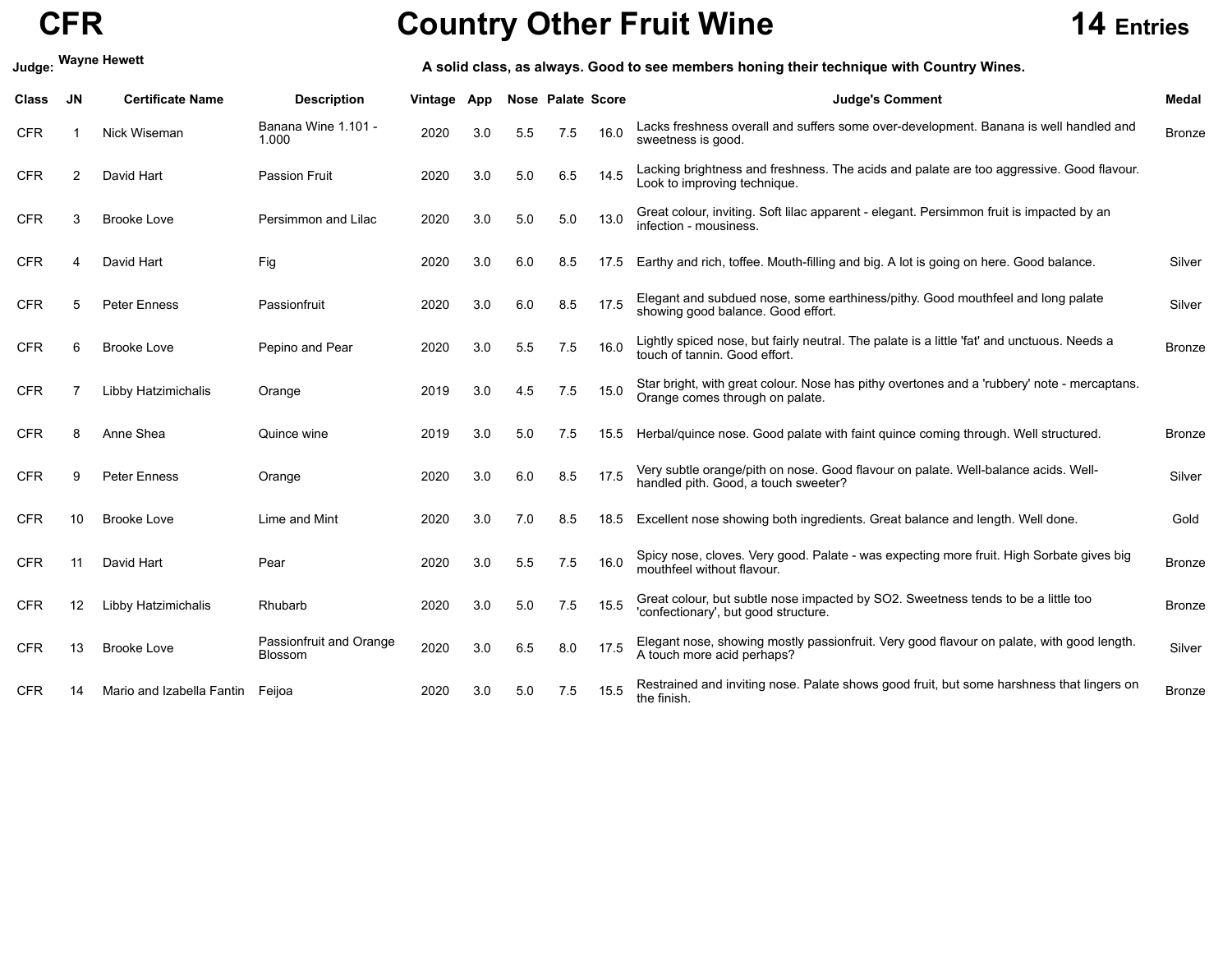

## **CSP COUNTY Sparkling Wine 4 Entries**

### Judge: Wayne Hewett Market Mayne Hewett Market Mayne Mayne Mayne Mayne Mayne Mayne Mayne Mayne Showed potential.

| <b>Class</b> | <b>JN</b> | <b>Certificate Name</b> | <b>Description</b>          | Vintage App |     |     | Nose Palate Score |      | <b>Judge's Comment</b>                                                                                                 | Medal  |
|--------------|-----------|-------------------------|-----------------------------|-------------|-----|-----|-------------------|------|------------------------------------------------------------------------------------------------------------------------|--------|
| <b>CSP</b>   |           | Brooke Love             | Sparkling Lemon and<br>Rose | 2020        | 3.0 | 5.0 | 6.0               | 14.0 | Inviting colour. Faint rose but big lemon aroma. Bitterness is pronounced, which the rose<br>flavour doesn't overcome. |        |
| CSP          |           | Terence Norwood         | Raspberry                   | 2019        | 3.0 | 5.5 | 7.0               | 15.5 | Muddy raspberry aroma. Pleasant fruit with a good level of sweetness. A promising style.                               | Bronze |
| <b>CSP</b>   |           | Richard Webb            | Sparkling Loquat            | 2018        | 3.0 | 6.5 | 8.0               | 17.5 | Good loquat aroma. Palate is clean. A lesser dry style would be wonderful. Good clean<br>finish.                       | Silver |
| <b>CSP</b>   |           | David Hart              | Raspberry                   | 2020        | 3.0 | 5.0 | 6.0               | 14.0 | Complex and muddy aroma. Overdeveloped and dark palate.                                                                |        |

## **CST Country Stone Fruit Wine 3 Entries**

| Judge:          |    | <b>Wayne Hewett</b> |                    | Where are the classic plum wines? Peach?? Some sublime wines can be made from stone fruit. |     |     |     |                   |                                                                                                                                      |               |  |  |  |  |
|-----------------|----|---------------------|--------------------|--------------------------------------------------------------------------------------------|-----|-----|-----|-------------------|--------------------------------------------------------------------------------------------------------------------------------------|---------------|--|--|--|--|
| Class           | JN | Certificate Name    | <b>Description</b> | Vintage App                                                                                |     |     |     | Nose Palate Score | <b>Judge's Comment</b>                                                                                                               | Medal         |  |  |  |  |
| <b>CST</b>      |    | Brooke Love         | Mango              | 2020                                                                                       | 3.0 | 5.0 | 7.0 | 15.0              | Some fruit, but understated. Palate is dry and fat. Tropical flavours are evident. A difficult<br>style. Harsh finish.               |               |  |  |  |  |
| <b>CST</b>      |    | Anne Shea           | Plum wine off dry  | 2019                                                                                       | 3.0 | 5.5 | 7.0 | 15.5              | Subtle plum nose, great colour. Some SO2 on nose, blows off. Good astringency and<br>finish. Good table style. Lacks a little fruit. | <b>Bronze</b> |  |  |  |  |
| CS <sub>T</sub> |    | Harridge Family     | Angelina Plum      | 2020                                                                                       | 3.0 | 6.0 | 8.5 | 17.5              | Very good nose, true to plum. Good tannin/acid balance. Fruit enough to carry the dry<br>style. Good.                                | Silver        |  |  |  |  |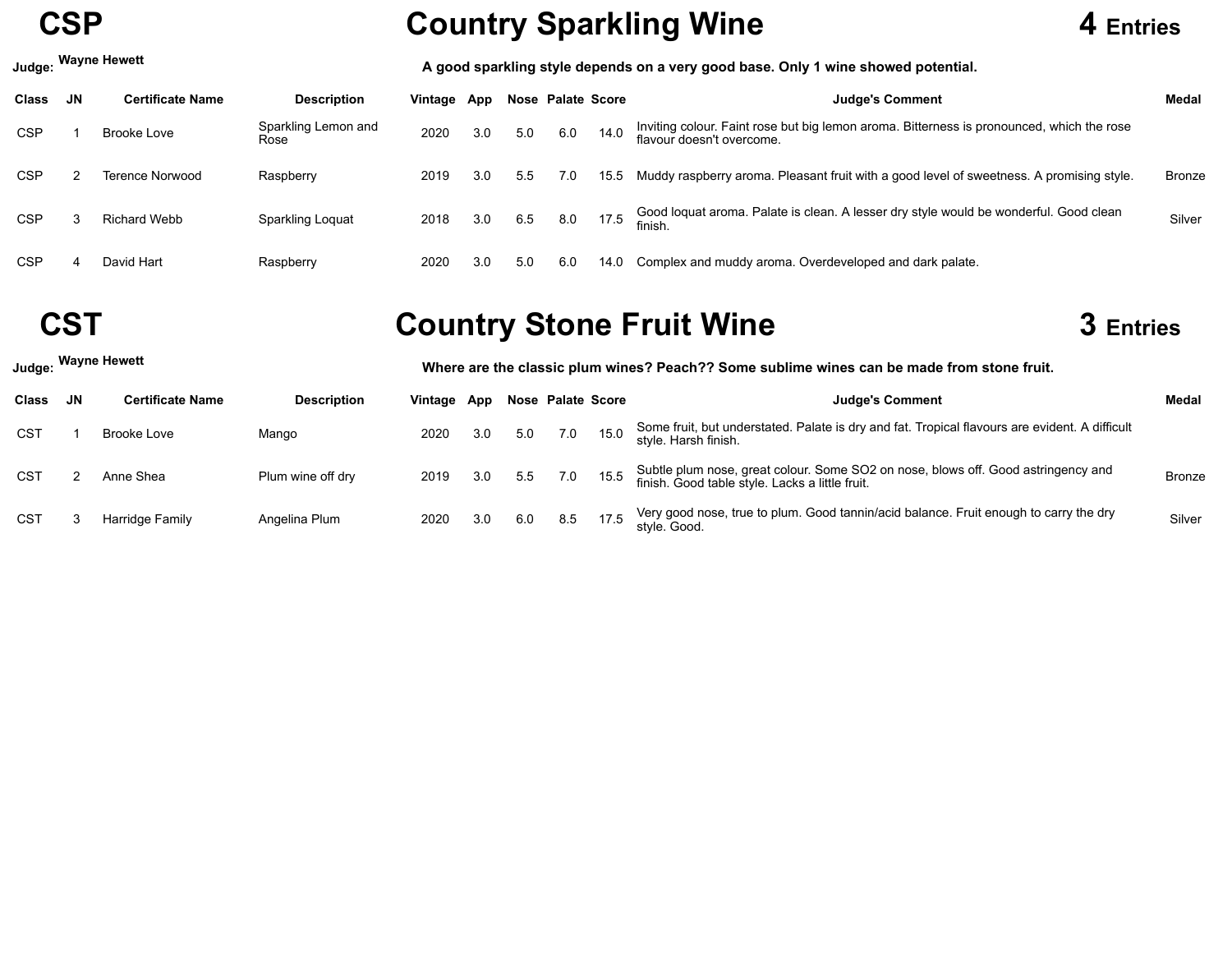## **CVE Country Herb, Grain, Flower or Vegetable Wine 8 Entries**

| Judge:       |           | <b>Wayne Hewett</b>       | A difficult class. Examine traditional techniques for extraction to get that extra flavour. |         |     |     |                   |      |                                                                                                                                                            |               |  |  |  |  |  |
|--------------|-----------|---------------------------|---------------------------------------------------------------------------------------------|---------|-----|-----|-------------------|------|------------------------------------------------------------------------------------------------------------------------------------------------------------|---------------|--|--|--|--|--|
| <b>Class</b> | <b>JN</b> | <b>Certificate Name</b>   | <b>Description</b>                                                                          | Vintage | App |     | Nose Palate Score |      | <b>Judge's Comment</b>                                                                                                                                     | Medal         |  |  |  |  |  |
| <b>CVE</b>   |           | David Hart                | Fig Leaf                                                                                    | 2020    | 2.5 | 5.0 | 6.5               | 14.0 | Herbaceous and caramelised nose. Rich understated fig, but strong acid finish dominating<br>balance. Be careful of clarity.                                |               |  |  |  |  |  |
| <b>CVE</b>   |           | Danny Cappellani          | <b>Elderberry Mint Flower</b>                                                               | 2020    | 3.0 | 5.5 | 8.0               | 16.5 | Elegant mint nose but subdued elderberry. Min dominates palate, but some background of<br>elderberry present. Reasonable balance.                          | <b>Bronze</b> |  |  |  |  |  |
| <b>CVE</b>   |           | Brooke Love               | Spiced Pumpkin                                                                              | 2020    | 3.0 | 6.0 | 8.0               | 17.0 | Earthy and spiced pumpkin nose. Fleshy and true pumpkin flavour. Balance is good<br>between acid and sugar. Good finish.                                   | Silver        |  |  |  |  |  |
| <b>CVE</b>   |           | Mario and Izabella Fantin | Beetroot                                                                                    | 2019    | 3.0 | 4.5 | 6.5               | 14.0 | Rich beetroot colour. Earthy, almost 'pickled' nose, palate is aggressive, some acetic<br>tones. Fruit is masked.                                          |               |  |  |  |  |  |
| <b>CVE</b>   |           | <b>Brooke Love</b>        | Carrot                                                                                      | 2020    | 3.0 | 4.0 | 7.0               | 14.0 | Herbaceous, with sulphite overtones. Little on the palate to define its origin.                                                                            |               |  |  |  |  |  |
| <b>CVE</b>   | 6         | David Hart                | <b>Rose Petal</b>                                                                           | 2020    | 3.0 | 3.5 | 6.5               | 13.0 | Good colour, but strong sulphited nose kills the rose aroma. Aggressive acids impact the<br>palate.                                                        |               |  |  |  |  |  |
| <b>CVE</b>   |           | Danny Cappellani          | Gewurz Elderberry<br>Flower                                                                 | 2020    | 3.0 | 3.5 | 7.5               | 14.0 | Some grape and elderflower, but the nose is heavily impacted by sulphite. Good balance<br>of sweetness and acid. Good flavour, but still the SO2 is there. |               |  |  |  |  |  |
| <b>CVE</b>   |           | Libby Hatzimichalis       | Kaffir Lime Leaf                                                                            | 2020    | 3.0 | 6.0 | 8.5               | 17.5 | Lacking a little freshness, but flavour and structure is good. Spicy notes on the finish top<br>off a good effort.                                         | Silver        |  |  |  |  |  |

## **GFA Fortified Grape Wine,Red or White Any Vintage 5 Entries**

| Judge:       | <b>Annie Tang</b> | Lisa Cardelli           |                                    |         |     |     |                   |      | Very well balanced overall. Good spirit usage - expression of stle                                                                                                                                   |               |
|--------------|-------------------|-------------------------|------------------------------------|---------|-----|-----|-------------------|------|------------------------------------------------------------------------------------------------------------------------------------------------------------------------------------------------------|---------------|
| <b>Class</b> | JN.               | <b>Certificate Name</b> | <b>Description</b>                 | Vintage | App |     | Nose Palate Score |      | <b>Judge's Comment</b>                                                                                                                                                                               | Medal         |
| <b>GFA</b>   |                   | Rino Ballerini          | Port Moscato Rosso Cool<br>Climate | 2018    | 3.0 | 7.0 | 5.5               | 15.5 | A: Clear, bright N: Bitter amaro quality, Campari like, some rose petal, not much fruit<br>definition. P: Bitter, amaro like on the palate.                                                          | <b>Bronze</b> |
| <b>GFA</b>   |                   | Stelios Karagiannis     | <b>Shiraz Fortified</b>            | 2019    | 2.0 | 7.0 | 6.0               | 15.0 | Clear, bit developed. Floral cherry perfumed. Quite spirity. Lovely floral, aromatic nose.<br>The spirit overpowers the fruit a bit on the palate.                                                   |               |
| <b>GFA</b>   |                   | David Chambers          | Muscat                             | 2019    | 3.0 | 5.0 | 5.0               | 13.0 | Clear bright. Musty, mushrooms, earthy. Sweet and not much fruit expression. Tertiary on<br>the nose, earthy, mushrooms. Detectable sugar on palate but not secondary aromas or<br>fruit expression. |               |
| <b>GFA</b>   |                   | Danny Cappellani        | <b>Muscat Rutherglen</b>           | 2019    | 3.0 | 7.0 | 8.5               | 18.5 | A: Clear, bright N: Dates, figs, desiccated fruit. P: Sticky on the palate, good spirit, some<br>refreshing acidity, orange cake like.                                                               | Gold          |
| <b>GFA</b>   |                   | Danny Cappellani        | Port Reserve                       | 2010    | 3.0 | 7.0 | 7.0               | 17.0 | A: Clear, bright N: Clean, pruny, nutty (Brazilian nuts) P: Dates, figs, Christmas cake,<br>raisin, good spirit.                                                                                     | Silver        |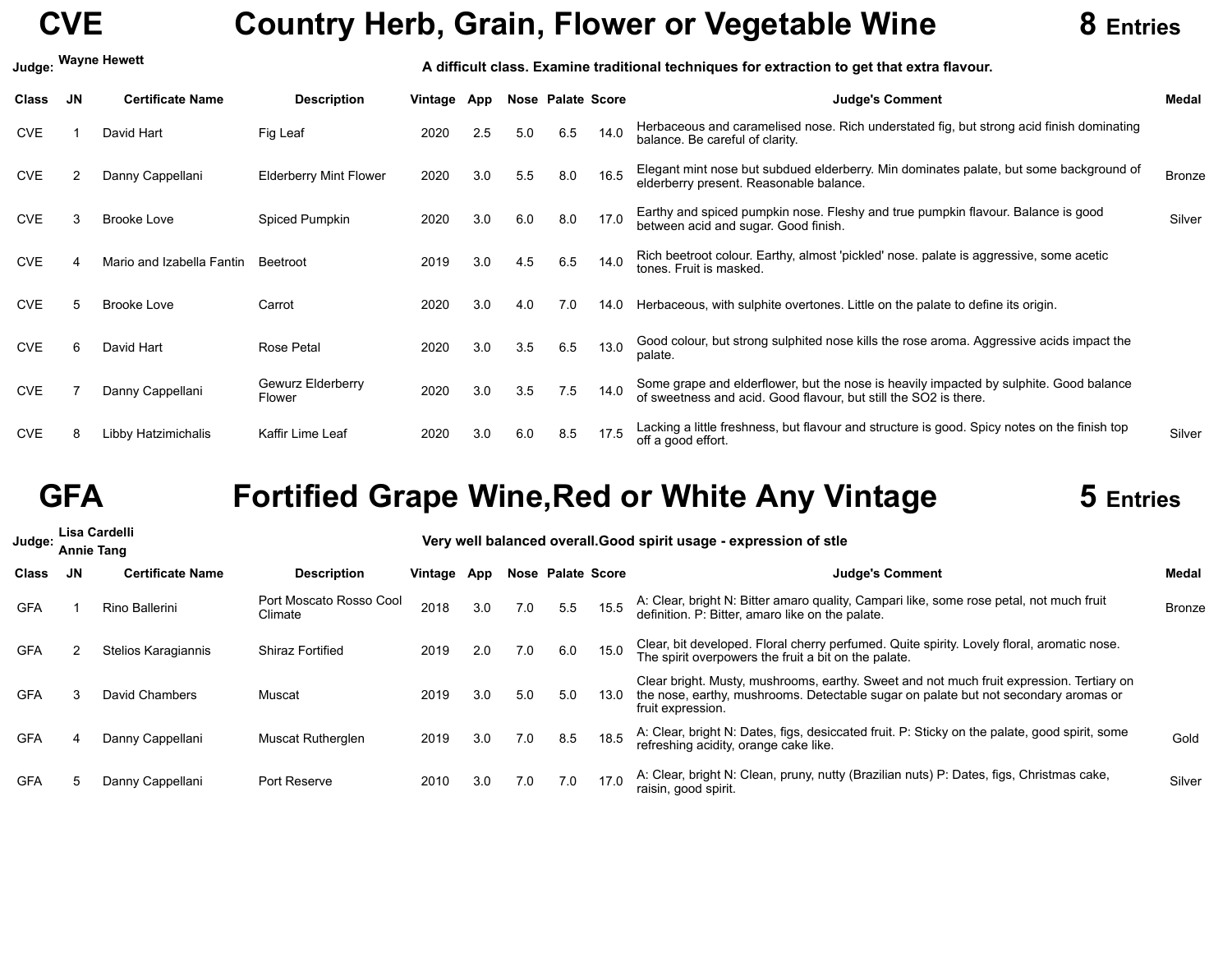**Judge:**

## **GSP Sparkling Grape Wine Any Vintage 5 Entries**



Overall, a solid bracket of wines with few evident faults, clean fruit and mostly well balanced and fresh.

| <b>Class</b> | <b>Certificate Name</b> | <b>Description</b>                      | Vintage | App |     | Nose Palate Score |      | <b>Judge's Comment</b>                                                                                                                                                                                                                               | Medal         |
|--------------|-------------------------|-----------------------------------------|---------|-----|-----|-------------------|------|------------------------------------------------------------------------------------------------------------------------------------------------------------------------------------------------------------------------------------------------------|---------------|
| <b>GSP</b>   | Terence Norwood         | Pinot Chardonnay                        | 2017    | 3.0 | 5.0 | 6.0               | 14.0 | Red fruits - red apple, strawberry, some toffee like notes, some yeasty bready notes but<br>overall clean, Red Delicious apples, soft fizz. A little sour and acidity is a little unbalanced.                                                        |               |
| <b>GSP</b>   | <b>Richard Webb</b>     | Pino Chardonnay<br>Sparkling            | 2017    | 3.0 | 5.0 | 8.0               | 16.0 | Golden Delicious apples, lemon juice. Not overtly aromatic. Green apples, Nashi pears.<br>Fresh and delicious.                                                                                                                                       | <b>Bronze</b> |
| <b>GSP</b>   | <b>Richard Webb</b>     | <b>OZsecco</b>                          | 2020    | 2.0 | 6.0 | 5.0               | 13.0 | Appearance: Little cloudy. Mousse ring. Very fruity on the nose, some good typicity, green<br>fruit, a little tart and out of balance, perhaps not quite ripe enough.                                                                                |               |
| <b>GSP</b>   | <b>Richard Webb</b>     | Pinot Noir Sparkling                    | 2017    | 2.0 | 5.0 | 6.0               | 13.0 | Appearance: Mousse ring. Nose: A little overt like fruit is too late. Quite aromatic but with<br>ripe red fruits, little bit musty, some toffee apple confected notes. Palate: Red and<br>confected with some sweetness but not a lot of acid drive. |               |
| <b>GSP</b>   | Nicholas Pane           | Sultana Grenache<br>Trebbiano Sparkling | 2019    | 3.0 | 5.0 | 5.0               | 13.0 | Quite subtle on the nose, fruit wise but with a bit of musty character. This wine is a little<br>flat. Quite a lot of fruit sweetness but maybe lacking acid.                                                                                        |               |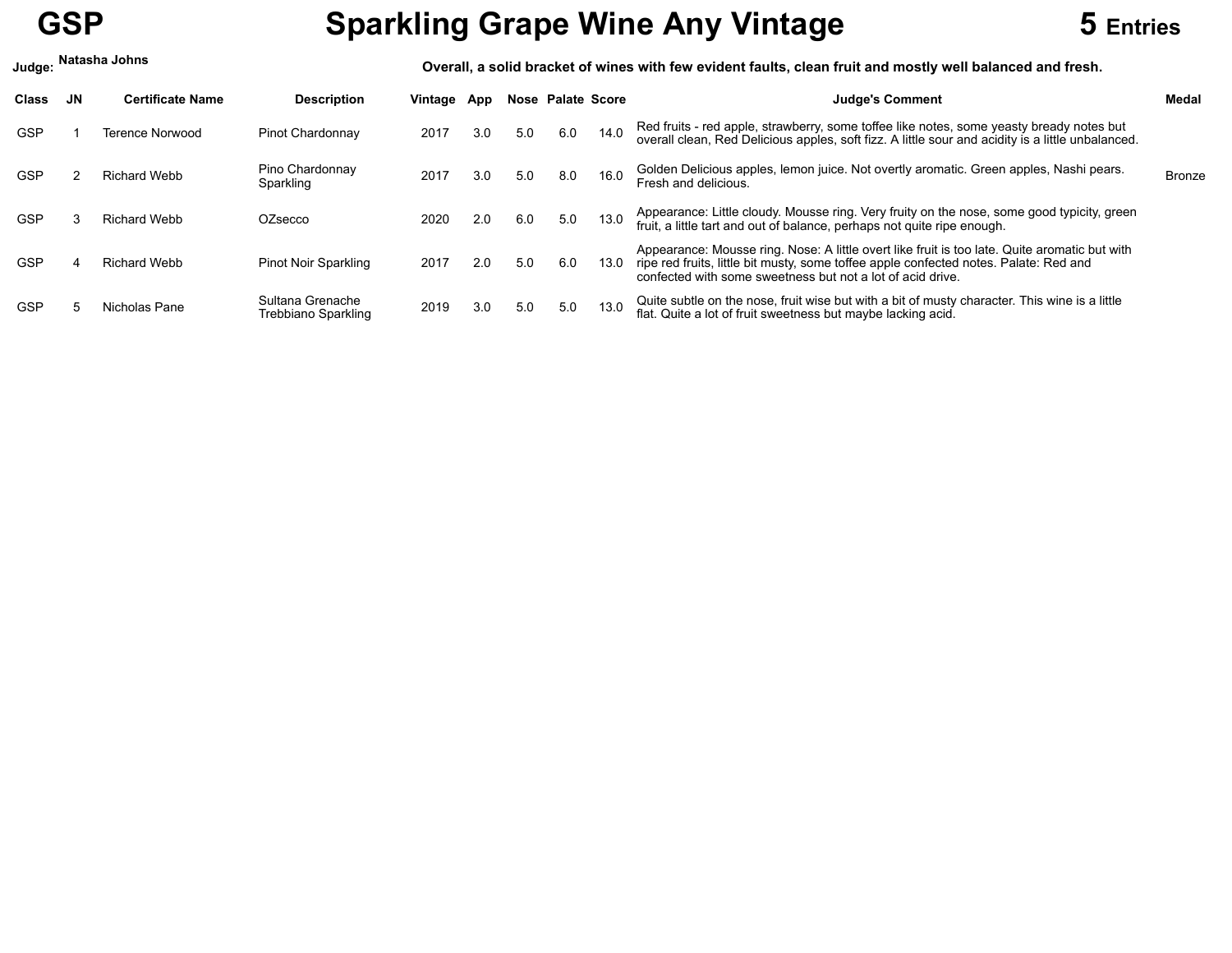**Judge:**

## **KIF Kombucha Infused 21 Entries**

Wonderful to experience such a diverse range of flavours. Category would benefit from brewers delivering booch at **optimum fizz.**

| Class | <b>JN</b>      | <b>Certificate Name</b>   | <b>Description</b>                 | Vintage | App |     | <b>Nose Palate Score</b> |      | <b>Judge's Comment</b>                                                                                                           | <b>Medal</b>  |
|-------|----------------|---------------------------|------------------------------------|---------|-----|-----|--------------------------|------|----------------------------------------------------------------------------------------------------------------------------------|---------------|
| KIF   |                | Suzanne Teese             | Kombucha Passionfruit<br>Infusion  | 2020    | 2.5 | 6.5 | 8.0                      | 17.0 | Slightly low carbonation. Beautiful colour. Fantastic balanced ferment, tastes more<br>vinegary than I like. Passionfruit smell. | Silver        |
| KIF   | 2              | Shepherd Vale             | Ginger Lolly                       | 2020    | 2.5 | 6.5 | 7.0                      | 16.0 | Slightly low carbonation (SLC). Beautiful colour. Sweet smell. Under fermeted tea taste<br>still lingers.                        | <b>Bronze</b> |
| KIF   | 3              | Shepherd Vale             | Vanilla                            | 2020    | 2.5 | 6.5 | 6.5                      | 15.5 | Slightly low carbonation (SLC). Beautiful colour. Mild but non offensive smell. Would be<br>great fizzy.                         | <b>Bronze</b> |
| KIF   | 4              | Shepherd Vale             | Coffee                             | 2020    | 2.5 | 6.5 | 5.0                      | 14.0 | Slightly low carbonation (SLC). Beautiful colour. Not fermented enough.                                                          |               |
| KIF   | 5              | Harridge Family           | Chai                               | 2020    | 3.0 | 7.0 | 9.5                      | 19.5 | Perfect carbonation. Gorgeous colour and head retention. Intense but great balance of<br>flavours.                               | Gold          |
| KIF   | 6              | Shepherd Vale             | <b>Blackcurrent</b>                | 2020    | 2.0 | 5.0 | 4.0                      | 11.0 | Too sweet. Reminds me of Ribena, needs more ferment time.                                                                        |               |
| KIF   | $\overline{7}$ | Shepherd Vale             | Elderflower                        | 2020    | 2.5 | 5.0 | 6.0                      | 13.5 | Slightly low carbonation (SLC). Elderflower mild but lingering earthy/flowery smell. Would<br>be great fizzy.                    |               |
| KIF   | 8              | Mario and Izabella Fantin | Kombucha Raspberry<br>Lemon        | 2020    | 2.5 | 4.5 | 5.0                      | 12.0 | Slightly low carbonation (SLC). Mild nose. Mild flavour.                                                                         |               |
| KIF   | 9              | Shepherd Vale             | Pomegranite                        | 2020    | 2.0 | 6.0 | 8.0                      | 16.0 | Looks dirty (bad dirty). VLS (very low carbonation) Strong flavour and balanced. Beautiful<br>nose.                              | <b>Bronze</b> |
| KIF   | 10             | <b>Suzanne Teese</b>      | Kombucha Lime & Ginger<br>Infusion | 2020    | 2.5 | 6.5 | 9.0                      | 18.0 | Slightly low carbonation (SLC). Balanced nose. Zesty and delicious.                                                              | Silver        |
| KIF   | 11             | Harridge Family           | Lemon Ginger                       | 2020    | 2.5 | 6.5 | 10.0                     | 19.0 | No head but almost perfect carbonation. Sweet balanced nose. PERFECT flavour.                                                    | Gold          |
| KIF   | 12             | Shepherd Vale             | Mockaccino                         | 2020    | 1.0 | 3.5 | 6.0                      | 10.5 | Looks like cough syrup. Needs carbonation and to be served with a creamy head.                                                   |               |
| KIF   | 13             | Shepherd Vale             | Date & Almond                      | 2020    | 1.0 | 5.0 | 2.0                      | 8.0  | Looks greasy, flat. Smells interesting but not like Kombucha. Way too sweet.                                                     |               |
| KIF   | 14             | Shepherd Vale             | Jee and Tee                        | 2020    | 2.0 | 6.0 | 3.0                      | 11.0 | Smells zesty. No carbonation. Lots of tea flavour not fermented enough.                                                          |               |
| KIF   | 15             | Shepherd Vale             | Turmeric                           | 2020    | 1.5 | 3.0 | 3.0                      | 7.5  | Looks radioactive. Smells turmeric and nothing else.                                                                             |               |
| KIF   | 16             | Shepherd Vale             | <b>Blueberry and Red</b><br>Ginger | 2020    | 2.0 | 5.0 | 6.0                      | 13.0 | Fresh but not very Kombuchery. Great carbonation but would benefit from ferment time.                                            |               |
| KIF   | 17             | Shepherd Vale             | <b>Garden Mint</b>                 | 2020    | 1.5 | 4.0 | 6.0                      |      | 11.5 Overpowering mint. No Kombucha coming through.                                                                              |               |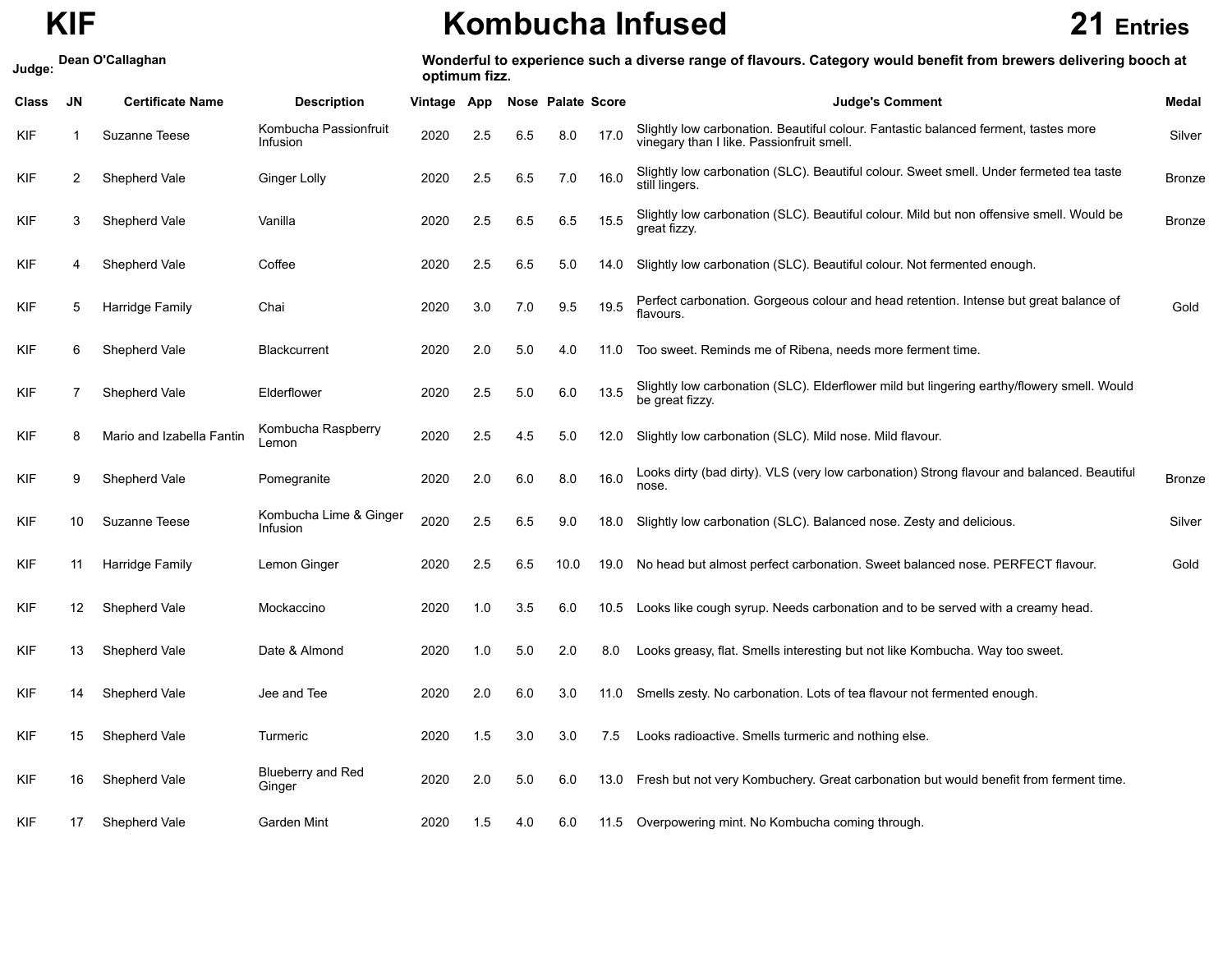| <b>Class</b> | JN. | <b>Certificate Name</b> | <b>Description</b>     | Vintage App |     |     | Nose Palate Score |      | <b>Judge's Comment</b>                                                                | Medal |
|--------------|-----|-------------------------|------------------------|-------------|-----|-----|-------------------|------|---------------------------------------------------------------------------------------|-------|
| KIF          | 18  | Shepherd Vale           | Wattle and Vanilla     | 2020        | 2.0 | 4.0 | 6.0               | 12.0 | VLS (very low carbonation) Sweet nose and flavour Needs more ferment.                 |       |
| KIF          | 19  | Harridge Family         | Strawberry Lemon Thyme | 2020        | 3.0 | 6.5 | 10.0              |      | 19.5 Perfect carbonation. Delicious balanced and magical.                             | Gold  |
| KIF          | 20  | Shepherd Vale           | Wattle                 | 2020        | 1.5 | 4.0 | 5.0               | 10.5 | Tastes like it's made with chlorinated water. Under fermented.                        |       |
| <b>KIF</b>   | 21  | Shepherd Vale           | Raspberry              | 2020        | 2.0 | 4.0 | 5.0               | 11.0 | VLS (very low carbonation) Sweet and yum nose but no ferment esters. Under fermented. |       |

## **KJN Jun Kombucha 1 Entries**

|            |     | Judge: Dean O'Callaghan |                    |                               |     |     |     | Be fantastic to see this category develop. |                        |               |
|------------|-----|-------------------------|--------------------|-------------------------------|-----|-----|-----|--------------------------------------------|------------------------|---------------|
| Class      | JN. | <b>Certificate Name</b> | <b>Description</b> | Vintage App Nose Palate Score |     |     |     |                                            | <b>Judge's Comment</b> | Medal         |
| <b>KJN</b> |     | Shepherd Vale           | Jun sour cherry    | 2020                          | 2.5 | 5.0 | 8.0 | 15.5 Balanced but not fizzy enough.        |                        | <b>Bronze</b> |

## **KOM Kombucha Unflavoured 3 Entries**

| Judge:       |    | Dean O'Callaghan          |                      | Overall class needs more ferment time. Is great to experience complex flavours from simple flavours. |     |     |                   |      |                                                                                         |        |  |  |  |  |
|--------------|----|---------------------------|----------------------|------------------------------------------------------------------------------------------------------|-----|-----|-------------------|------|-----------------------------------------------------------------------------------------|--------|--|--|--|--|
| <b>Class</b> | JN | <b>Certificate Name</b>   | <b>Description</b>   | Vintage App                                                                                          |     |     | Nose Palate Score |      | <b>Judge's Comment</b>                                                                  | Medal  |  |  |  |  |
| <b>KOM</b>   |    | Suzanne Teese             | Kombucha Unflavoured | 2020                                                                                                 | 2.0 | 5.0 | 8.5               |      | 15.5 Nothing interesting nothing bad appearance wise. Complex flavours. Fermented well. | Bronze |  |  |  |  |
| KOM          |    | Mario and Izabella Fantin | Kombucha Unflavoured | 2020                                                                                                 | 2.0 | 3.0 | 5.0               | 10.0 | Sulpherous. Nice looking. Light body.                                                   |        |  |  |  |  |
| <b>KOM</b>   |    | Harridge Family           | Plain                | 2020                                                                                                 | 2.5 | 6.0 | 9.0               | 17.5 | Delicious, Well balanced,                                                               | Silver |  |  |  |  |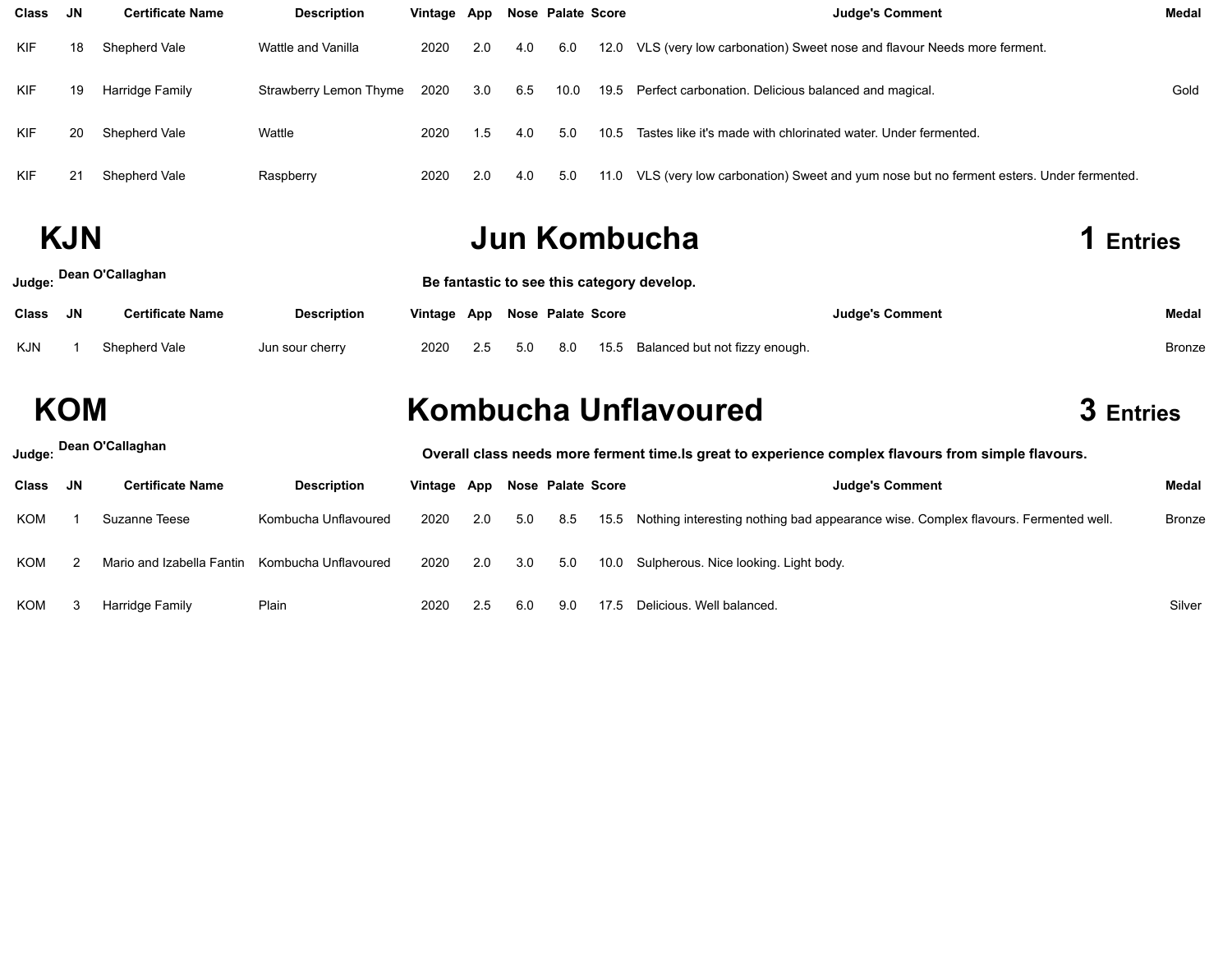## **LIQ Liqueur Wines 9 Entries**

| Judge:     |    | <b>Wayne Hewett</b>     |                      | Some good efforts in this class. Spirit handling is generally good. The Walnut shines again. |     |     |                          |      |                                                                                                                |               |  |  |  |  |  |
|------------|----|-------------------------|----------------------|----------------------------------------------------------------------------------------------|-----|-----|--------------------------|------|----------------------------------------------------------------------------------------------------------------|---------------|--|--|--|--|--|
| Class      | JN | <b>Certificate Name</b> | <b>Description</b>   | Vintage App                                                                                  |     |     | <b>Nose Palate Score</b> |      | <b>Judge's Comment</b>                                                                                         | <b>Medal</b>  |  |  |  |  |  |
| LIQ.       |    | <b>Terence Norwood</b>  | Blackberry           |                                                                                              | 3.0 | 6.0 | 7.5                      | 16.5 | Good chocolate/coffee, red berry. Sweetness is good. Spirit is good. Some bitterness.                          | Bronze        |  |  |  |  |  |
| LIQ.       | 2  | Harridge Family         | Umeshu A2G           | 2020                                                                                         | 3.0 | 5.0 | 7.0                      | 15.0 | Marzipan nose with fruit. Good mouthfeel and length, but flavour could be richer. Some<br>bitterness.          |               |  |  |  |  |  |
| <b>LIQ</b> | 3  | Harridge Family         | Karinshu             | 2020                                                                                         | 3.0 | 6.0 | 7.5                      | 16.5 | Intensity doesn't match fruit. Lighter quince style needed pronounced flavour. Good spirit<br>handling.        | Bronze        |  |  |  |  |  |
| LIQ.       | 4  | <b>Terence Norwood</b>  | Aged Walnut Liqueur  |                                                                                              | 3.0 | 6.0 | 7.5                      | 16.5 | Pepper and spice nose. Unctuous coffee, star anise and sarsaparilla, finishing long and<br>sweet. Good spirit. | <b>Bronze</b> |  |  |  |  |  |
| LIQ        | 5  | Harridge Family         | Umeshu               | 2020                                                                                         | 3.0 | 5.0 | 7.0                      | 15.0 | Subtle plum character on nose. Good intense fruit, needing more definition by acid and<br>sugar. Good spirit.  |               |  |  |  |  |  |
| LIQ.       | 6  | <b>Terence Norwood</b>  | Green Walnut Liqueur |                                                                                              | 3.0 | 6.5 | 8.5                      | 18.0 | Sweet confected nose, showing citrus, spice and cedar. Sugar levels slightly too high for<br>flavour.          | Silver        |  |  |  |  |  |
| <b>LIQ</b> |    | <b>Terence Norwood</b>  | Raspberry            |                                                                                              | 3.0 | 6.0 | 8.5                      | 17.5 | Good fruit intensity. Fresh, good spirit. Needs to harmonize.                                                  | Silver        |  |  |  |  |  |
| LIQ        | 8  | Geoff & Kay Rowe        | Limoncello           |                                                                                              | 3.0 | 5.0 | 6.5                      | 14.5 | Lacks fruit intensity. Sugar balance is good. Spirit is not clean.                                             |               |  |  |  |  |  |
| LIQ.       | 9  | <b>Richard Webb</b>     | Honey Liqueur        | 2020                                                                                         | 3.0 | 5.0 | 6.5                      |      | 14.5 No honey nose. Honey flavouring not harmonising well with spirit.                                         |               |  |  |  |  |  |

## **MGA Mead Metheglyn (Spiced) Any Vintage 2 Entries**

| Judge:       |    | <b>Chris Myers</b>      |                                        |             |     | One excellent wine. Very unusual. |                   |      |                                                                              |       |
|--------------|----|-------------------------|----------------------------------------|-------------|-----|-----------------------------------|-------------------|------|------------------------------------------------------------------------------|-------|
| <b>Class</b> | JN | <b>Certificate Name</b> | <b>Description</b>                     | Vintage App |     |                                   | Nose Palate Score |      | <b>Judge's Comment</b>                                                       | Medal |
| <b>MGA</b>   |    | Rafael Aragon           | Nutmeg Mead Jelly Bush<br>Honev        | 2020        | 3.0 | 5.5                               | 6.5               | 15.0 | Smell comes and goes. Nutmeg sometimes. Taste fair.                          |       |
| <b>MGA</b>   |    | Anne Shea               | Tej Ethiopian style mead<br>with gesho | 2019        | 3.0 | 6.5                               | 9.0               |      | 18.5 Parsley smell and taste. Good combination with honey - Many subtleties. | Gold  |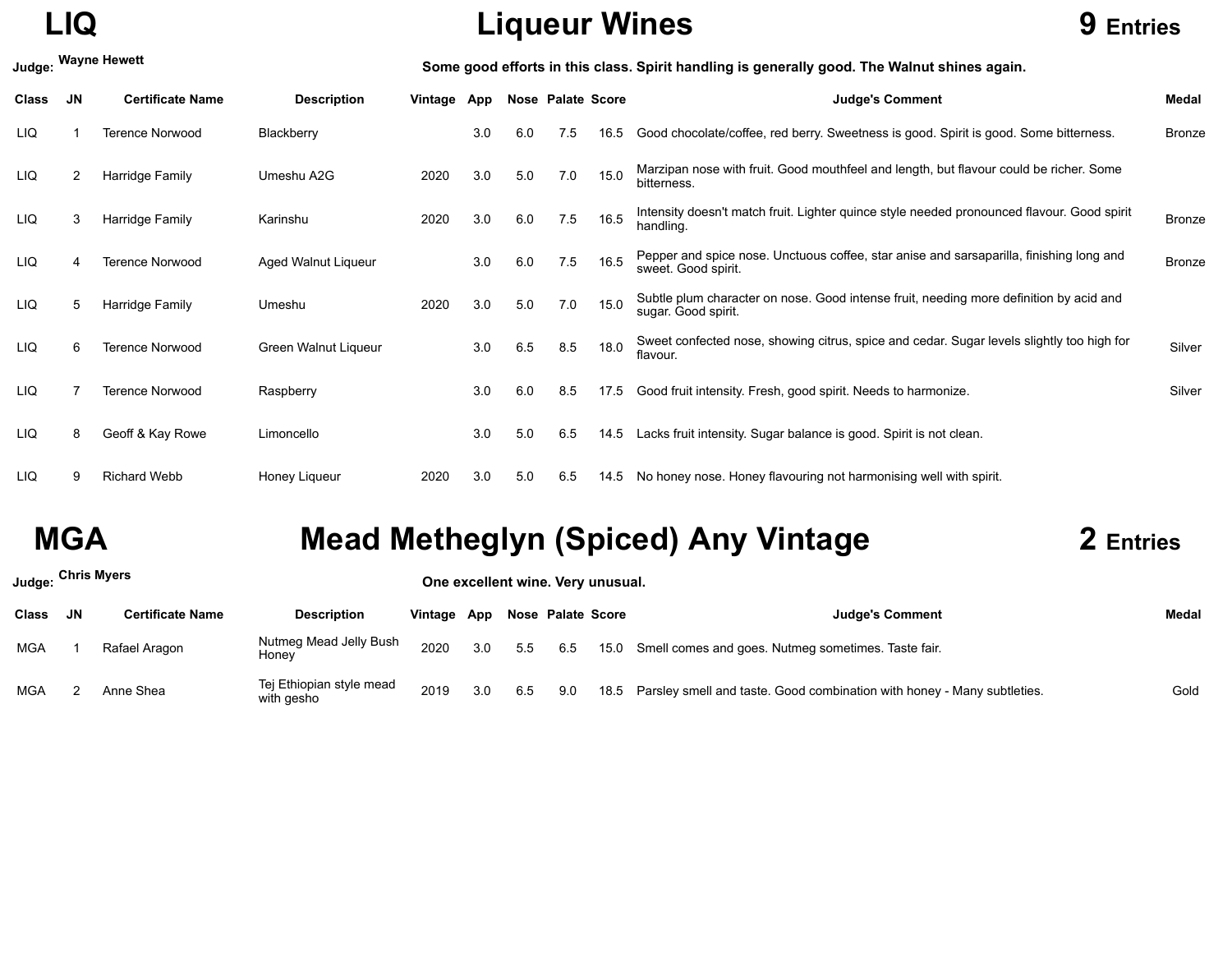**Judge: Chris Myers**

## **MMA Other Melomel - Any Vintage 7 Entries**

### **Interesting class. Good variety of fruits. Honey a bit light.**

| <b>Class</b> | JN | <b>Certificate Name</b> | <b>Description</b>                       | Vintage App |     |     | <b>Nose Palate Score</b> |      | <b>Judge's Comment</b>                                                        | <b>Medal</b>  |
|--------------|----|-------------------------|------------------------------------------|-------------|-----|-----|--------------------------|------|-------------------------------------------------------------------------------|---------------|
| <b>MMA</b>   |    | Nick Wiseman            | Caramelised Banana<br>Mead 1.111 - 1.012 | 2020        | 3.0 | 5.5 | 6.0                      | 14.5 | Very little banana on nose. Could have a slight infection.                    |               |
| MMA          |    | Rafael Aragon           | Raspberry and Cherry<br>Melomel          | 2020        | 2.5 | 6.0 | 7.0                      | 15.5 | Raspberry a little overpowering on nose. Lack honey flavours.                 | <b>Bronze</b> |
| MMA          | 3  |                         |                                          |             |     |     |                          |      |                                                                               |               |
| MMA          |    | David Attenborough      | Dried Cherry Wildflower                  | 2020        | 3.0 | 5.5 | 8.0                      | 16.5 | Faint cherry nose. Unusual smell. Honey comes through later.                  | <b>Bronze</b> |
| <b>MMA</b>   |    | <b>Swingett Mead</b>    | Rhubarb and Vanilla<br>mead              | 2020        | 3.0 | 5.0 | 6.0                      | 14.0 | Slight disinfectant nose. Very hot - almost chilli. Very spicy. Contaminated. |               |
| MMA          | 6  | ngett Mead              | Ginger Lime and Chilli<br>mead           | 2020        | 3.0 | 5.5 | 7.0                      | 15.5 | Lime and chilli masking honey. Hot mouth filling.                             | <b>Bronze</b> |

Myrtle mead

**MOA Other Mead - Any Vintage 5 Entries**

| Judge:       |           | <b>Chris Myers</b>      | Unusual class - no real stars among them. Interesting. |             |     |     |                          |      |                                                                          |               |  |  |  |  |  |
|--------------|-----------|-------------------------|--------------------------------------------------------|-------------|-----|-----|--------------------------|------|--------------------------------------------------------------------------|---------------|--|--|--|--|--|
| <b>Class</b> | <b>JN</b> | <b>Certificate Name</b> | <b>Description</b>                                     | Vintage App |     |     | <b>Nose Palate Score</b> |      | <b>Judge's Comment</b>                                                   | Medal         |  |  |  |  |  |
| MOA          |           | Libby Hatzimichalis     | Cyser                                                  | 2020        | 3.0 | 5.5 | 4.5                      | 13.0 | SO2 on nose, Infected, Brett.                                            |               |  |  |  |  |  |
| <b>MOA</b>   |           | Nick Wiseman            | Bochet 1.114 - 1.012                                   | 2020        | 3.0 | 6.5 | 7.0                      | 16.5 | Good burnt caramel. Good caramel taste.                                  | Bronze        |  |  |  |  |  |
| <b>MOA</b>   |           | Nick Wiseman            | Bochet 1.118 - 1.016                                   | 2020        | 3.0 | 6.0 | 6.5                      | 15.5 | Faint burnt nose, Good taste.                                            | <b>Bronze</b> |  |  |  |  |  |
| <b>MOA</b>   |           | Nick Wiseman            | Shiraz Mead 1.102 -<br>1.006                           | 2020        | 2.5 | 6.0 | 6.0                      | 14.5 | Shiraz prominent on nose. Honey faint. A little thin. Not a lot of body. |               |  |  |  |  |  |
| <b>MOA</b>   |           | Rafael Aragon           | <b>Bochet</b>                                          | 2020        | 3.0 | 6.0 | 7.0                      | 16.0 | Toffee nose - Earthier.                                                  | <b>Bronze</b> |  |  |  |  |  |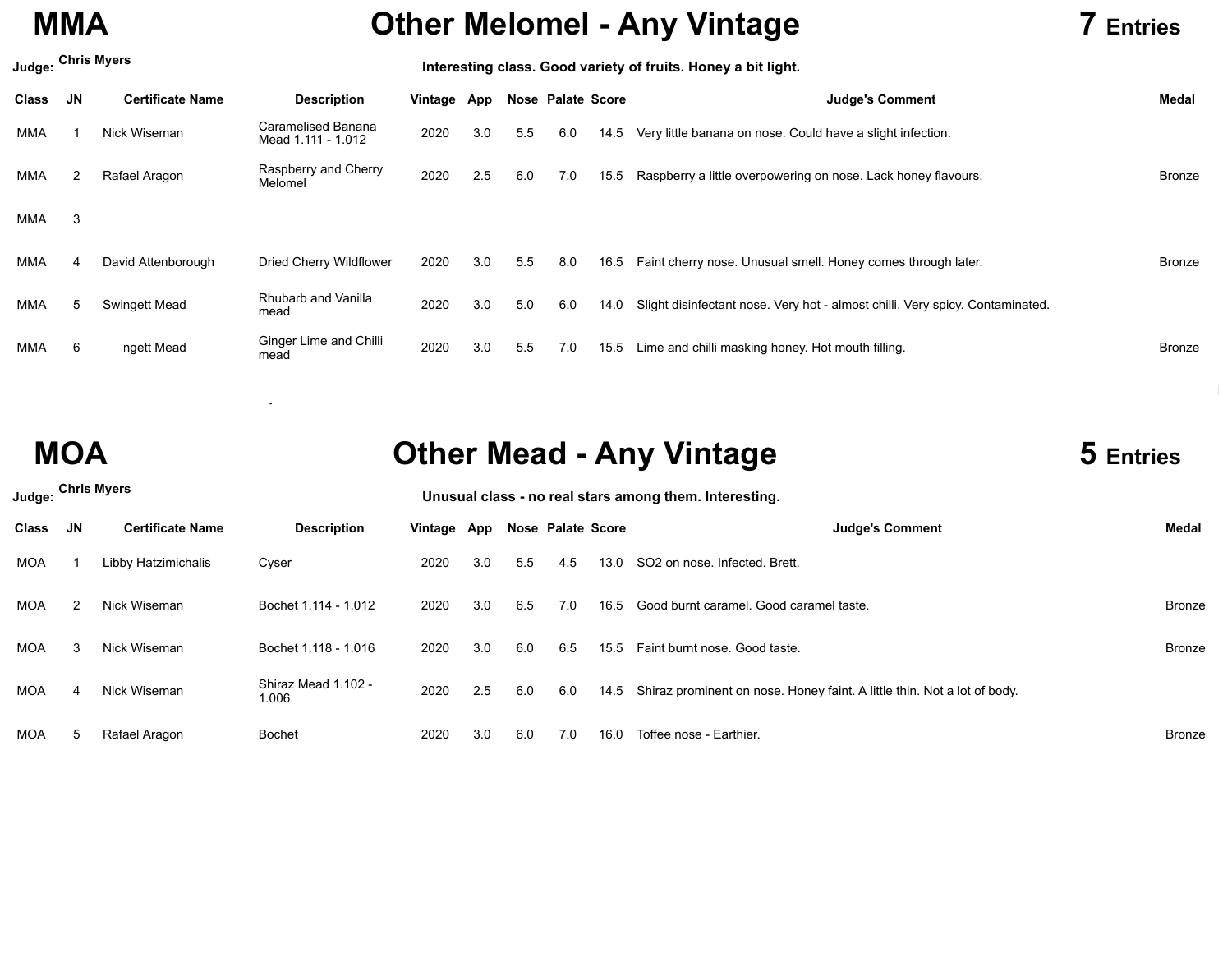**Judge:**

## **MTA Traditional Mead - Any Vintage 3 Entries**

### **Chris Myers Fairly ordinary class except for one exception.**

| <b>Class</b> | JN. | <b>Certificate Name</b> | <b>Description</b>               | Vintage App |     |     | Nose Palate Score |      | <b>Judge's Comment</b>                                                | Medal  |
|--------------|-----|-------------------------|----------------------------------|-------------|-----|-----|-------------------|------|-----------------------------------------------------------------------|--------|
| <b>MTA</b>   |     | David Attenborough      | Dry Kviek Gundagai<br>Wildflower | 2020        | 3.0 | 5.0 | 7.5               |      | 15.5 Wax on nose - not a great smell. Slightly bitter. Honey evident. | Bronze |
| <b>MTA</b>   |     | Neil Johannesen         | <b>Traditional Mead</b>          | 2013        | 3.0 | 4.5 | 6.0               |      | 13.5 SO2 on nose. Bitterness of SO2. No honey in taste.               |        |
| <b>MTA</b>   |     | Rafael Aragon           | Sweet Orange Blossom             | 2020        | 3.0 | 6.5 | 9.0               | 18.5 | Beautiful nose. Orange flower to fore. Lovely flavour - lingers.      | Gold   |

### **PGA Professional Class - Grape Wine Any Type, Any Vintage 1 Entries**

|            | Lisa Cardelli<br>"dge: Annie Tang |                    |                               |     | <b>Typical robust sweet</b> |      |                                                                                                                                                                                                                                         |              |
|------------|-----------------------------------|--------------------|-------------------------------|-----|-----------------------------|------|-----------------------------------------------------------------------------------------------------------------------------------------------------------------------------------------------------------------------------------------|--------------|
| Class JN   | <b>Certificate Name</b>           | <b>Description</b> | Vintage App Nose Palate Score |     |                             |      | <b>Judge's Comment</b>                                                                                                                                                                                                                  | <b>Medal</b> |
| <b>PGA</b> | Wines from My Garage              | Shiraz             | 2019                          | 3.0 | 5.0                         | 10.0 | Clear, bright. Dark, earthy nose. Sweet, dark cherries, robust style. Robust, concentrated<br>$18.0$ $\frac{U_{\text{total}}}{U_{\text{total}}}$<br>style. Balanced in alcohol, some juicy mid-palate, cocoa, black plum, sweet spices. | Silver       |

## **PMA Professional Class - Mead - Any Type, Any Vintage 4 Entries**

| Judge:       |    | <b>Chris Myers</b>      | Quite a strong class. Some wines overpowering.                        |         |     |     |                   |      |                                                                         |               |
|--------------|----|-------------------------|-----------------------------------------------------------------------|---------|-----|-----|-------------------|------|-------------------------------------------------------------------------|---------------|
| <b>Class</b> | JN | <b>Certificate Name</b> | <b>Description</b>                                                    | Vintage | App |     | Nose Palate Score |      | <b>Judge's Comment</b>                                                  | Medal         |
| <b>PMA</b>   |    | Thistle Meadery         | Valhalla CardamomCinnamon<br>CorianderGingerClovesPementoNutmegPepper | 2020    | 3.0 | 6.0 | 7.5               | 16.5 | Cloves dominant on nose. Very complicated nose. Clove dominant.         | <b>Bronze</b> |
| <b>PMA</b>   |    | Thistle Meaderv         | Apricot & Chocolate Honey Apricot Chocolate                           | 2019    | 3.0 | 5.5 | 6.5               | 15.0 | Chocolate masking honey on nose. A certain harshness. Apricot<br>faint. |               |
| <b>PMA</b>   |    | Thistle Meaderv         | Quandong Honey Quandon Fruit                                          | 2019    | 2.5 | 5.0 | 8.5               | 16.0 | Very little nose. Delicate taste - good.                                | <b>Bronze</b> |
| <b>PMA</b>   |    | Thistle Meaderv         | Chilli Honey, Chilli                                                  | 2019    | 3.0 | 6.0 | 8.0               | 17.0 | Fiery nose honey faint. Good combination with honey.                    | Silver        |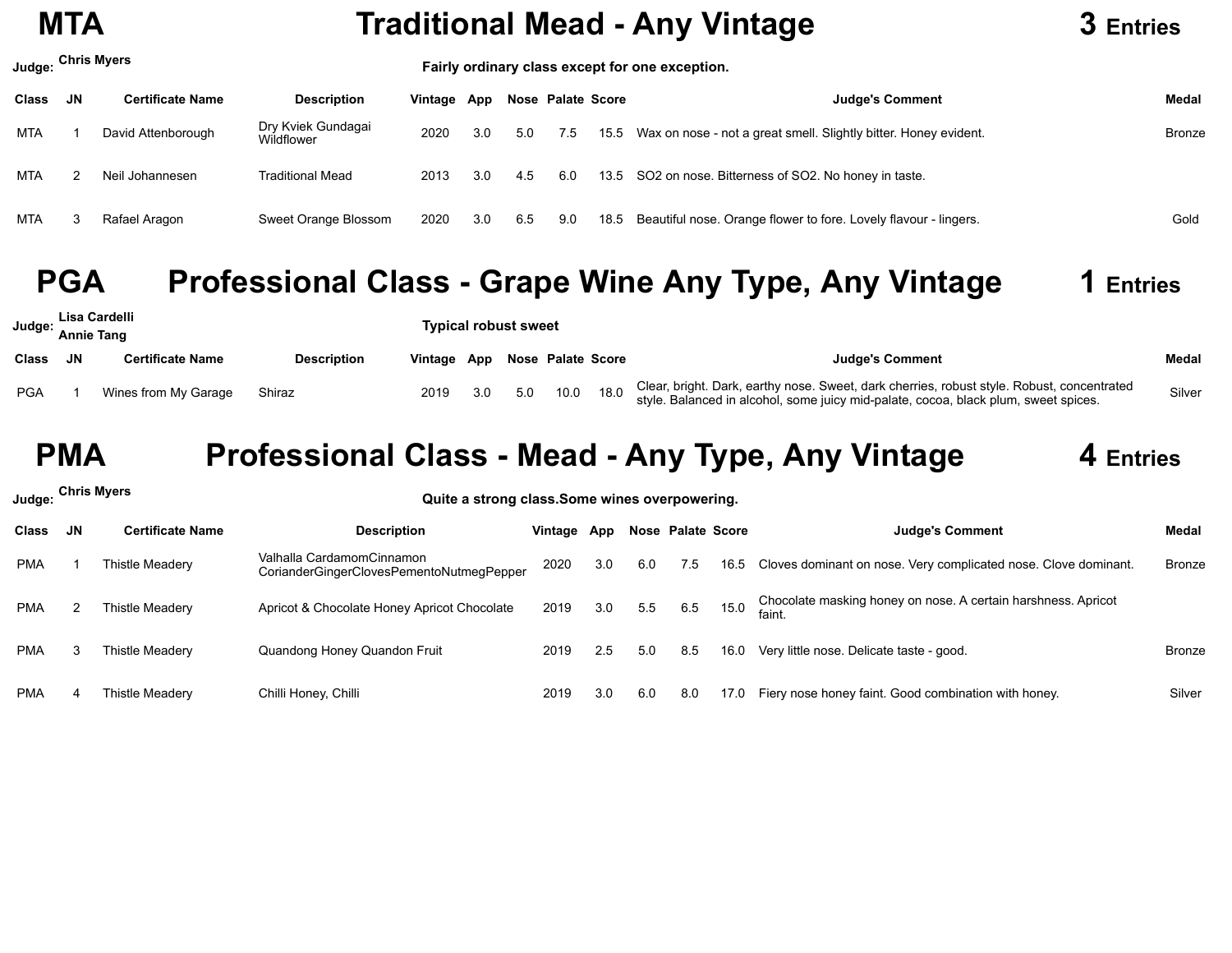## **RBC Red Blended Wine - Current Vintage 11 Entries**



| Judge:       |     | <b>Sandrine Gimon</b><br><b>Mavis Zhang</b> | When you let good fruit do the talking good things can happen. Best example has really done well the blending<br>exercise.then some already aged examples. |             |     |     |                   |      |                                                                                                                                           |               |  |  |  |  |  |  |
|--------------|-----|---------------------------------------------|------------------------------------------------------------------------------------------------------------------------------------------------------------|-------------|-----|-----|-------------------|------|-------------------------------------------------------------------------------------------------------------------------------------------|---------------|--|--|--|--|--|--|
| <b>Class</b> | JN. | <b>Certificate Name</b>                     | <b>Description</b>                                                                                                                                         | Vintage App |     |     | Nose Palate Score |      | <b>Judge's Comment</b>                                                                                                                    | Medal         |  |  |  |  |  |  |
| <b>RBC</b>   |     | Phil Blight and Jenny<br>Lokhorst           | Shiraz Mataro Sagrantino                                                                                                                                   | 2020        | 3.0 | 7.0 | 8.5               | 18.5 | Dark red. Dark fruit, spice, orange peel. Palate is spicy, crunchy but smooth. Good use of<br>blend component.                            | Gold          |  |  |  |  |  |  |
| <b>RBC</b>   |     | Harridge Family                             | Lagrein Sagrantino Durif<br>Shiraz                                                                                                                         | 2020        | 3.0 | 7.0 | 6.0               | 16.0 | Dark red. Spice, flower vanilla/sweet oak - fennel. Good fruit flavours and length. Some<br>dark brooding notes. Warm.                    | <b>Bronze</b> |  |  |  |  |  |  |
| <b>RBC</b>   |     | <b>Tarabilli Wines</b>                      | Shiraz Cab Sauv Malbec                                                                                                                                     | 2020        | 3.0 | 7.0 | 6.5               | 16.5 | Dark red, red black hue. Very dark brooding nose - big oak - on the edge of porty. Spice.<br>Same on palate - very smooth. Bacony smokey. | <b>Bronze</b> |  |  |  |  |  |  |
| <b>RBC</b>   |     | <b>Renato Vecchies</b>                      | Sagrantino                                                                                                                                                 | 2020        | 3.0 | 7.0 | 6.0               | 16.0 | Red crimson. Dark crunchy fruit - pomegranate. Good crunchy palate. Acidity in check.<br>Sweet finish.                                    | Bronze        |  |  |  |  |  |  |
| <b>RBC</b>   |     | Michele and Richard<br>Martignetti          | Cabernet Sauvignon<br>Shiraz                                                                                                                               | 2020        | 2.5 | 6.0 | 5.5               | 14.0 | Dark red, orange hue. Stressed fruit - tired, secondary nose. Same on palate and<br>greenness in the middle. Falling out of condition.    |               |  |  |  |  |  |  |
| <b>RBC</b>   |     | Glen van Neuren                             | Sagrantino Shiraz 50%<br>50%                                                                                                                               | 2020        | 3.0 | 5.5 | 6.5               | 15.0 | Dark red, orange hue. Very brooding nose - dark jammy fruit - nose is unsettled. Same on<br>palate but can hold the line - big tannins.   |               |  |  |  |  |  |  |
| <b>RBC</b>   |     | Phil Blight and Jenny<br>Lokhorst           | Shiraz Mataro                                                                                                                                              | 2020        | 3.0 | 6.5 | 6.5               | 16.0 | Dark red and orange hue. Spice, soy-ish nose. Generous rich palate. Starting to go<br>secondary.                                          | <b>Bronze</b> |  |  |  |  |  |  |
| <b>RBC</b>   |     | Phil Blight and Jenny<br>Lokhorst           | Shiraz Mataro Lagrein                                                                                                                                      | 2020        | 3.0 | 7.0 | 7.5               | 17.5 | Dark red. Black olive nose and dark fruit. Very dark fruit palate. Good concentration and<br>strength.                                    | Silver        |  |  |  |  |  |  |
| <b>RBC</b>   |     | Phil Blight and Jenny<br>Lokhorst           | <b>Durif Mataro</b>                                                                                                                                        | 2020        | 3.0 | 6.5 | 6.0               | 15.5 | Dark red. Red berries. Dark brooding nose. Note of alcohol, cc, black fruit, chocolate.<br>Forward.                                       | Bronze        |  |  |  |  |  |  |
| <b>RBC</b>   | 10  | <b>David Chambers</b>                       | Sagrantino Cabernet<br>Sauvignon                                                                                                                           | 2020        | 3.0 | 6.0 | 6.0               | 15.0 | Dark red. Lifted dirty nose? Some greenness on base of palate and lifted. VA?                                                             |               |  |  |  |  |  |  |
| <b>RBC</b>   |     | <b>Richard Webb</b>                         | <b>Cabernet Merlot</b>                                                                                                                                     | 2020        | 2.5 | 6.0 | 6.0               | 14.5 | Brown red. Secondary flavours spectrum. Porty, jammy. Secondary and sweet on palate.<br>OX is coming.                                     |               |  |  |  |  |  |  |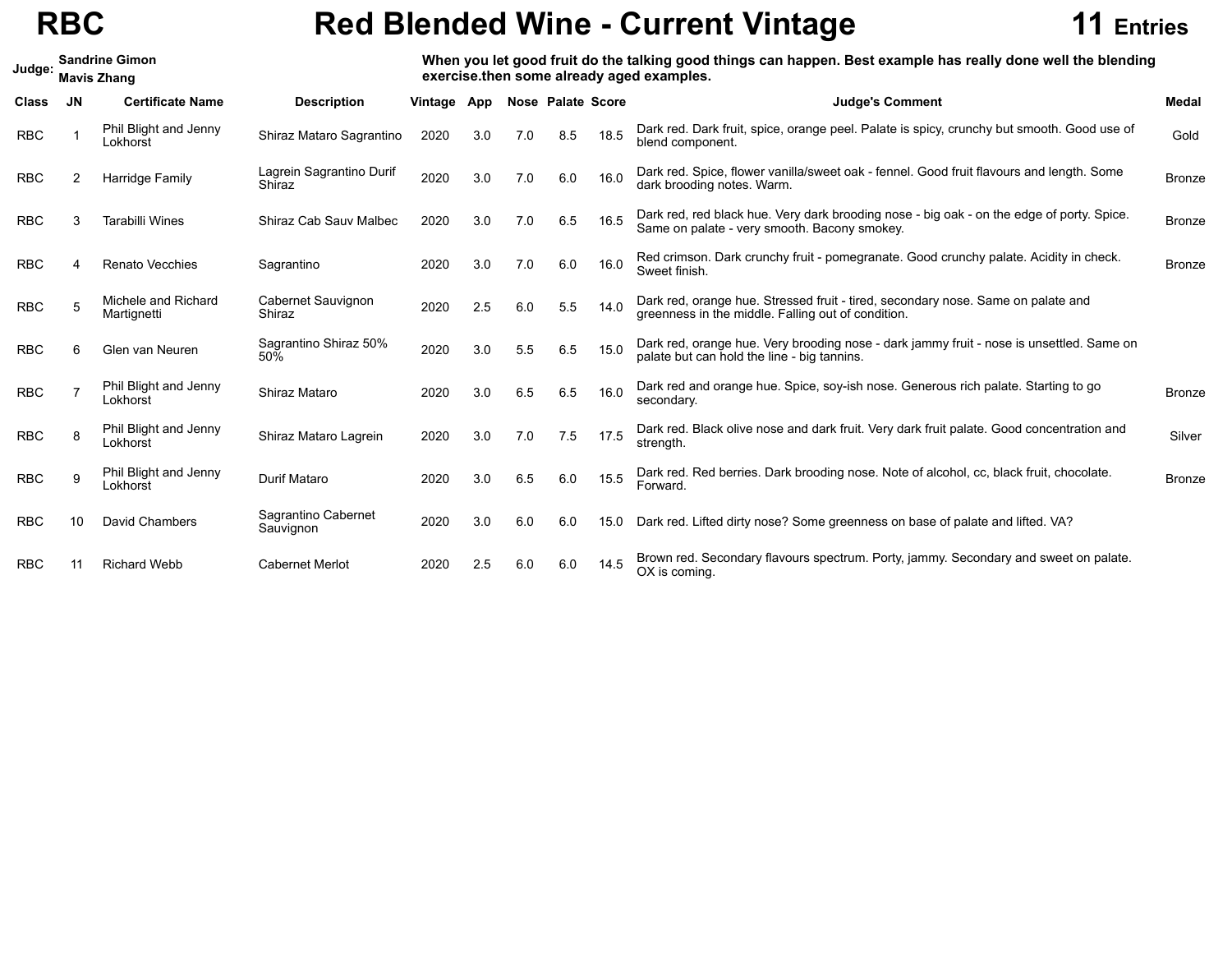**Christina Kaigg<br>Judge: Grant Scicluna** 

## **RBP Red Blended Wine - Previous Vintage 23 Entries**

Some standout wines - particularly Cabernet based. Some of the most memorable being very strong expressions of **Sangiovese blends. Under-performing wines compromised by poorly judged oak and mismanaged acid profiles. All in all, very strong category.** 

| Class      | JN             | <b>Certificate Name</b>   | Description                                                      | Vintage | App |     | <b>Nose Palate Score</b> |      | <b>Judge's Comment</b>                                                                                                                    | Medal         |
|------------|----------------|---------------------------|------------------------------------------------------------------|---------|-----|-----|--------------------------|------|-------------------------------------------------------------------------------------------------------------------------------------------|---------------|
| RBP        |                | A & S Nardelli            | <b>Cabernet Merlot</b>                                           | 2018    | 3.0 | 5.0 | 7.0                      | 15.0 | Lovely floral and fruit notes, a little more of the savoury notes would have added to the<br>complexity and nuance.                       |               |
| <b>RBP</b> | $\overline{2}$ | Gerrado Borracho          | Shiraz Nebbolio                                                  | 2019    | 3.0 | 5.0 | 6.0                      | 14.0 | Great to see the Nebbiolo shining through. Looking for more complexity, spice and<br>structure.                                           |               |
| <b>RBP</b> | 3              | Mario and Izabella Fantin | <b>Cabernet Merlot</b>                                           | 2018    | 3.0 | 6.0 | 7.5                      | 16.5 | Fruit forward and juicy. Very appealing, but could use more varietal characters to add<br>complexity to juicy wine.                       | <b>Bronze</b> |
| <b>RBP</b> | 4              | <b>Terence Norwood</b>    | <b>Cabernet Merlot</b>                                           | 2017    | 3.0 | 6.5 | 9.0                      | 18.5 | Fresh blackberry and anise, varietal plum and graphite. Well balanced tannins in cheeky,<br>gorgeous wine.                                | Gold          |
| <b>RBP</b> | 5              | Steven Ney                | Mataro Grenache Merlot<br>Cabernet Sauvignon<br>Shiraz           | 2018    | 3.0 | 5.5 | 7.0                      | 15.5 | Beef jerky, quite savoury and a little lacking in balance. Fruit weight and length show<br>potential.                                     | <b>Bronze</b> |
| <b>RBP</b> | 6              | <b>Terence Norwood</b>    | <b>Cabernet Merlot</b>                                           | 2018    | 3.0 | 6.0 | 8.0                      | 17.0 | Super fruit forward, lovely freshness. More varietal, savoury elements would add<br>complexity. Very good.                                | Silver        |
| <b>RBP</b> |                | <b>Terence Norwood</b>    | <b>Cabernet Shiraz</b>                                           | 2018    | 3.0 | 6.0 | 7.5                      | 16.5 | Very fruit forward, juicy, but lacking finesse. A little more structure and spice would add<br>complexity.                                | <b>Bronze</b> |
| <b>RBP</b> | 8              | Steven Ney                | Mataro Grenache Merlot<br>Cabernet Sauvignon<br>Shiraz           | 2017    | 3.0 | 5.5 | 8.0                      | 16.5 | Very smoky, charcuterie nose. Seductive tannin with good fruit weight. A little hot and<br>short on the palate.                           | <b>Bronze</b> |
| <b>RBP</b> | 9              | Paul Finn                 | <b>Merlot Cabernet</b>                                           | 2014    | 3.0 | 7.0 | 8.5                      | 18.5 | Beautiful, seductive nose and varietal characters. A stand out for its finesse and longevity.                                             | Gold          |
| <b>RBP</b> | 10             | Steven Ney                | Grenache Shiraz<br>Cabernet Sauvignon                            | 2019    | 3.0 | 6.5 | 8.5                      | 18.0 | Juicy, well balanced with complex fruit spectrum and excellent structure.                                                                 | Silver        |
| <b>RBP</b> | -11            | <b>RICHMOORE WINES</b>    | Shiraz Cabernet                                                  | 2018    | 3.0 | 7.0 | 8.5                      | 18.5 | Super varietal, well integrated and balanced with both varieties well represented.                                                        | Gold          |
| <b>RBP</b> | 12             | <b>Tarabilli Wines</b>    | Shiraz Cab Sauv Malbec                                           | 2019    | 3.0 | 5.5 | 5.5                      | 14.0 | Vegetal style, soft and hot, brighter elements not really shining. Insufficient varietal<br>expression.                                   |               |
| <b>RBP</b> | 13             | Rino Ballerini            | Sangiovese Shiraz<br>Cabernet Sauv 80% 20%<br><b>Hot Climate</b> | 2018    | 3.0 | 6.0 | 8.0                      | 17.0 | Really solid wine. Great depth and structure. Fruit profile very inviting. Just lacking a little<br>finesse.                              | Silver        |
| <b>RBP</b> | 14             | Rino Ballerini            | <b>Cabernet Sauv Merlot</b><br>Shiraz 70% 30% Cool<br>Climate    | 2019    | 3.0 | 6.0 | 5.5                      | 14.5 | Very bright, fruited, quite simple with acidity taking too much of the limelight. Needs more<br>depth and rounder profile.                |               |
| RBP        | 15             | Mario and Izabella Fantin | <b>Cabernet Merlot</b>                                           | 2016    | 3.0 | 6.0 | 6.5                      | 15.5 | Bright fruit characters and promises of fruity spice on the nose. Need to follow through on<br>the palate. Promising with more structure. | <b>Bronze</b> |
| RBP        | 16             | Tarabilli Wines           | Shiraz Cab Sauv Malbec                                           | 2017    | 3.0 | 5.0 | 5.0                      | 13.0 | Super meaty, savoury characters found to be overbearing and too dominant. Vegetal<br>notes. Quite unpleasant.                             |               |
| RBP        | 17             | <b>RICHMOORE WINES</b>    | <b>Shiraz Cabernet</b>                                           | 2019    | 3.0 | 6.5 | 8.5                      | 18.0 | Super lifted and pronounced aromatics, gorgeously fresh, well balanced structure - very<br>strong wine.                                   | Silver        |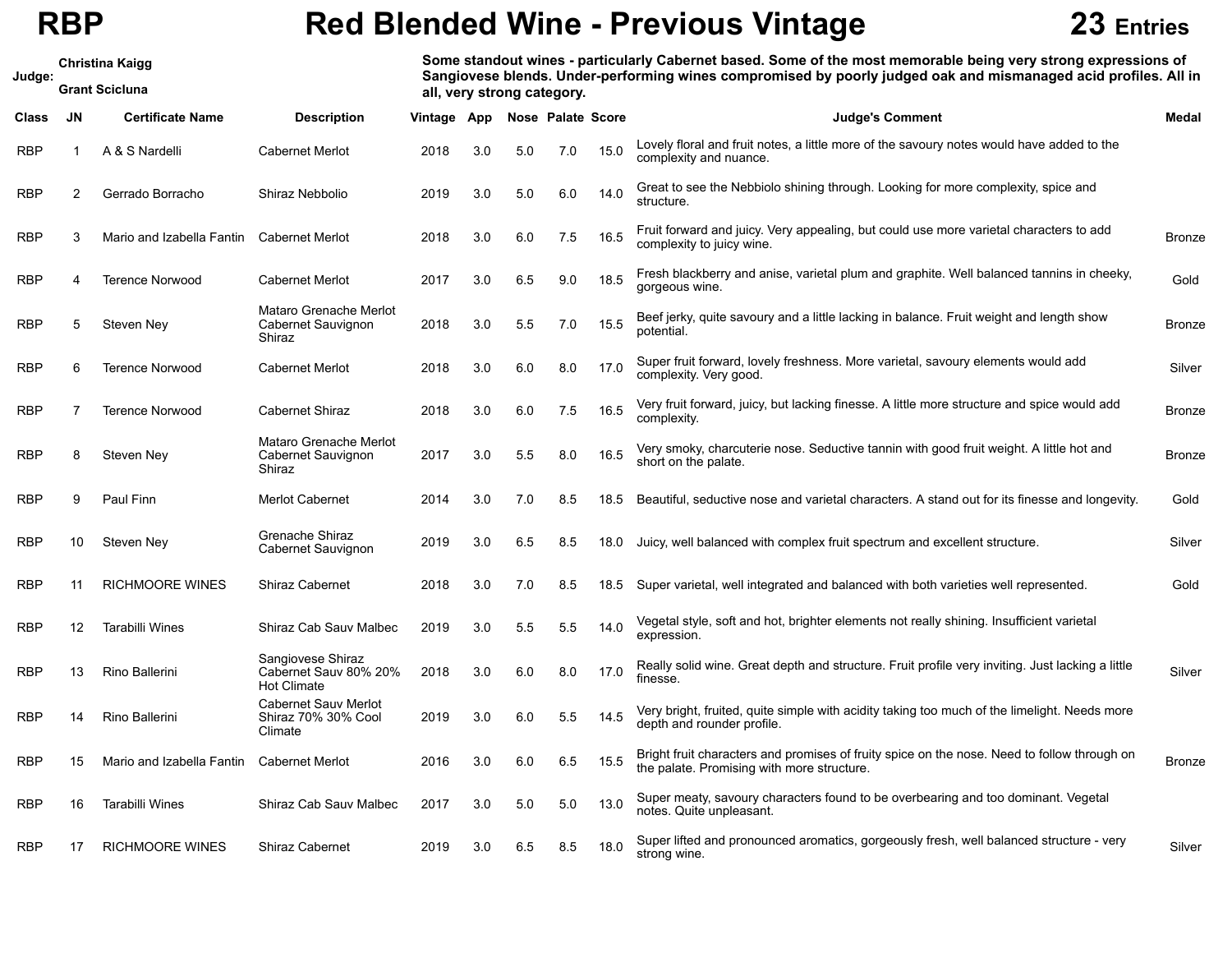| <b>Class</b> | JN. | <b>Certificate Name</b>      | <b>Description</b>                                            | Vintage | App |     | Nose Palate Score |      | <b>Judge's Comment</b>                                                                                                                             | Medal         |
|--------------|-----|------------------------------|---------------------------------------------------------------|---------|-----|-----|-------------------|------|----------------------------------------------------------------------------------------------------------------------------------------------------|---------------|
| <b>RBP</b>   | 18  | Tarabilli Wines              | Shiraz Cab Sauv Malbec                                        | 2018    | 3.0 | 6.0 | 6.5               | 15.5 | Intriguing nose with delicious pepper and smoky characters. Falls away on the palate with<br>overt acidity and lacking structure.                  | <b>Bronze</b> |
| <b>RBP</b>   | 19  | Rino Ballerini               | Sangiovese Cabernet<br>Sauv Merlot 60% 28%<br>12% Hot Climate | 2018    | 3.0 | 7.0 | 8.5               | 18.5 | Really great harmony between varietals, depth and complexity in abundance. Powerful,<br>still needs time, but fantastic wine.                      | Gold          |
| <b>RBP</b>   | 20  | Steven Ney                   | <b>Shiraz Cabernet</b><br>Sauvignon                           | 2018    | 3.0 | 6.5 | 7.5               | 17.0 | Really strong expression of both varietals, Cabernet in particular. Structurally could be<br>more integrated in terms of oak.                      | Silver        |
| <b>RBP</b>   | 21  | Paul Finn                    | <b>Merlot Cabernet</b>                                        | 2013    | 3.0 | 6.5 | 9.0               | 18.5 | A shy nose of seductive florals and subdued musky tones. Opens up to a remarkably<br>fresh and plush palate with refined tannin and real vivacity. | Gold          |
| <b>RBP</b>   | 22  | DaMcDiPa Wine<br>Cooperative | <b>Shiraz Cabernet</b>                                        | 2019    | 3.0 | 6.0 | 6.0               | 15.0 | A promising nose of fresh herbs and purple fruit. Disappointing palate and structure. Oak<br>should better integrated.                             |               |
| <b>RBP</b>   | 23  | David Pope                   | Cabernet Sauvignon<br>Merlot                                  | 2006    | 3.0 | 5.0 | 6.0               | 14.0 | A wine showing too much of its age. Tired in expression and structure. Acid is sitting a<br>little unpleasantly. Past it.                          |               |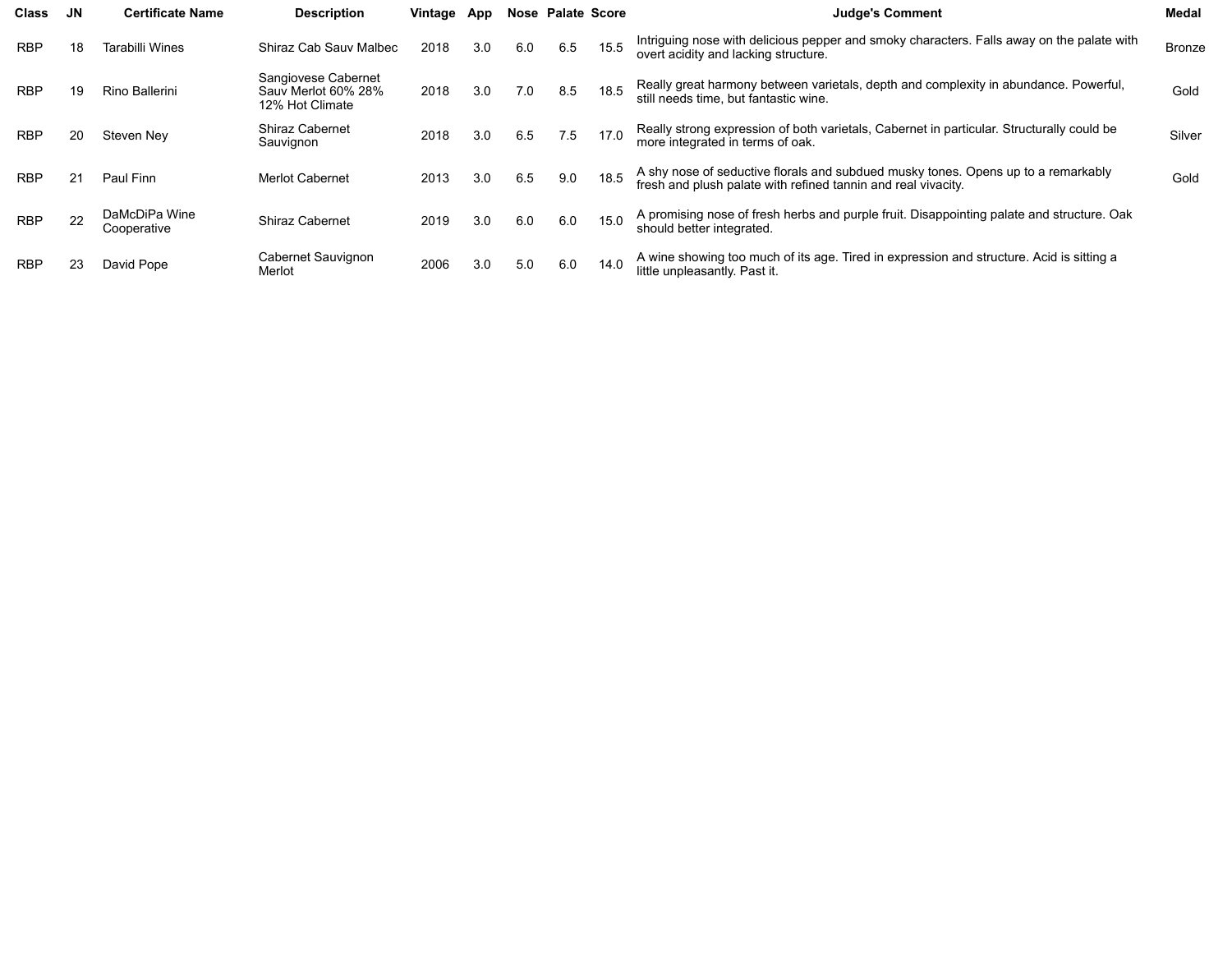## **RCC** Red Cabernet Sauvignon or Cab Franc - Current Vintage 9 Entries

| Judge:     |           | <b>Sandrine Gimon</b><br><b>Mavis Zhang</b> | A black and white class. Some very stressed fruit, with all the issues that go with it. A very VA wine and then three<br>beautifully crafted wines. |             |     |     |                          |      |                                                                                                                              |               |  |  |  |  |
|------------|-----------|---------------------------------------------|-----------------------------------------------------------------------------------------------------------------------------------------------------|-------------|-----|-----|--------------------------|------|------------------------------------------------------------------------------------------------------------------------------|---------------|--|--|--|--|
| Class      | <b>JN</b> | <b>Certificate Name</b>                     | <b>Description</b>                                                                                                                                  | Vintage App |     |     | <b>Nose Palate Score</b> |      | <b>Judge's Comment</b>                                                                                                       | Medal         |  |  |  |  |
| <b>RCC</b> |           | <b>Russell Washusen</b>                     | Cabernet Sauvignon S                                                                                                                                | 2020        | 3.0 | 7.0 | 8.5                      | 18.5 | Dark red, purple hue. Green undercurrent, cassis fruit. Good palate and structure. Wine is<br>well made and true to style.   | Gold          |  |  |  |  |
| <b>RCC</b> | 2         | Danny Cappellani                            | Cabernet Sauvignon                                                                                                                                  | 2020        | 3.0 | 6.0 | 6.0                      | 15.0 | Dark red, orange hue. Porty nose. Dirty tank. Lifted. Disjointed wine acetaldehyde.<br>Already on secondary flavours.        |               |  |  |  |  |
| <b>RCC</b> | 3         | David Chambers                              | Cabernet Sauvignon                                                                                                                                  | 2020        | 3.0 | 6.0 | 6.5                      | 15.5 | Dark red, purple hue. Some crunched apple. Flowery note. Same on palate - savoury<br>undercurrent - starting to age.         | <b>Bronze</b> |  |  |  |  |
| <b>RCC</b> |           | <b>Peter Enness</b>                         | Cabernet Sauvignon<br><b>Briars</b>                                                                                                                 | 2020        | 3.0 | 6.0 | 7.0                      | 16.0 | Dark red, purple hue. Oak dominant on nose. Same on palate but some fruit underneath<br>and wine well made.                  | <b>Bronze</b> |  |  |  |  |
| <b>RCC</b> | 5         | Nathan Ueda                                 | Cabernet Sauvignon                                                                                                                                  | 2020        | 3.0 | 4.0 | 6.0                      | 13.0 | Dark crimson. VA.                                                                                                            |               |  |  |  |  |
| <b>RCC</b> | 6         | <b>Russell Washusen</b>                     | Cabernet Sauvignon O                                                                                                                                | 2020        | 3.0 | 7.0 | 7.5                      | 17.5 | Dark red. Red fruit. Good acidity and crunchy fruit. Wine is well made.                                                      | Silver        |  |  |  |  |
| <b>RCC</b> |           | David Hart                                  | Cabernet Sauvignon Cool<br>Climate                                                                                                                  | 2020        | 3.0 | 6.5 | 6.0                      | 15.5 | Dark red, blue hue. Dark cocoa nose. Some savoury undercurrent. Tannins are soft. Wine<br>balanced.                          | Bronze        |  |  |  |  |
| <b>RCC</b> | 8         | Libby Hatzimichalis                         | Cabernet Sauvignon                                                                                                                                  | 2020        | 3.0 | 5.5 | 6.0                      | 14.5 | Dark red. Stressed ferment, stressed fruit nose. Dark fruit on palate, then sugary porty.                                    |               |  |  |  |  |
| <b>RCC</b> | q         | Michele and Richard<br>Martignetti          | Cabernet Sauvignon                                                                                                                                  | 2020        | 3.0 | 5.5 | 5.0                      | 13.5 | Very dark, sprintzy. Dark fruit very stressed, compoted and burnt. Earthy. Same on palate -<br>not pleasant. Stressed fruit. |               |  |  |  |  |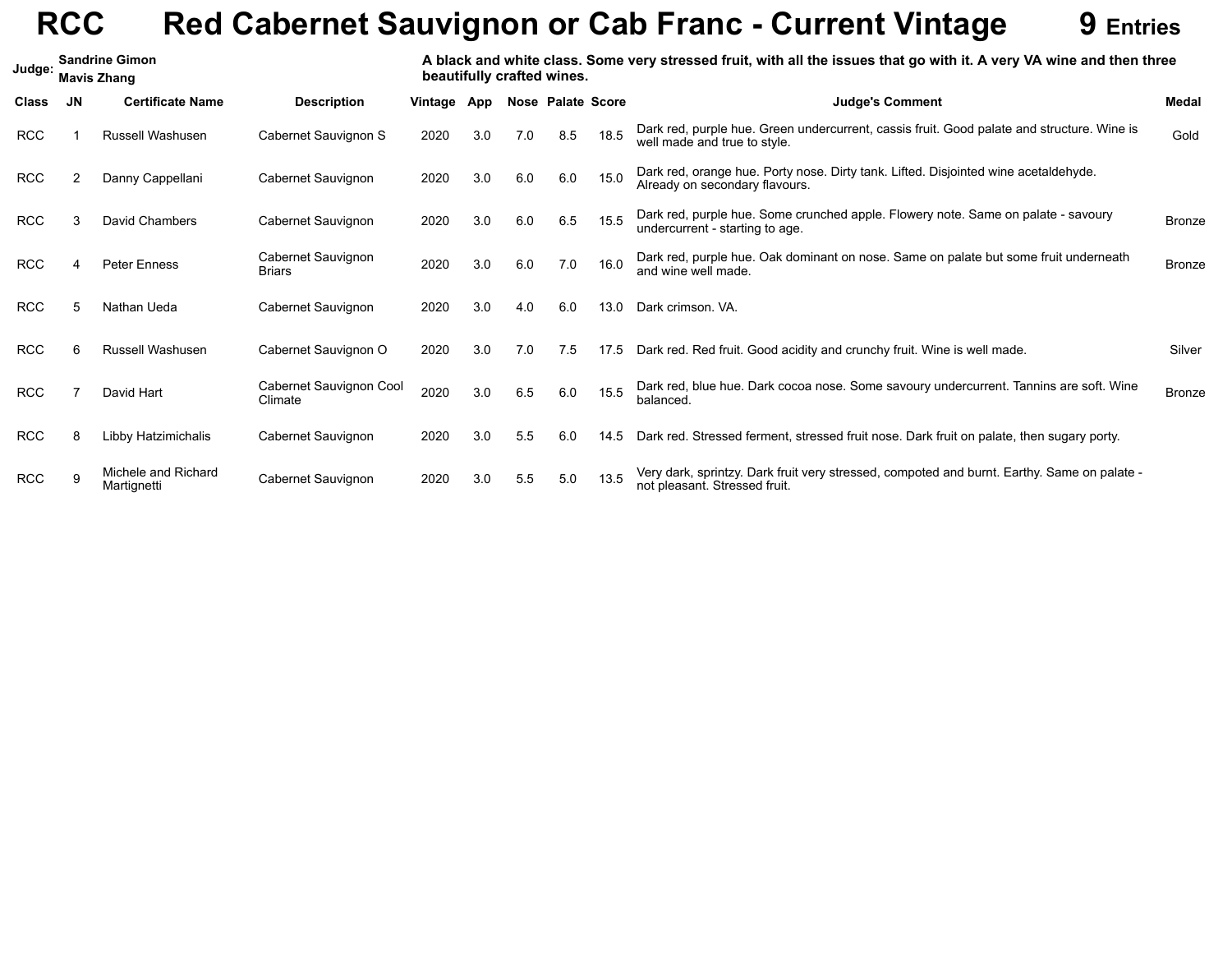## **RCP Red Cabernet Sauvignon or Cab Franc - Previous Vintage 25 Entries**

**Judge:**

| Duncan Moody        | A solid class. No faulty wines. Conversely, a few standouts. 2017's showed well, with 2019's struggling to unfurl. Wines |
|---------------------|--------------------------------------------------------------------------------------------------------------------------|
|                     | which overcame the varieties! Tendency to make wines which are hollow on mid-palate tended to hit a silver. Lots of      |
| Richard Martignetti | bronzes were fine, but just lacked a certain something. The golds were youngest and oldest.                              |

| Class      | JN             | <b>Certificate Name</b>         | <b>Description</b>                  | Vintage | App |     | <b>Nose Palate Score</b> |      | <b>Judge's Comment</b>                                                                                                                                                                                                                                           | <b>Medal</b>  |
|------------|----------------|---------------------------------|-------------------------------------|---------|-----|-----|--------------------------|------|------------------------------------------------------------------------------------------------------------------------------------------------------------------------------------------------------------------------------------------------------------------|---------------|
| <b>RCP</b> |                | John Thomas                     | Cabernet Sauvignon                  | 2019    | 3.0 | 5.5 | 7.0                      | 15.5 | Pinkish rim. More blue fruit, blueberry jam. Structure okay, but fruit quite  Looks a little<br>burnt. Mid-palate good, but finish drops off.                                                                                                                    | <b>Bronze</b> |
| <b>RCP</b> | $\overline{2}$ | David Pope                      | Cabernet Sauvignon                  | 2015    | 3.0 | 6.0 | 9.0                      | 18.0 | Black as night in colour. Nose - floral, black fruited, jammy. Tannins and structure look<br>good. Minty. Pretty decent.                                                                                                                                         | Silver        |
| <b>RCP</b> | 3              | Mount Lilydale Mercy<br>College | Cabernet Sauvignon                  | 2018    | 2.5 | 6.0 | 7.5                      | 16.0 | Browning starting to appear on rim. Nose is minty. Something like a hint of camphor?<br>The structure is good. Juicy. Fruits on finish a bit flat.                                                                                                               | <b>Bronze</b> |
| <b>RCP</b> |                | <b>Peter Enness</b>             | Cabernet Sauvignon<br><b>Briars</b> | 2019    | 3.0 | 5.5 | 8.0                      | 16.5 | Almost black colour. Restrained nose, but nice for it though. Structure is good, but a<br>little hollow on mid-palate.                                                                                                                                           | <b>Bronze</b> |
| <b>RCP</b> | 5              | Joe Fruci                       | Cabernet Sauvignon                  | 2018    | 3.0 | 6.0 | 8.0                      | 17.0 | Fine appearance. Quite hot on the nose. Forest floor. Cola. Cola nut, Dewby, roasted,<br>paprika on palate. Not overly fruity. Drying tannins. Interesting.                                                                                                      | Silver        |
| <b>RCP</b> | 6              | <b>Russell Washusen</b>         | Cabernet Sauvignon                  | 2019    | 3.0 | 6.5 | 8.5                      |      | Looks good. Some intensity. All the elements on nose - pyrazines, cassis, eugenol.<br>18.0 Palate is intense, almost overwhelming. Needs good length. Acidity sticks out. Complex.<br>Green tannins bring this from gold to silver.                              | Silver        |
| <b>RCP</b> | 7              | <b>Terence Norwood</b>          | Cabernet Sauvignon                  | 2018    | 3.0 | 6.5 | 7.5                      | 17.0 | Looks good. Pretty. All there. Five spice. Second visit, fruit is not so apparent. Plush<br>tannins. Alcohol balanced. Nice structure, but mid-palate a little hollow.                                                                                           | Silver        |
| <b>RCP</b> | 8              | Harridge Family                 | Cabernet Sauvignon A                | 2019    | 3.0 | 6.0 | 7.5                      | 16.5 | Looks good. Very minty on nose - Eucalypt. Some complexity. Nice structure. Tannins<br>are a bit astringent. Varietal. Cassis. Good mid-palate, but length drops off.                                                                                            | Bronze        |
| <b>RCP</b> | 9              | Denis Mazzocato                 | Cabernet Sauvignon                  | 2019    | 2.5 | 6.0 | 7.5                      | 16.0 | Very light in colour. Fruit a little oxidised. Complexity, but a little funk. Structure is okay,<br>but acid on finish - due to additions? Not very full-flavoured.                                                                                              | <b>Bronze</b> |
| <b>RCP</b> | 10             | David Pope                      | Cabernet Sauvignon                  | 2019    | 3.0 | 6.0 | 7.5                      |      | Lovely and deep colour. Cassis and pencil shavings on the nose. Reasonable intensity<br>16.5 and sweetness. Mid-palate is fine red-fruited, but length is a bit astringent and<br>confronting. Typical, but oak has quite a high presence? Bitterness on finish. | <b>Bronze</b> |
| <b>RCP</b> | 11             | Harridge Family                 | Cabernet Sauvignon A                | 2018    | 3.0 | 6.0 | 8.0                      | 17.0 | Not as deep as some in colour. Some muddiness on the nose. Earthy and leafy. Tannins<br>are quite fine grained. Length is decent. A bit more fruit would have nudged it towards a<br>qold.                                                                       | Silver        |
| <b>RCP</b> | 12             | <b>Terence Norwood</b>          | Cabernet Sauvignon                  | 2017    | 3.0 | 6.0 | 8.5                      | 17.5 | Colour good. A bit earthy on the nose. Blue fruit on second visit. Blue fruited palate.<br>Tannins nice and soft. Intensity a little on the light side.                                                                                                          | Silver        |
| <b>RCP</b> | 13             | Steven Ney                      | Cabernet Sauvignon                  | 2019    | 3.0 | 6.0 | 8.0                      | 17.0 | Lighter in colour than many in the class. Pretty nose - juicy. Appealing on second visit -<br>leafier. The palate is fresh with a nice funkiness. Length decent. Not highly comples on<br>finish though.                                                         | Silver        |
|            |                |                                 |                                     |         |     |     |                          |      |                                                                                                                                                                                                                                                                  |               |
| <b>RCP</b> | 15             | David Chambers                  | Cabernet Sauvignon                  | 2019    | 3.0 | 5.5 | 7.0                      |      | Fine and quite light in colour. Quite earth on the nose, leafy. Fruit quality is a bit<br>15.5 oxidised. Structure of the palate is fine, but light. A bit watery. Wanted more guts and<br>complexity.                                                           | <b>Bronze</b> |
| <b>RCP</b> | 16             | Harridge Family                 | Cabernet Sauvignon                  | 2017    | 2.5 | 6.0 | 8.0                      | 16.5 | Some browning in colour. Leafy and earth nose with a touch of funk. The structure of<br>the palate is pleasant. A bit simple.                                                                                                                                    | <b>Bronze</b> |
| <b>RCP</b> | 17             | David Mayfield                  | Cabernet Sauvignon<br>Yarra Valley  | 2018    | 3.0 | 5.0 | 8.5                      |      | Good colour. Nose is funky, lifted, Acetone? Nose advanced on second visit. Muddy.<br>16.5 Structure of palate is good. Tannins nice and plush. Fruit simple and clean. Interesting<br>disparity between nose and palate.                                        | <b>Bronze</b> |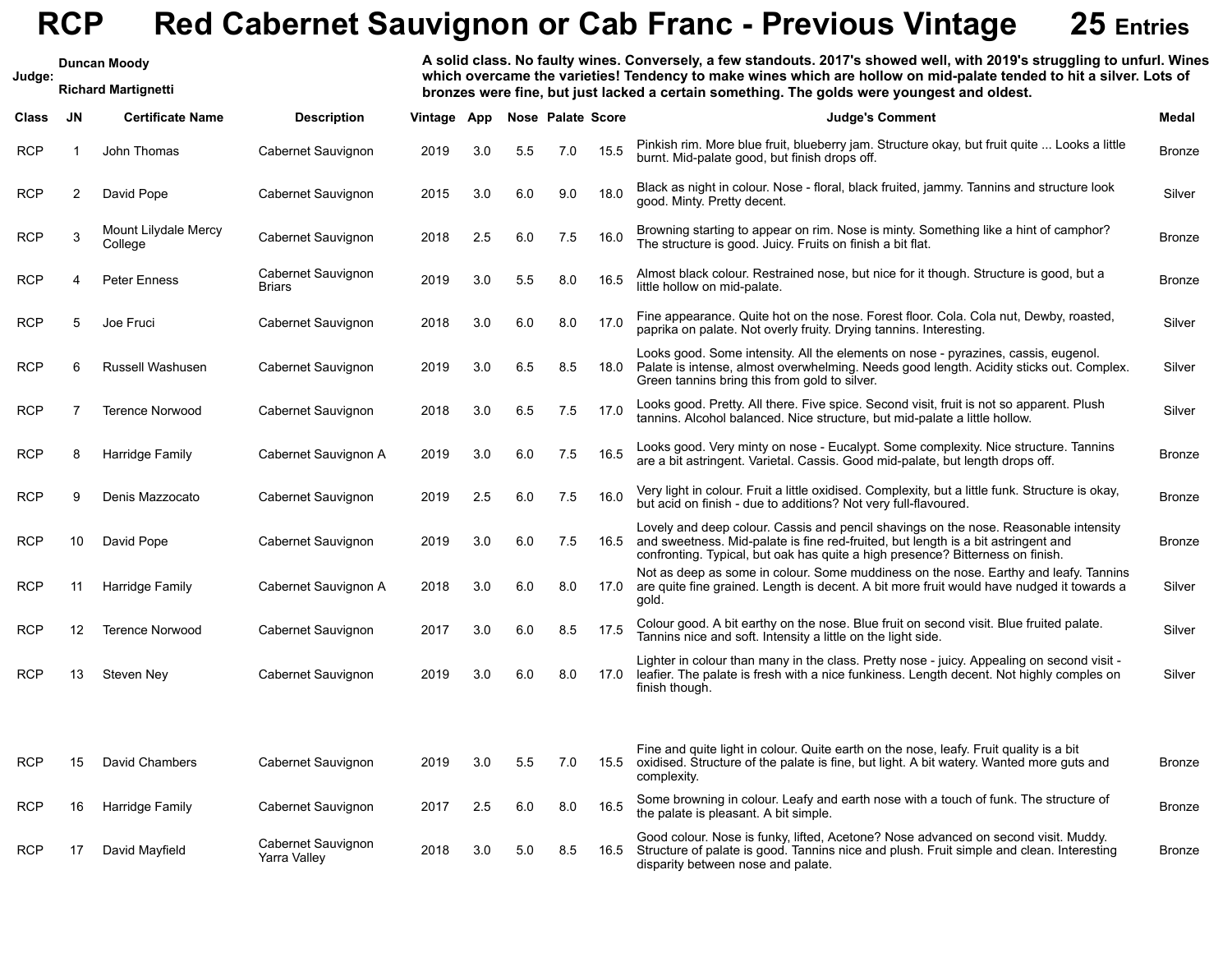| <b>Class</b> | JN. | <b>Certificate Name</b>         | <b>Description</b>                 | Vintage | App |     | Nose Palate Score |      | <b>Judge's Comment</b>                                                                                                                                                                                                | Medal         |
|--------------|-----|---------------------------------|------------------------------------|---------|-----|-----|-------------------|------|-----------------------------------------------------------------------------------------------------------------------------------------------------------------------------------------------------------------------|---------------|
| <b>RCP</b>   | 18  | Mount Lilydale Mercy<br>College | Cabernet Sauvignon                 | 2019    | 3.0 | 6.5 | 9.5               | 19.0 | Dense colour. Pretty nose with cassis and pyrazines. Juicy palate with a nice structure.<br>Length decent. Tannins well managed. Moreish.                                                                             | Gold          |
| <b>RCP</b>   | 19  | Mario and Izabella Fantin       | Cabernet Sauvignon B               | 2017    | 3.0 | 6.5 | 8.0               | 17.5 | Brick red colour starting to appear. Pretty nose with Pyrazines. Redder fruits. Structure is<br>fine. Nice and fresh. Fruit character needs more dimensions.                                                          | Silver        |
| <b>RCP</b>   | 20  | Mario and Izabella Fantin       | Cabernet Sauvignon A               | 2017    | 2.5 | 6.5 | 6.5               | 15.5 | Browning creeping into colour. Forest floor nose. A bit of sourness on the palate. Starting<br>to oxidise. Leafy. Structure is good. Tannins are mouth coating, but fruit is brown.                                   | Bronze        |
| <b>RCP</b>   | 21  | Chateau Thornbury               | Cabernet Sauvignon                 | 2018    | 3.0 | 6.0 | 8.0               | 17.0 | Nice and dense colour. Nose is pretty and floral. Nice, fresh structure of palate. Pretty, but<br>a little simple.                                                                                                    | Silver        |
| <b>RCP</b>   | 22  | Neil Johannesen                 | Cabernet Sauvignon                 | 2003    | 3.0 | 6.5 | 9.0               | 18.5 | Browning now, but is to be expected. Even colour. Varnish on nose. Pretty. Leaves.<br>Structure looks nice. Leafy, forest floor palate. Fruit element still hanging on. Very<br>drinkable. Shame it isn't a screwcap. | Gold          |
| <b>RCP</b>   | 23  | Rino Ballerini                  | Cabernet Sauvignon Cool<br>Climate | 2019    | 3.0 | 6.0 | 7.5               | 16.5 | Lighter than some in colour, but vibrant. Subtle now with Pyrazines. Black currant. Blue<br>fruit, which is oxidising. Alcohol a little hot. Slight bitterness on finish. More length would<br>be good.               | <b>Bronze</b> |
| <b>RCP</b>   | 24  | David Hart                      | Cabernet Sauvignon Cool<br>Climate | 2018    | 2.5 | 6.0 | 8.0               | 16.5 | Some browning appearing in colour. Fruit a little oxidised on the nose. Roasted coffee.<br>Alcohol a bit high. Forest floor. Nose is ahead of palate in terms of age. Some bitterness<br>on finish. Overripe fruit>>  | <b>Bronze</b> |
| <b>RCP</b>   | 25  | William Loughlin                | Cabernet Sauvignon                 | 2018    | 3.0 | 6.0 | 7.5               | 16.5 | Dark colour. Nose has lighter intensity. Subtle. Clean. Liquorice mint. Complexity. Nice<br>palate with fine tannins. Good length. Fruity and spicy. Intensity could be higher.                                       | <b>Bronze</b> |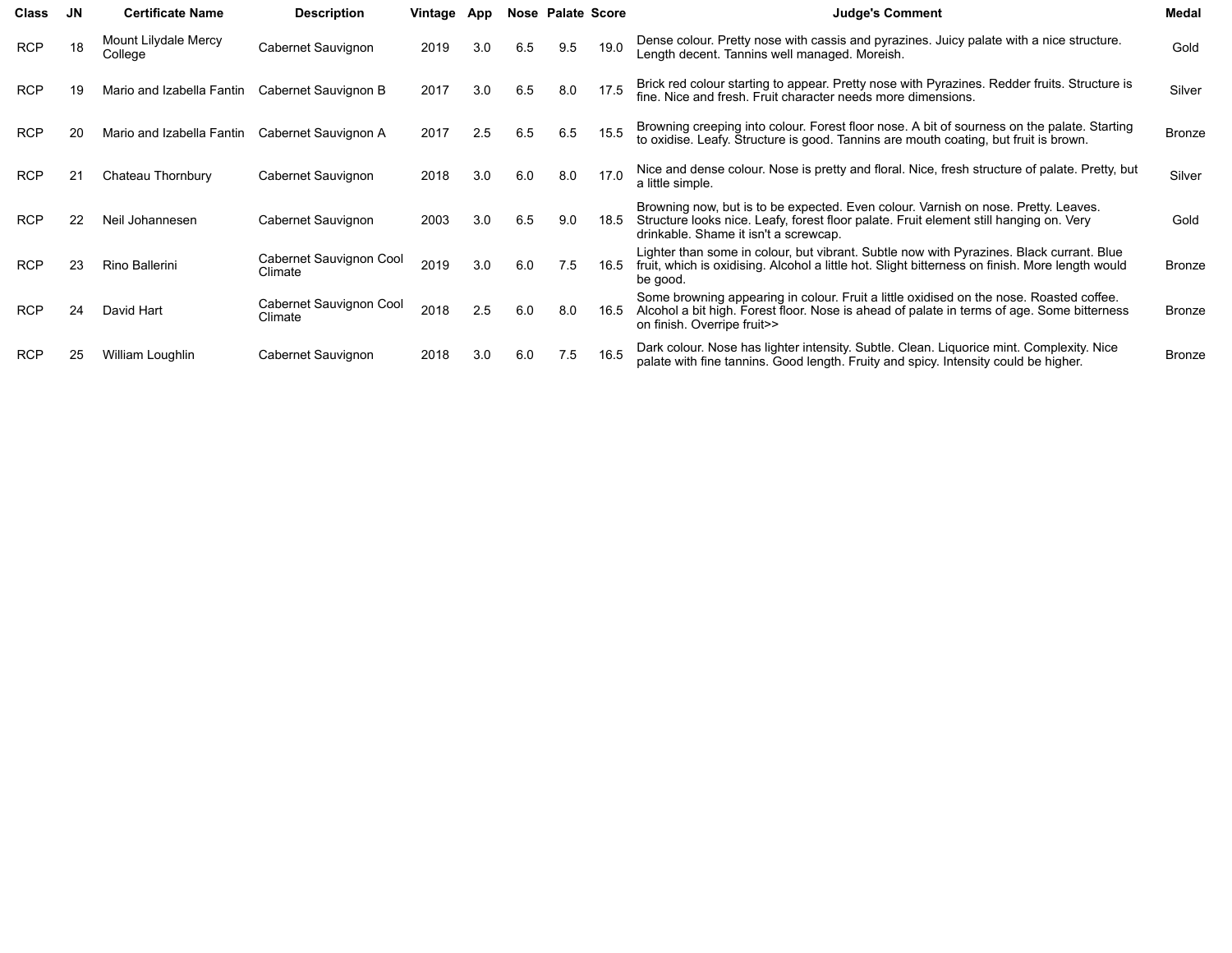## **RLC Red Less Common Varieties 23 Entries**



| Judge:     |                | Lisa Cardelli<br><b>Annie Tang</b> | Overall good examples, especially Lagrein.Sagrantino needs more work. Fruit may need to be picked later when riper.<br>Sometimes sulphuric acid used too much which leads to a reductive result. |             |     |     |                          |      |                                                                                                                                                                                                                       |               |  |  |  |  |  |
|------------|----------------|------------------------------------|--------------------------------------------------------------------------------------------------------------------------------------------------------------------------------------------------|-------------|-----|-----|--------------------------|------|-----------------------------------------------------------------------------------------------------------------------------------------------------------------------------------------------------------------------|---------------|--|--|--|--|--|
| Class      | <b>JN</b>      | <b>Certificate Name</b>            | <b>Description</b>                                                                                                                                                                               | Vintage App |     |     | <b>Nose Palate Score</b> |      | <b>Judge's Comment</b>                                                                                                                                                                                                | <b>Medal</b>  |  |  |  |  |  |
| <b>RLC</b> |                | Harridge Family                    | Sagrantino                                                                                                                                                                                       | 2020        | 2.5 | 4.0 | 6.5                      | 13.0 | Clear, bright, pale. Vinegary. Flabby on the palate. Vinegary character, missing fruit<br>character, lacking structure and personality.                                                                               |               |  |  |  |  |  |
| <b>RLC</b> | 2              | David Chambers                     | Durif                                                                                                                                                                                            | 2020        | 3.0 | 6.0 | 8.0                      | 17.0 | Clear, bright. Concentrate, sweet - chocolate. Porty, RS (residual sugar)? Powerful,<br>concentrate, porty. Can detect some residual sugar, generic fruit profile. Feels more like<br>fortified.                      | Silver        |  |  |  |  |  |
| <b>RLC</b> | 3              | David Chambers                     | Sagrantino                                                                                                                                                                                       | 2020        | 3.0 | 5.0 | 5.0                      | 13.0 | Clear, bright. Stewed fruit, mulberry apple character. Floral, VA. Added tartaric acid gives a<br>red apple skin character. Unusual for the style, volatile acidity is too dominant on the<br>palate.                 |               |  |  |  |  |  |
| <b>RLC</b> | 4              | Danny Cappellani                   | Sagrantino Changed this<br>field for testing - RM                                                                                                                                                | 2020        | 2.5 | 7.0 | 6.5                      | 16.0 | A: clear, bright, pale N: SO2 overpowering the nose P: Lean and reductive, can't see fruit<br>or detect structure.                                                                                                    | Bronze        |  |  |  |  |  |
| <b>RLC</b> | 5              | <b>Trevor Roberts</b>              | Sagrantino                                                                                                                                                                                       | 2020        | 2.5 | 6.5 | 8.5                      | 17.5 | Clear, bright pale. Floral, pretty, VA UFT. Lean on the palate. Volatile acidity strip the fruit<br>profile on the nose. Good concentration and fruit expression, chalky tannins.                                     | Silver        |  |  |  |  |  |
| <b>RLC</b> | 6              | <b>Graham Scott</b>                | Sagrantino                                                                                                                                                                                       | 2020        | 3.0 | 6.0 | 4.0                      | 13.0 | Clear, bright. Oxidised on the nose. Faded, dead fruit. Oxidised fruit, slightly metalic<br>(BRETT), tired fruit, already past its best. Better use of oxygen, check picking time.                                    |               |  |  |  |  |  |
| <b>RLC</b> | $\overline{7}$ | Phil Blight and Jenny<br>Lokhorst  | Durif 1                                                                                                                                                                                          | 2020        | 3.0 | 6.0 | 8.5                      | 17.5 | Clear, bright. Concentrate red fruit. Sweet spices, chocolate. Porty on the palate, good<br>tannnins, good length.                                                                                                    | Silver        |  |  |  |  |  |
| <b>RLC</b> | 8              | Phil Blight and Jenny<br>Lokhorst  | Sagrantino 1                                                                                                                                                                                     | 2020        | 2.5 | 5.5 | 7.5                      | 15.5 | Clear, bright, pale. Pungent and jubee, almost bubble gum, confected mulberry. Good<br>dusty tannins, representative of the style, bit lean.                                                                          | Bronze        |  |  |  |  |  |
| <b>RLC</b> | 9              | Paul Finn                          | Durif                                                                                                                                                                                            | 2020        | 3.0 | 4.5 | 7.5                      | 15.0 | Clear, bright. Reductive on the nose, big tannins. Reductive on the palate. Very reductive<br>style, good tannic structure, allow bit more oxygen, use of oak vessel.                                                 |               |  |  |  |  |  |
| <b>RLC</b> | 10             | Mario Fantin & John O<br>Callaghan | Lagrein                                                                                                                                                                                          | 2020        | 3.0 | 7.0 | 10.0                     | 20.0 | Clear, bright. Well defined fruit layers of black-blue and red fruit. Sappy, juicy, lovely fruit,<br>nice length. Good example, balanced, juicy, drinkable, layered, good fruit profile.                              | Gold          |  |  |  |  |  |
| <b>RLC</b> | 11             | David Hart                         | Petite Syrah                                                                                                                                                                                     | 2020        | 2.5 | 5.0 | 8.0                      | 15.5 | Good colour concentration, bit developed. Cooked red fruit, chocolate, minty. Sweet<br>spices, minty style. Colour appeared to be developing already for the age. Lean and a bit<br>short in length.                  | Bronze        |  |  |  |  |  |
| <b>RLC</b> | 12             | Phil Blight and Jenny<br>Lokhorst  | Sagrantino 2                                                                                                                                                                                     | 2020        | 2.0 | 4.5 | 9.0                      | 15.5 | A: Clear, bright, quite pale in colour for the variety. N: Bit sulphuric on the nose. It's muting<br>the fruit. P: Floral, bright and crunchy red berries. Good tannins.                                              | Bronze        |  |  |  |  |  |
| <b>RLC</b> | 13             | Phil Blight and Jenny<br>Lokhorst  | Lagrein 2                                                                                                                                                                                        | 2020        | 3.0 | 7.0 | 7.0                      | 17.0 | A: Clear, bright. N: Reductive on the nose. P: Spritzy, some juicy/fruity mid-palate and<br>dusty tannins.                                                                                                            | Silver        |  |  |  |  |  |
| <b>RLC</b> | 14             | Phil Blight and Jenny<br>Lokhorst  | Lagrein 1                                                                                                                                                                                        | 2020        | 3.0 | 4.0 | 6.0                      | 13.0 | A: Clear, bright N: confected, stewed fruit, touch of oxidation. P: Spritzy, can't see the fruit,<br>short.                                                                                                           |               |  |  |  |  |  |
| <b>RLC</b> | 15             | Glen van Neuren                    | Sagrantino                                                                                                                                                                                       | 2020        | 3.0 | 7.0 | 8.5                      | 18.5 | Bright deep colour. SO2 at first, then mulberries. Good tannic structure, concentrate.<br>Lovely example, probably too heavy on SO2 as both the nose and palate are bit shaded<br>by that, expressive of the variety. | Gold          |  |  |  |  |  |
| <b>RLC</b> | 16             | Harridge Family                    | Durif                                                                                                                                                                                            | 2020        | 3.0 | 5.0 | 7.0                      | 15.0 | Clear, bright. Concentrate, fruity and spicy nose. Quite fresh and lean style. Clean and<br>bright, spicy example, bit lean on the palate but well balanced between acidity and<br>alcohol.                           |               |  |  |  |  |  |
| <b>RLC</b> | 17             | Harridge Family                    | Lagrein                                                                                                                                                                                          | 2020        | 3.0 | 7.0 | 5.5                      | 15.5 | Clear, bright, vibrant colour. Floral, red and blue fruit. Juicy good concentration. Lovely<br>nose, palate has a great juiciness and lovely balance. Would like touch bit more length,<br>but good example.          | <b>Bronze</b> |  |  |  |  |  |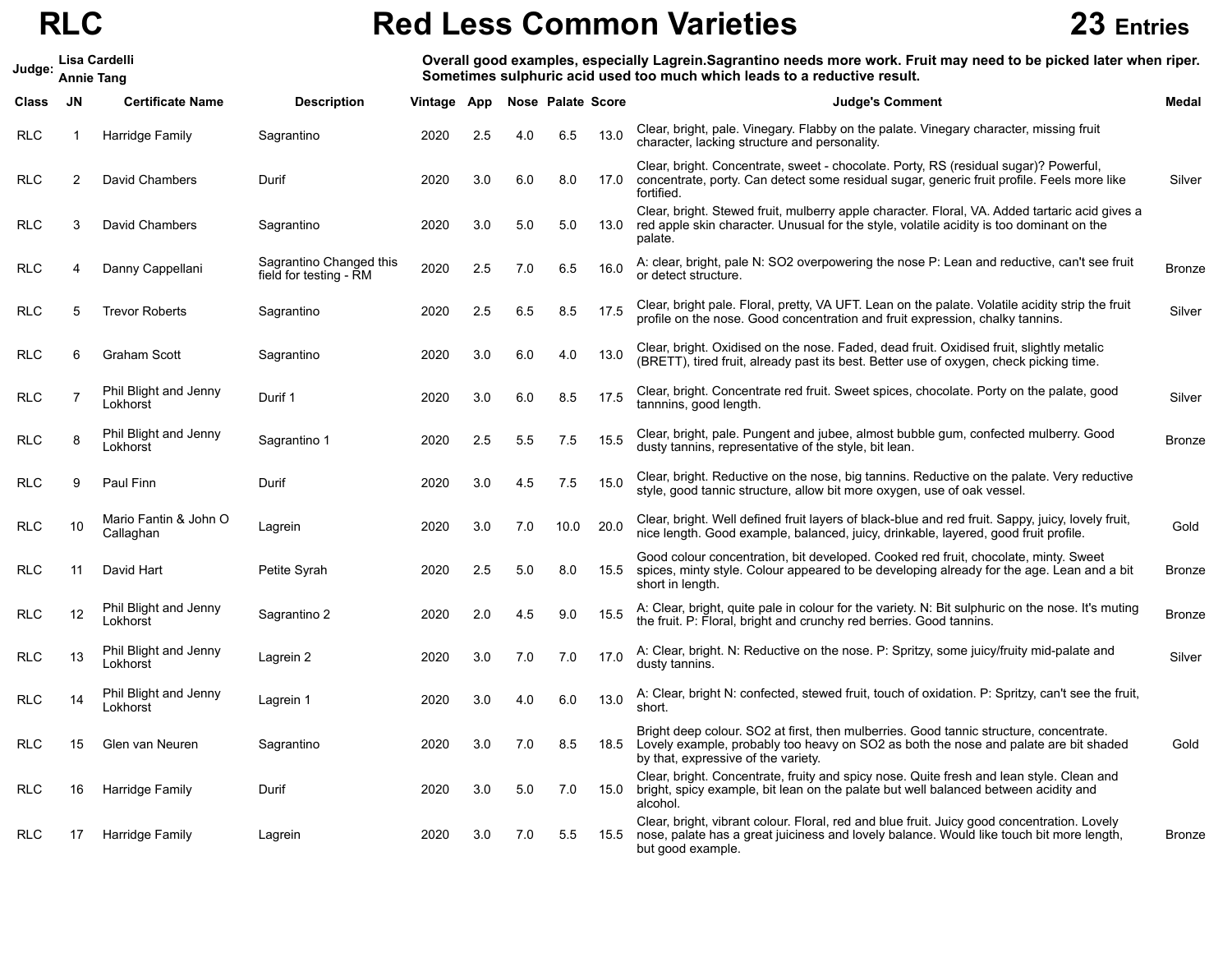| <b>Class</b> | <b>JN</b> | <b>Certificate Name</b>            | <b>Description</b>        | Vintage | App |     | Nose Palate Score |      | <b>Judge's Comment</b>                                                                                                                                                     | Medal         |
|--------------|-----------|------------------------------------|---------------------------|---------|-----|-----|-------------------|------|----------------------------------------------------------------------------------------------------------------------------------------------------------------------------|---------------|
| <b>RLC</b>   | 18        | Paul Finn                          | Sagrantino                | 2020    | 3.0 | 5.0 | 5.0               | 13.0 | Clear, bright and deep. Quite reductive on the nose. Oak detection SO2 dominant. Very<br>reductive on the nose, sulphur dominate the palate muting the fruit.              |               |
| <b>RLC</b>   | 19        | Danny Cappellani                   | Lagrein                   | 2020    | 3.0 | 7.0 | 10.0              | 20.0 | A: Clear bright N: Clean, red and blue fruit, sweet spices. P: Clean, fresh, lovely. Chalky<br>tannins, delicate concentration and length.                                 | Gold          |
| <b>RLC</b>   | 20        | <b>Bill Bussau</b>                 | Sagrantino                | 2020    | 3.0 | 5.5 | 7.0               | 15.5 | Clear, bright. Crunchy, fragrant blue fruit. Fresh and fruity. Great example. You might want<br>a bit more concentration on the mid palate, easy with added tartaric acid. | Bronze        |
| <b>RLC</b>   |           | Michele and Richard<br>Martignetti | Sagrantino                | 2020    | 3.0 | 5.0 | 6.0               | 14.0 | Clear, bright. Oxidised, cooked fruit. Good tannic structure. Love the powdery tannins, fruit<br>peel however desiccated and oxidation prevail on the nose.                |               |
| <b>RLC</b>   |           | Rino Ballerini                     | <b>Durif Cool Climate</b> | 2020    | 3.0 | 6.0 | 6.5               | 15.5 | A: Clear bright N: Peppery nose, herbal, some stemminess. P: Crunchy, juicy, some<br>peppery element, generic fruit.                                                       | <b>Bronze</b> |
| <b>RLC</b>   | 23        | Phil Blight and Jenny<br>_okhorst  | Durif 2                   | 2020    | 3.0 | 7.0 | 7.0               | 17.0 | A: Clear bright N: Lean, generic fruit P: Diluted on the palate, lack concentration.                                                                                       | Silver        |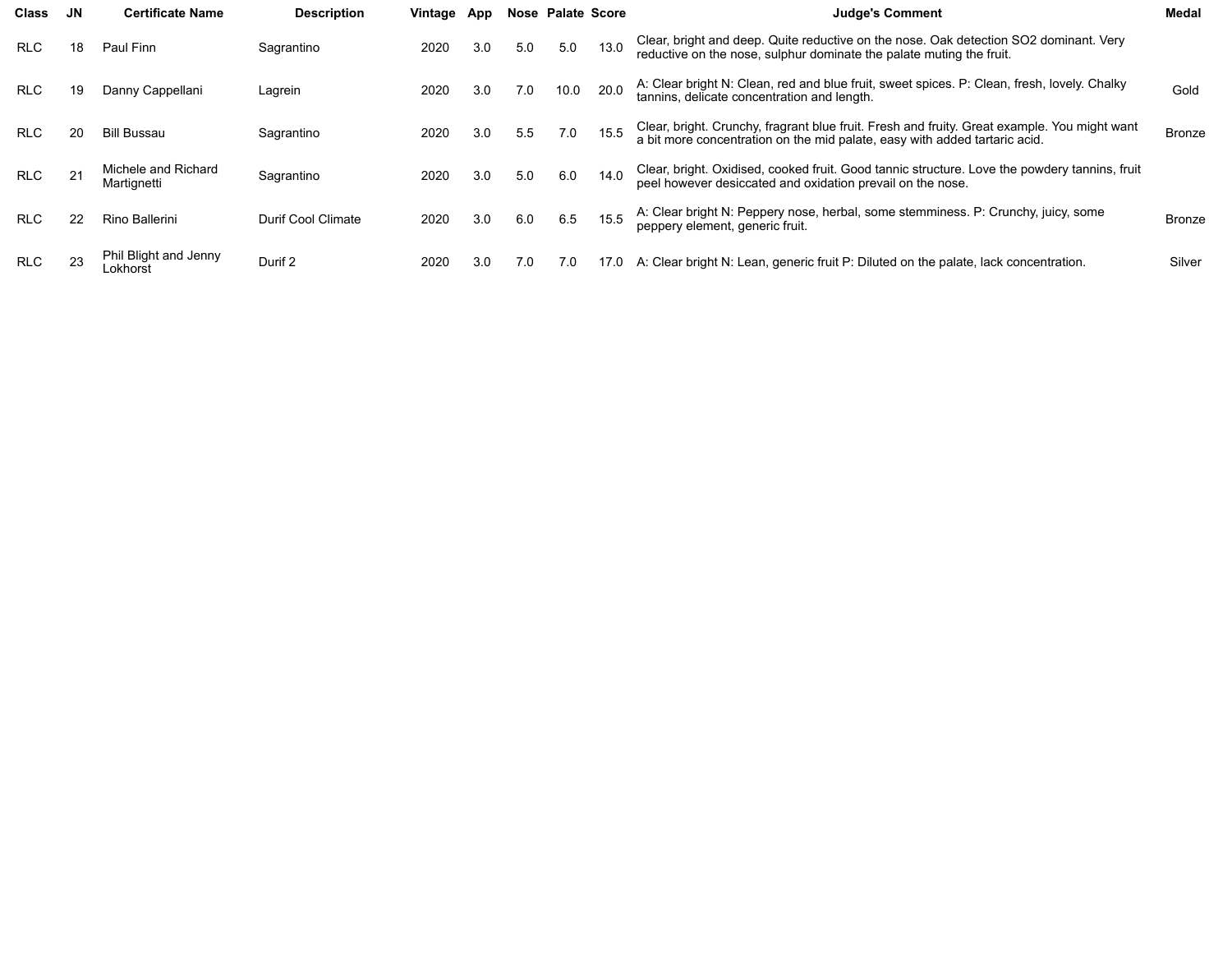## **RLP Red Less Common Varieties - Previous Vintages 20 Entries**

| Judge:     |           | <b>Christina Kaigg</b><br><b>Grant Scicluna</b> | Really diverse class filled with encouraging entries - standout expressions included high standards from Lagrein and<br>Aglianico entrants. Encouraging to see such alternative and unigue varietals planted with such appealing success in the<br>glass. A truly enjoyable category to judge. |             |     |     |                   |      |                                                                                                                                                       |               |  |  |  |  |
|------------|-----------|-------------------------------------------------|------------------------------------------------------------------------------------------------------------------------------------------------------------------------------------------------------------------------------------------------------------------------------------------------|-------------|-----|-----|-------------------|------|-------------------------------------------------------------------------------------------------------------------------------------------------------|---------------|--|--|--|--|
| Class      | <b>JN</b> | <b>Certificate Name</b>                         | <b>Description</b>                                                                                                                                                                                                                                                                             | Vintage App |     |     | Nose Palate Score |      | <b>Judge's Comment</b>                                                                                                                                | Medal         |  |  |  |  |
| <b>RLP</b> |           | Rino Ballerini                                  | Sangiovese Hot Climate                                                                                                                                                                                                                                                                         | 2018        | 3.0 | 5.5 | 9.0               | 17.5 | Varietal palate and nose, good acid and fruit weight. Plump red fruit and juicy qualities.                                                            | Silver        |  |  |  |  |
| <b>RLP</b> | 2         | <b>Bill Bussau</b>                              | Malbec                                                                                                                                                                                                                                                                                         | 2017        | 3.0 | 5.0 | 6.0               | 14.0 | Simple and a little green. Medicinal and soft initial aromatics. Pleasant, but needs to be<br>followed with more extraction and complexity on palate. |               |  |  |  |  |
| <b>RLP</b> | 3         | Rino Ballerini                                  | <b>Chambourcin Cool</b><br>Climate                                                                                                                                                                                                                                                             | 2017        | 3.0 | 6.0 | 6.0               | 15.0 | Bright fruit on palate, super dense, earthy tones leave the palate quite short and lacking.<br>Shows promise.                                         |               |  |  |  |  |
| <b>RLP</b> | 4         | Danny Cappellani                                | Aglianico                                                                                                                                                                                                                                                                                      | 2019        | 3.0 | 6.5 | 9.5               | 19.0 | Super aromatic, showed vibrancy, complexity and balance. Tannins elegant and varietal -<br>a real standout.                                           | Gold          |  |  |  |  |
| <b>RLP</b> | 5         | Steven Ney                                      | Chambourcin                                                                                                                                                                                                                                                                                    | 2019        | 3.0 | 4.5 | 6.0               | 13.5 | Brambly, earthy characters mask the fruit weight and aromas. Barnyard is a dominant<br>flavour. Pulls wine out of balance.                            |               |  |  |  |  |
| <b>RLP</b> | 6         | Paul Finn                                       | Sangiovese                                                                                                                                                                                                                                                                                     | 2015        | 3.0 | 5.0 | 6.0               | 14.0 | Quite hot, nice spice, but fruit is losing its vivacity. Well integrated tannin, but lacking<br>acidity and freshness after 5 years.                  |               |  |  |  |  |
| <b>RLP</b> | 7         | <b>Bill Bussau</b>                              | Aglianico                                                                                                                                                                                                                                                                                      | 2019        | 3.0 | 7.0 | 8.0               | 18.0 | Very close to Gold Medal. Very clean, seductive aromatics, varietal tannin. Would have<br>liked to see a touch more from the mid palate. Really good. | Silver        |  |  |  |  |
| <b>RLP</b> | 8         | <b>Richard Webb</b>                             | Lagrein                                                                                                                                                                                                                                                                                        | 2019        | 3.0 | 6.5 | 9.5               | 19.0 | Great complexity, brimming with fruit, lifted by spice and florals, varietal tannins with<br>lingering finish. Fantastic.                             | Gold          |  |  |  |  |
| <b>RLP</b> | 9         | <b>Graham Scott</b>                             | Rubired                                                                                                                                                                                                                                                                                        | 2019        | 3.0 | 6.0 | 6.0               | 15.0 | A super savoury, fascinating nose masked by heat and oak that needed to be better<br>integrated.                                                      |               |  |  |  |  |
| <b>RLP</b> | 10        | Steven Ney                                      | Mourverde                                                                                                                                                                                                                                                                                      | 2019        | 3.0 | 5.0 | 6.5               | 14.5 | Simple, lacking in complexity, varietal white pepper - want to see more depth from early<br>promise of red fruit and spice.                           |               |  |  |  |  |
| <b>RLP</b> | 11        | <b>Trevor Roberts</b>                           | Aglianico                                                                                                                                                                                                                                                                                      | 2019        | 3.0 | 7.0 | 6.5               | 16.5 | Lovely aromatics, very powerful tannins and juicy fruit. Could do with more complexity,<br>quite restrained on middle palate. Very encouraging.       | <b>Bronze</b> |  |  |  |  |
| <b>RLP</b> | 12        | Danny Cappellani                                | Refosco del Penduncolo<br>Rosso                                                                                                                                                                                                                                                                | 2019        | 3.0 | 5.5 | 8.0               | 16.5 | Smoky to start, rustic elements rounded out by pretty, lifted fruit. Good acid, but short on<br>the finish.                                           | <b>Bronze</b> |  |  |  |  |
| <b>RLP</b> | 13        | Rino Ballerini                                  | <b>Chambourcin Cool</b><br>Climate                                                                                                                                                                                                                                                             | 2018        | 3.0 | 5.0 | 5.0               | 13.0 | The earthy nature of this varietal encourages rounding out with more fruit weight and a<br>softer acid profile. Needs more balance.                   |               |  |  |  |  |
| <b>RLP</b> | 14        | Steven Ney                                      | Tempranillo                                                                                                                                                                                                                                                                                    | 2019        | 3.0 | 5.0 | 5.0               | 13.0 | The wine struggled to show itself through dominant oak characters, coconut and herbal<br>notes prominent and out of balance.                          |               |  |  |  |  |
| <b>RLP</b> | 15        | David Chambers                                  | Aglianico                                                                                                                                                                                                                                                                                      | 2019        | 3.0 | 5.5 | 6.0               | 14.5 | Pleasant, but lacking finesse. Sweet notes dominate a simple, stewed palate. Vanillin and<br>a little hot.                                            |               |  |  |  |  |
| <b>RLP</b> | 16        | <b>Bill Bussau</b>                              | Sagrantino                                                                                                                                                                                                                                                                                     | 2018        | 3.0 | 7.0 | 7.0               | 17.0 | Fresh take on Sagrantino. Very captivating spice profile, brine and peppery notes. Fruit<br>could be more concentrated and forward.                   | Silver        |  |  |  |  |
| <b>RLP</b> | 17        | Rino Ballerini                                  | Chambourcin Cool<br>Climate                                                                                                                                                                                                                                                                    | 2016        | 3.0 | 6.5 | 7.5               | 17.0 | Violets and lifted palate for its age. Vibrant and refreshing in a drinking sweet spot as<br>structure super plush and soft.                          | Silver        |  |  |  |  |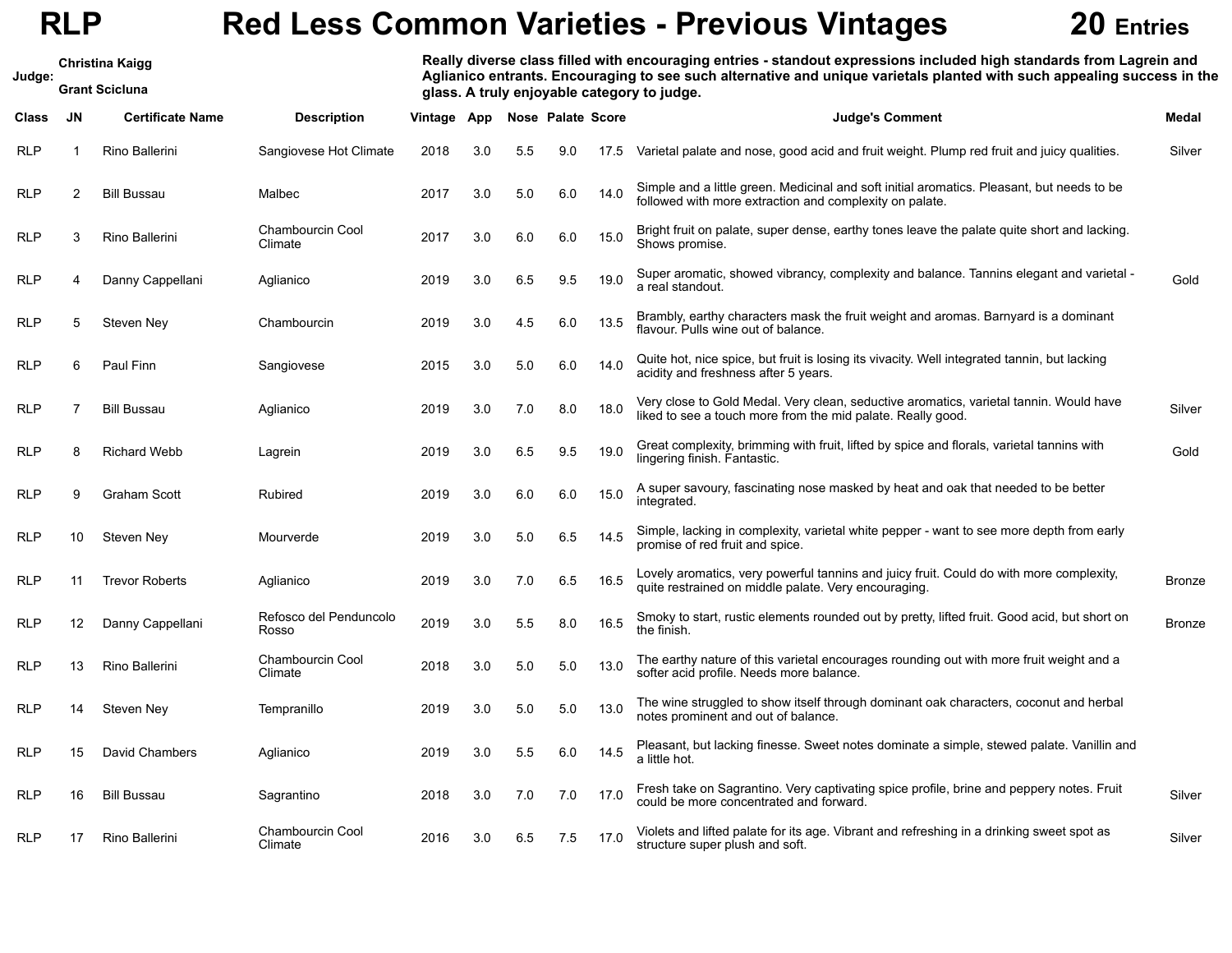| <b>Class</b> | JN. | <b>Certificate Name</b> | <b>Description</b> | Vintage | App |     | Nose Palate Score |      | <b>Judge's Comment</b>                                                                                                               | Medal         |
|--------------|-----|-------------------------|--------------------|---------|-----|-----|-------------------|------|--------------------------------------------------------------------------------------------------------------------------------------|---------------|
| <b>RLP</b>   | 18  | <b>Trevor Drysdale</b>  | Tempranillo        | 2018    | 3.0 | 5.0 | 5.0               | 13.0 | Really broody, dark and meaty wine. While powerful finishes hot and bitter. Needs lift and<br>lighter fruit weight to bring balance. |               |
| <b>RLP</b>   | 19  | Rino Ballerini          | Durif Cool Climate | 2019    | 3.0 | 6.5 | 8.5               | 18.0 | Beautiful example of the varietal, concentrated palate with great fruit weight, power and<br>complexity.                             | Silver        |
| <b>RLP</b>   | 20  | Nicholas Pane           | Lagrein            | 2019    | 3.0 | 6.5 | 6.5               | 16.0 | Really bright with very pretty plush red fruit. Very appealing aromatics. Great potential -<br>wants more concentration.             | <b>Bronze</b> |

## RMC **Red Merlot- Current Vintage 7 Entries**

| Judge:     |           | Lisa Cardelli<br><b>Annie Tang</b>  | Work on developing body, work on stem usag (quantity) to allow for fruit concentration and acidity. |         |     |     |                          |      |                                                                                                                                                                       |        |  |  |  |  |  |
|------------|-----------|-------------------------------------|-----------------------------------------------------------------------------------------------------|---------|-----|-----|--------------------------|------|-----------------------------------------------------------------------------------------------------------------------------------------------------------------------|--------|--|--|--|--|--|
| Class      | <b>JN</b> | <b>Certificate Name</b>             | <b>Description</b>                                                                                  | Vintage | App |     | <b>Nose Palate Score</b> |      | <b>Judge's Comment</b>                                                                                                                                                | Medal  |  |  |  |  |  |
| <b>RMC</b> |           | Michele and Richard<br>Martignetti  | Merlot                                                                                              | 2020    | 3.0 | 5.0 | 6.0                      | 14.0 | Clear, bright. Tomato leaf, olive tapenade. Peppery plum, some earthy element. Leafy,<br>green, lean on the palate, hint of plum but mostly stem character.           |        |  |  |  |  |  |
| <b>RMC</b> |           | Vicki Lemm                          | Merlot House Vine                                                                                   | 2020    | 3.0 | 5.0 | 6.0                      | 14.0 | A: Clear, bright. N: Cooked fruit. P: Quite generic on the palate. Lack definition and<br>character.                                                                  |        |  |  |  |  |  |
| <b>RMC</b> | 3         | <b>Russell Washusen</b>             | Merlot O                                                                                            | 2020    | 3.0 | 7.0 | 7.0                      | 17.0 | A: Clear, bright. N: Red plum, cherries, some cocoa. P: Lovely round palate, good mid-<br>palate concentration.                                                       | Silver |  |  |  |  |  |
| <b>RMC</b> |           | Steven Ney                          | Merlot                                                                                              | 2020    | 1.0 | 6.0 | 6.0                      | 13.0 | Very pale colour, rose like. Generic fruit on the nose, thin and RS (residual sugar) on the<br>palate. Thin in colour, some body (mid palate). Good example for rose. |        |  |  |  |  |  |
| <b>RMC</b> | 5         | Daniel Petrecca and<br>Shannon Dyer | Merlot                                                                                              | 2020    | 3.0 | 5.0 | 7.0                      | 15.0 | Clear, bright. Red apple character. Added tartaric acid. Lean, added tartaric acid. Shows<br>up with the red apple fruit character.                                   |        |  |  |  |  |  |
| <b>RMC</b> | 6         | Francesco Bevacqua                  | Merlot                                                                                              | 2020    | 3.0 | 6.0 | 8.0                      | 17.0 | Clear, bright. Leafy on the nose. Stemmy, green tannins. Herbal, stemmy character. Green<br>hard tannins from the stem. Some fruit underneath.                        | Silver |  |  |  |  |  |
| <b>RMC</b> |           | <b>Russell Washusen</b>             | Merlot S                                                                                            | 2020    | 3.0 | 7.0 | 6.5                      | 16.5 | A: Clear, bright. N: Some earthy character, tomato paste. P: Spritzy, some sweet spice,<br>plum, black cherry, chalky, bit rubbery.                                   | Bronze |  |  |  |  |  |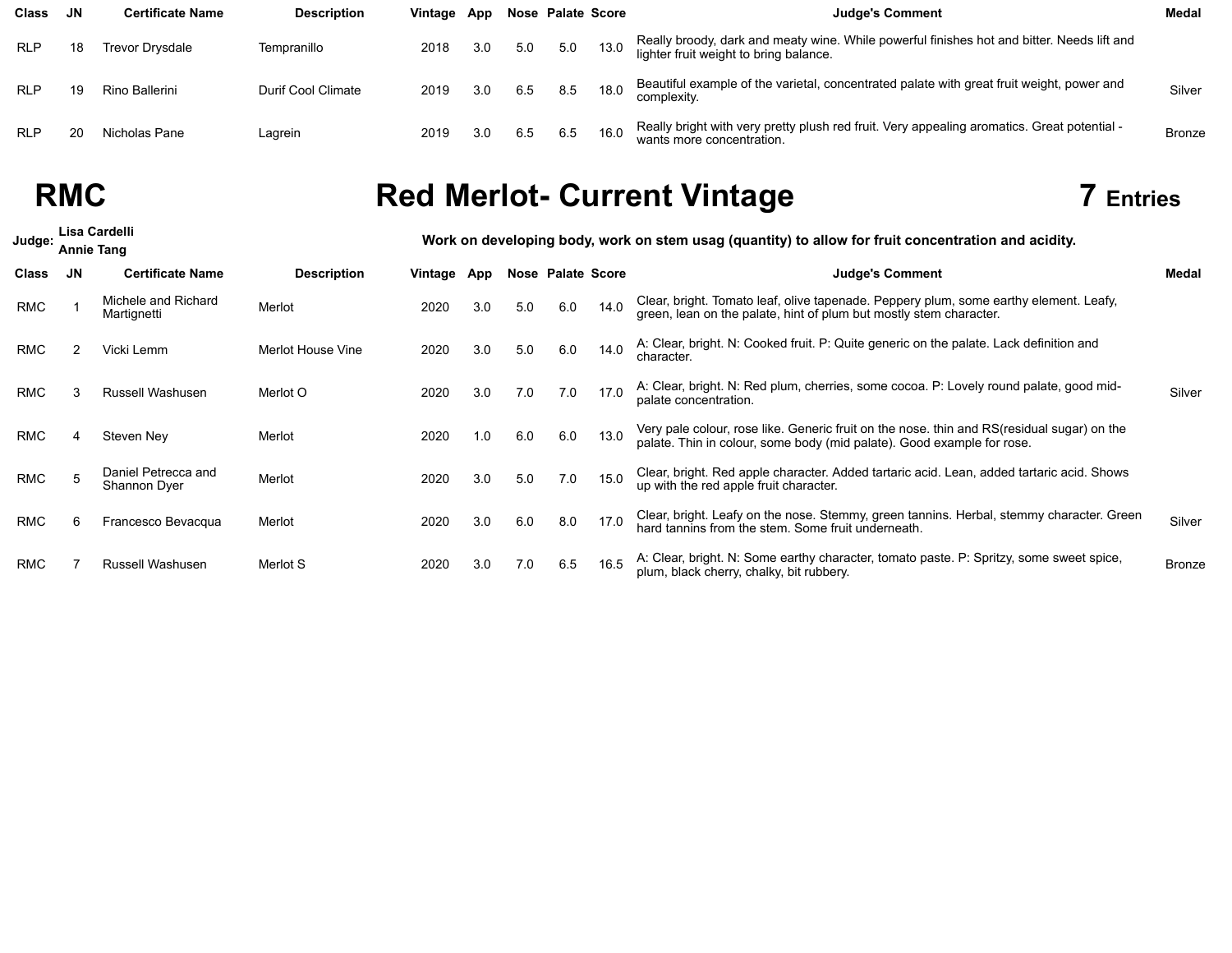## **RMP Red Merlot - Previous Vintages 11 Entries**

**Judge: Natasha Johns Overall <sup>a</sup> good bracket of wines that showed mouth-filling fruit and softer tannins. Class JN Certificate Name Description Vintage App Nose Palate Score Judge's Comment Medal** RMP 1 Paul Finn Merlot 2018 3.0 6.0 8.0 17.0 Some stewed brambly fruits here, mocha notes, blackcurrant and bramble on the palate. Stewed fruits and chewy tannin - nice. Silver RMP 2 Terence Norwood Merlot 2019 3.0 7.0 9.0 19.0 Some lift here on the nose. Smells like Merlot!! Some nice cigar box complexity. Good structure, sweet fruit. Gold RMP 3 William Loughlin Merlot 2017 3.0 5.5 7.0 15.5 Good fruit. Short tannins. Not a lot of length. RMP 4 David Pope Merlot B 2019 3.0 5.0 6.0 14.0 Fruit concentrated but not defined. Fruit tastes a little cooked. Not a lot of grip to offset. Good length. RMP 5 Trevor Drysdale Merlot 2019 3.0 4.0 8.0 15.0 Smells a little green and not quite finished. Good fruit, good concentration, nice tannin, savoury. RMP 6 Rino Ballerini Merlot Heathcote Hot Climate 2018 3.0 5.0 7.0 15.0 Dark fruits, mocha notes. Some cheesy character. Good upfront fruit. Tannins bit too soft. Short length. RMP 7 Terence Norwood Merlot 2018 3.0 7.0 7.5 17.5 Smells like Merlot. Nice herbal edge. Good fruit. Tannins a little astringent. Shorter finish. Silver RMP 8 Paul Finn Merlot 2017 3.0 5.0 7.5 15.5 Some brambly fruits but not very overt or aromatic on nose - very little tannins to balance out fruit but good fruit, nice savoury wine. Bronze RMP 9 David Pope Merlot A 2019 3.0 5.5 7.5 16.0 Not a lot on the nose. Brambly fruit, fruits of the forest. Lots of sweet fruit - not a lot of structure to balance it out but nice fruit. Bronze RMP 10 Daniel Petrecca and Daniel Petrecca and Merlot 1988 100 100 100 100 100 2019 10.0 10.5 8.0 15.5 Very herbal on the nose. Lots of fruit concentration but quite juicy too. Would like a bit more tannin. Bronze RMP 11 David Pope Merlot Merlot 2018 3.0 6.5 8.0 17.5 Good fruit and nice herbal notes. Good fruit concentration but some good chewy tannin. Silver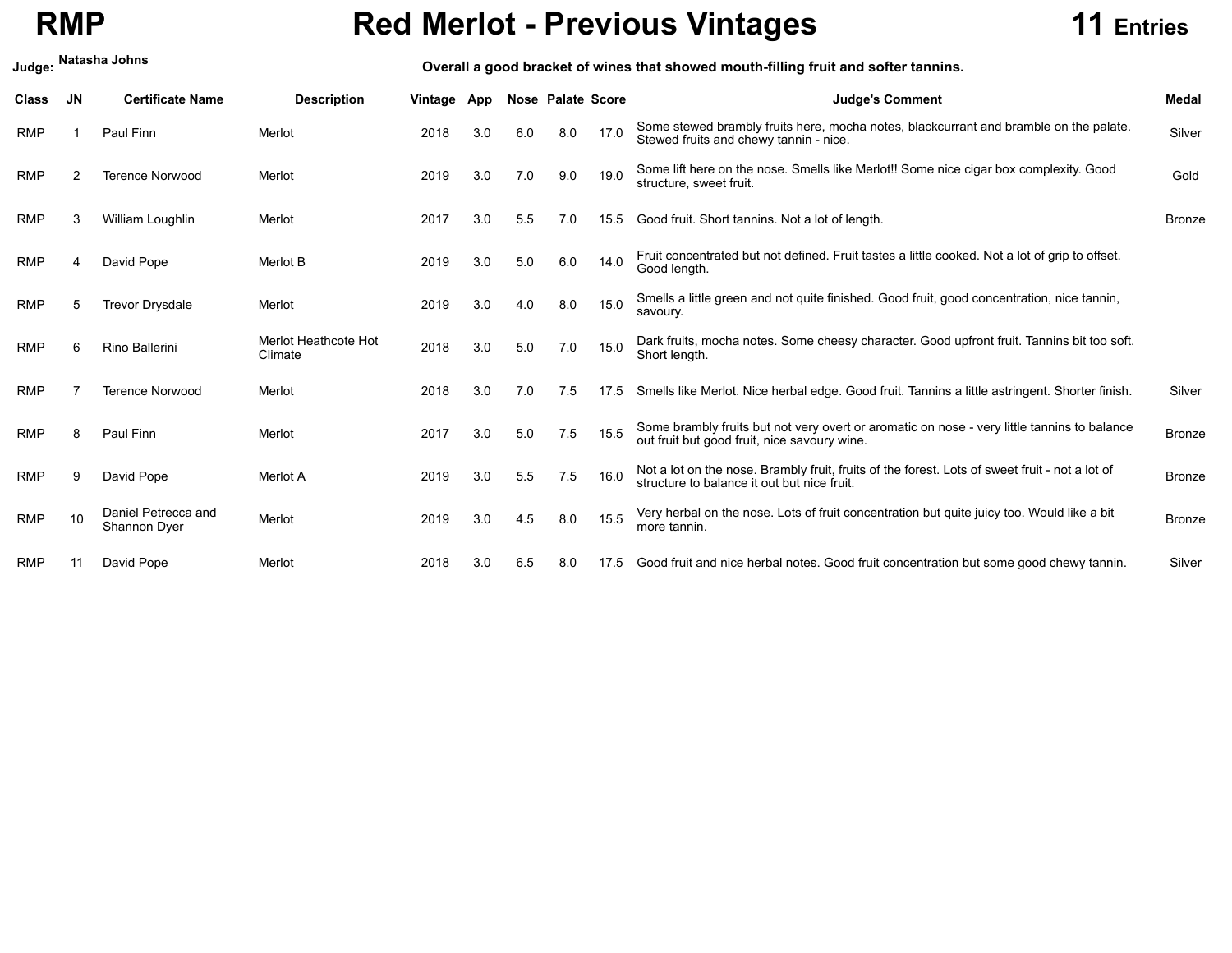**ichard Martignetti**

**Judge:**

## **RPC Red Pinot Noir - Current Vintage 6 Entries**



Duncan Moody **State of the State of This class was good**, but the grapes needed more ripeness to get a bit of body in some cases. Bring down the acidity and soften the tannins. A couple of the wines were out of balance, probably due to fruit, not the wine-making. A couple **R of good ones. One was very good.**

| <b>Class</b> | JN. | <b>Certificate Name</b>             | <b>Description</b> | Vintage | App |     | Nose Palate Score |      | <b>Judge's Comment</b>                                                                                                                                                   | Medal         |
|--------------|-----|-------------------------------------|--------------------|---------|-----|-----|-------------------|------|--------------------------------------------------------------------------------------------------------------------------------------------------------------------------|---------------|
| <b>RPC</b>   |     | Terence Norwood                     | Pinot Noir Cuvee 1 | 2020    | 3.0 | 6.0 | 9.0               | 18.0 | The nose had a light intensity red strawberry and floral. Some liquid oxidation on nose.<br>Palate had good length. Vanilla, soft fruit. Tannins nice. P, has guts.      | Silver        |
| <b>RPC</b>   |     | <b>Edmond Lefebure</b>              | Pinot Noir         | 2020    | 3.0 | 6.0 | 6.5               | 15.5 | Clean strawberry nose. Earthiness. On the palate, the fruit is a little sour and under-ripe.<br>Balance a little out. A touch of astringency and the finish is not long. | <b>Bronze</b> |
| <b>RPC</b>   |     | <b>Russell and Petrea</b><br>Savige | Pinot Noir         | 2020    | 3.0 | 5.5 | 8.0               | 16.5 | Clean nose, clearly strawberry. The palate is quite simple and one dimensional, but it's a<br>nice dimension! Only strawberries needs another element.                   | <b>Bronze</b> |
| <b>RPC</b>   |     | Beige Pureau                        | Pinot Noir         | 2020    | 3.0 | 6.0 | 8.0               | 17.0 | Nose has fed fruit and earthy. More earthiness than fruit on the palate. Interesting. Acidity<br>pretty high, but can be fruit                                           | Silver        |
| <b>RPC</b>   |     | Terence Norwood                     | Pinot Noir Cuvee 2 | 2020    | 3.0 | 6.5 | 9.0               | 18.5 | Banana skins and black fruit give a rich nose. Very good length. Acidity carries fruit and<br>earthiness as well as coffee note on finish.                               | Gold          |
| <b>RPC</b>   |     | David Hart                          | <b>Pinot Noir</b>  | 2020    | 3.0 | 6.0 | 6.5               | 15.5 | Clean, bramble fruit on nose. Acidity slightly too high. Additions? Length fine. Tannins are<br>mouth coating. Balance not quite right.                                  | <b>Bronze</b> |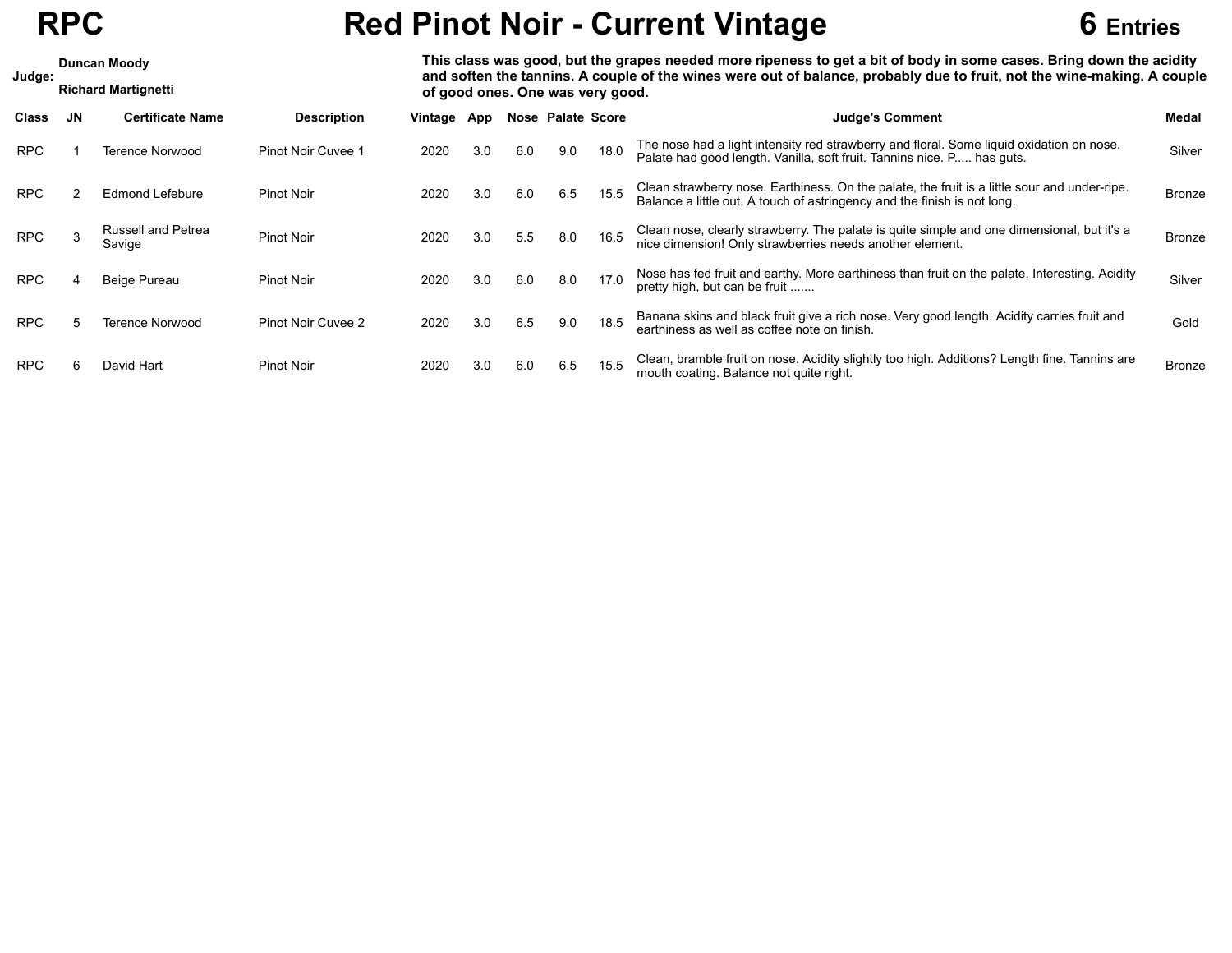**Judge:**

## **RPP Red Pinot Noir - Previous Vintages 18 Entries**



Great effort across the board. Things to watch are: creeping VA and colour. However overall lots of varietal typicity and **Aine Conran great flavour.Much less instances of microbial issues than I remember from previous years.**

| Class      | JN             | <b>Certificate Name</b>             | <b>Description</b> | Vintage | App |     | <b>Nose Palate Score</b> |      | <b>Judge's Comment</b>                                                                                                                                                       | Medal         |
|------------|----------------|-------------------------------------|--------------------|---------|-----|-----|--------------------------|------|------------------------------------------------------------------------------------------------------------------------------------------------------------------------------|---------------|
| RPP        |                | <b>Terence Norwood</b>              | Pinot Noir Cuvee 1 | 2019    | 3.0 | 6.0 | 8.5                      | 17.5 | Lighter in colour. Good fruit profile. Finishes quite short. Maybe work ferment a little harder<br>to increase length.                                                       | Silver        |
| RPP        | $\overline{2}$ | <b>Terence Norwood</b>              | Pinot Noir Cuvee 1 | 2017    | 3.0 | 6.0 | 9.5                      | 18.5 | Still holding colour well. Nose is delicate but palate has good weight and intensity. Very<br>generous wine.                                                                 | Gold          |
| <b>RPP</b> | 3              | <b>Russell and Petrea</b><br>Savige | <b>Pinot Noir</b>  | 2019    | 3.0 | 6.0 | 7.0                      | 16.0 | Fruit is vibrant if a little ripe. Throws out the balance a little due to high alcohol.                                                                                      | <b>Bronze</b> |
| <b>RPP</b> | 4              | David Pope                          | <b>Pinot Noir</b>  | 2018    | 3.0 | 5.0 | 7.0                      | 15.0 | Dark fruited and quite broody. A little grubby. Maybe reductive. A little rack off lees or<br>splash could help. The weight of the wine carries it.                          |               |
| RPP        | 5              | <b>Terence Norwood</b>              | Pinto Noir         | 2015    | 3.0 | 6.0 | 8.0                      | 17.0 | Typical Pinot characteristics - pencil shavings. Palate is a bit forward and finishes a little<br>short. Nice structure.                                                     | Silver        |
| RPP        | 6              | Geoff & Kay Rowe                    | <b>Pinot Noir</b>  | 2019    | 3.0 | 4.5 | 6.5                      | 14.0 | Bunchy character leads to VA spike. Wine is intensely herbaceous and unbalanced. Care<br>needs to be taken with bunches to prevent VA.                                       |               |
| RPP        |                | Nathan Ueda                         | <b>Pinot Noir</b>  | 2019    | 3.0 | 4.0 | 6.0                      | 13.0 | Microbial issue. Increase hygiene and SO2.                                                                                                                                   |               |
| RPP        | 8              | David Pope                          | <b>Pinot Noir</b>  | 2019    | 3.0 | 5.0 | 7.0                      | 15.0 | Confected note belying deeper colour. Slightly Cab-mac in style. High level of tannin<br>carries the wine.                                                                   |               |
| RPP        | 9              | Steven Ney                          | <b>Pinot Noir</b>  | 2019    | 3.0 | 5.0 | 7.0                      | 15.0 | Savoury nose. Palate is a little light on intensity. Need to work to draw out more varietal<br>character.                                                                    |               |
| RPP        | 10             | Geoff & Kay Rowe                    | <b>Pinot Noir</b>  | 2013    | 2.0 | 5.5 | 8.0                      | 15.5 | Slightly cloudy but very solid wine. Primary character still holding in and turning to tertiary.<br>Very meaty. Good structure helping a lot I think.                        | <b>Bronze</b> |
| RPP        | 11             | David Pope                          | <b>Pinot Noir</b>  | 2017    | 3.0 | 6.0 | 8.0                      | 17.0 | Slight microbial note on nose but not on palate. Dark fruited, with great structure and<br>balance. A good wine.                                                             | Silver        |
| <b>RPP</b> | 12             | <b>Terence Norwood</b>              | <b>Pinot Noir</b>  | 2016    | 3.0 | 6.5 | 9.5                      | 19.0 | Intense varietal character. Nice powdery tannins and good length on the palate. Great<br>balance.                                                                            | Gold          |
| <b>RPP</b> | 13             | Joe Fruci                           | <b>Pinot Noir</b>  | 2019    | 3.0 | 4.5 | 7.5                      | 15.0 | Overripe character. A bit stewed fruity. But lends itself to a bigger, bolder style of Pinot.<br>Slightly overworked so loses character and dries the palate.                |               |
| RPP        | 14             | Chateau Thornbury                   | <b>Pinot Noir</b>  | 2019    | 3.0 | 5.0 | 7.0                      | 15.0 | Overripe character leads to bigger style and loses a bit of varietal typicity. Small VA spike.                                                                               |               |
| <b>RPP</b> | 15             | <b>Terence Norwood</b>              | Pinot Noir Cuvee 2 | 2017    | 2.0 | 5.0 | 7.5                      | 14.5 | Slight browning to wine, a little oxidised fruit character. Still maintaining Pinocity with good<br>structure. Just needs a little care with oxidation. Increase SO2 regime. |               |
| RPP        | 16             | <b>Terence Norwood</b>              | Pinot Noir Cuvee 2 | 2019    | 2.0 | 5.0 | 7.5                      | 14.5 | Slight VA spike. Very pale and slightly oxidised nose. Palate still has a bit of freshness.<br>Care with oxidation and increase SO2.                                         |               |
| RPP        | 17             | Russell and Petrea<br>Savige        | <b>Pinot Noir</b>  | 2015    | 3.0 | 5.0 | 7.0                      | 15.0 | Meatier style. Small bit of RS (residual sugar) in the wine throws out balance. Finishes<br>sweet.                                                                           |               |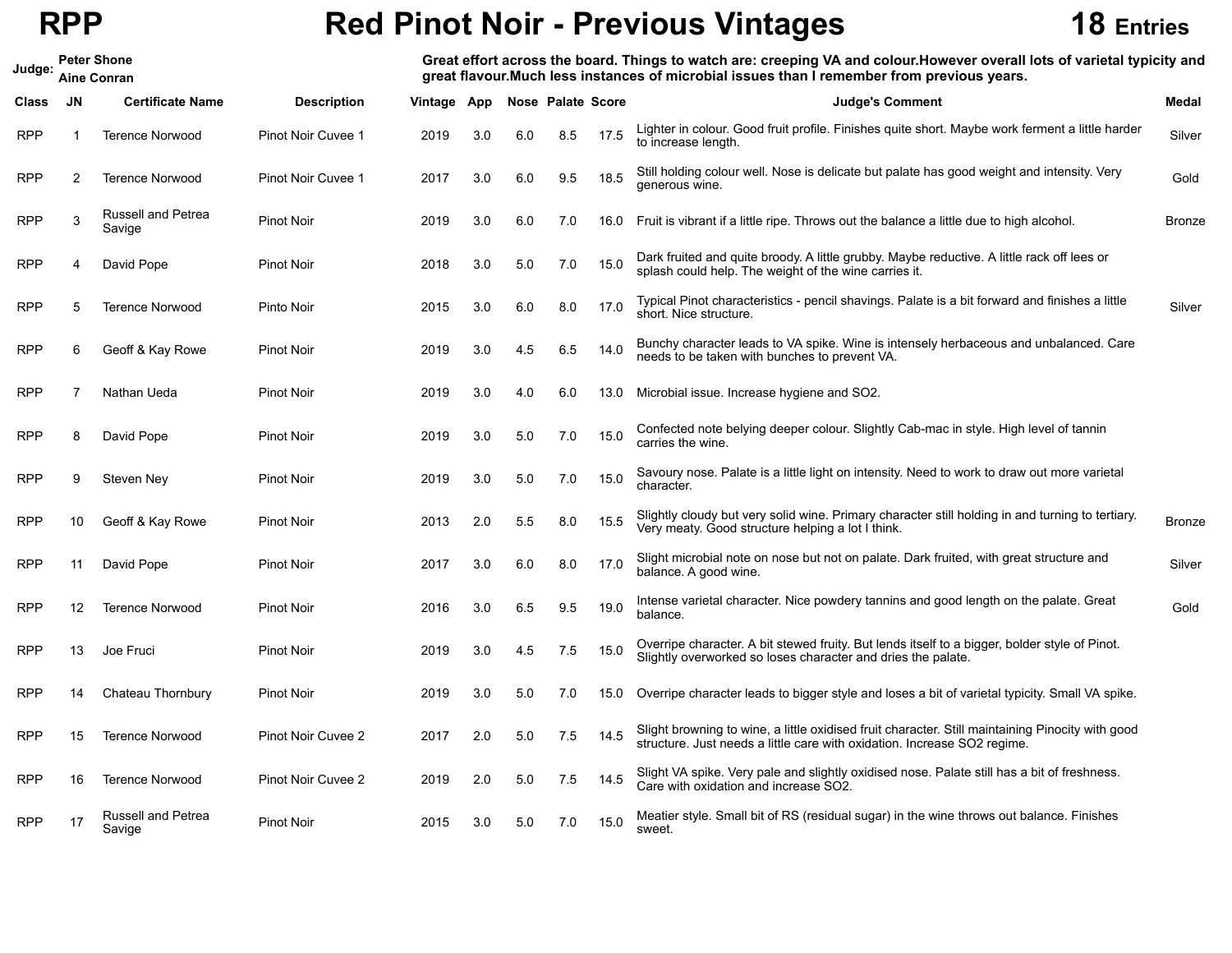| Class JN   | <b>Certificate Name</b> | <b>Description</b> | Vintage App Nose Palate Score |  |  | <b>Judge's Comment</b>                                                                                     | Medal  |
|------------|-------------------------|--------------------|-------------------------------|--|--|------------------------------------------------------------------------------------------------------------|--------|
| <b>RPP</b> | 18 Terence Norwood      | Pinot Noir         |                               |  |  | 2018 3.0 6.0 9.0 18.0 Heaps of varietal character. Structure is good with nice balance of tannin and acid. | Silver |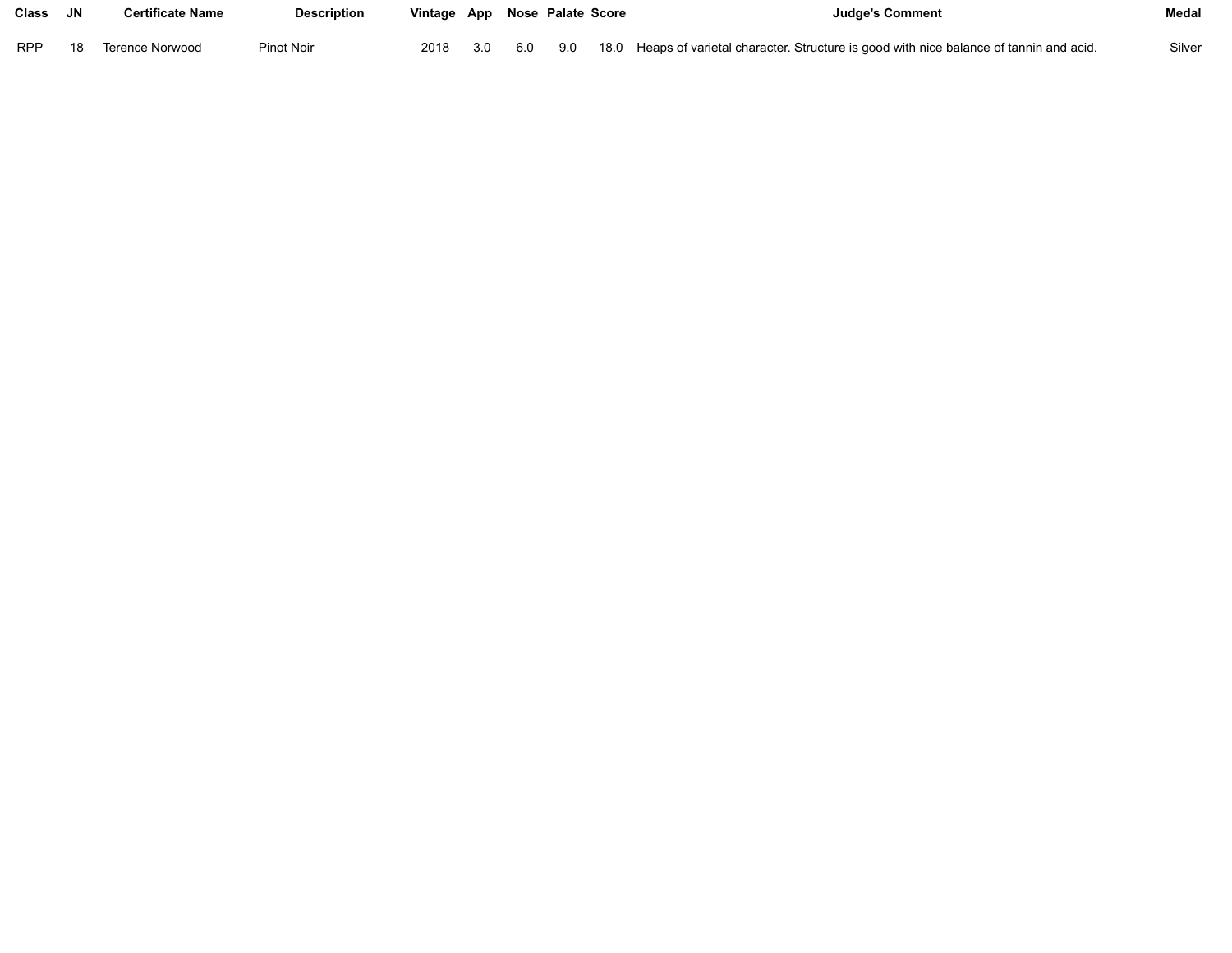## **RRA Red Any Rose' - Any Vintage 13 Entries**

| Judge:     |     | <b>Peter Shone</b><br>Aine Conran          |                         |             |     |     |                   |      | Great variety of style of rose. Varietal characteristics really shone through. Care needs to be taken with extraction level<br>and exposure to oxygen for some wines. Great effort across the board! |               |
|------------|-----|--------------------------------------------|-------------------------|-------------|-----|-----|-------------------|------|------------------------------------------------------------------------------------------------------------------------------------------------------------------------------------------------------|---------------|
| Class      | JN. | <b>Certificate Name</b>                    | <b>Description</b>      | Vintage App |     |     | Nose Palate Score |      | <b>Judge's Comment</b>                                                                                                                                                                               | <b>Medal</b>  |
| <b>RRA</b> |     | <b>EUNONYHAREENYHA</b><br>Wines            | Tempranillo Raven Rose  | 2020        | 3.0 | 6.5 | 9.0               | 18.5 | Lovely typicity on nose. Confected fruit and good translation to palate. Sweetness on<br>palate is balanced.                                                                                         | Gold          |
| <b>RRA</b> | 2   | Mario Fantin & John O<br>Callaghan         | Lagrein Rose            | 2020        | 3.0 | 6.5 | 9.0               | 18.5 | More savoury than some other styles. Delightfully surprising. Nice spice on palate and<br>good length. Well balanced. Colour would look better not in arctic blue bottle.                            | Gold          |
| <b>RRA</b> | 3   | David Hart                                 | <b>Pinot Noir Rose</b>  | 2020        | 3.0 | 5.0 | 5.0               | 13.0 | VA. Take more care when exposing juice/wine to O2. Also use SO2.                                                                                                                                     |               |
| <b>RRA</b> |     | Denis Mazzocato                            | Cabernet Sauvignon      | 2019        | 3.0 | 5.0 | 7.0               | 15.0 | Good phenolics on palate. Wine tastes a little tired. Maybe bottle sooner, with increased<br>use of SO2.                                                                                             |               |
| <b>RRA</b> | 5   | Glen van Neuren                            | Merlot Rose             | 2020        | 3.0 | 5.0 | 6.5               | 14.5 | Very deep colour, led to high extraction of phenolics as well. Closer to a red. Doesn't really<br>fit in with style. Possible brett issue.                                                           |               |
| <b>RRA</b> | 6   | <b>Trevor Drysdale</b>                     | <b>Tempranillo Rose</b> | 2019        | 2.0 | 4.5 | 6.5               | 13.0 | Overripe fruit and deep colour. I got a VA spike. Care with O2 and SO2. Pick fruit sooner.<br>VA and oxidised.                                                                                       |               |
| <b>RRA</b> |     | <b>Zyrah Winery</b>                        | <b>Tempranillo Rose</b> | 2020        | 3.0 | 6.0 | 9.0               | 18.0 | Vibrant nose. Very fruit forward with lots of spice. Palate finishes a little hard and<br>confected. Slightly out of balance.                                                                        | Silver        |
| <b>RRA</b> | 8   | Glen van Neuren                            | <b>Shiraz Rose</b>      | 2019        | 3.0 | 5.0 | 5.5               | 13.5 | Smells slightly like plastic/rubber. Slightly oxidised. Care with O2. Increase SO2. Microbial<br>issue with increased residual.                                                                      |               |
| <b>RRA</b> | 9   | Glen van Neuren                            | <b>Shiraz Rose</b>      | 2020        | 3.0 | 6.0 | 7.0               | 16.0 | Hot on nose, alcohol stands out a bit. Good concentration though. Intensity of fruit on the<br>palate.                                                                                               | <b>Bronze</b> |
| <b>RRA</b> | 10  | Nicholas Pane                              | <b>Cabernet Rose</b>    | 2020        | 3.0 | 6.0 | 7.0               | 16.0 | Lovely varietal characteristics on nose. Palate is pretty and delicate but finishes<br>unbalanced. Sweet on front palate with hard finish.                                                           | <b>Bronze</b> |
| <b>RRA</b> | 11  | Fantin Loci Andronaco<br>Nelson OCallaghan | <b>Shiraz Rose</b>      | 2020        | 3.0 | 6.0 | 8.5               | 17.5 | Nose is a bit shy but fruit intensity is on the palate. Great structure but needs more weight<br>on the palate.                                                                                      | Silver        |
| <b>RRA</b> | 12  | <b>Russell and Petrea</b><br>Savige        | Pinot Noir Rose         | 2020        | 3.0 | 7.0 | 9.0               | 19.0 | Excellent fruit characters whilst maintaining a savoury/sappy edge. Good effort. Good<br>phenolic grip too.                                                                                          | Gold          |
| <b>RRA</b> | 13  | Steven Ney                                 | Shiraz Rose             | 2020        | 3.0 | 5.0 | 6.0               | 14.0 | Good intensity on palate. Unbalanced and too much RS (residual sugar) led to microbial<br>issues. Hygiene!                                                                                           |               |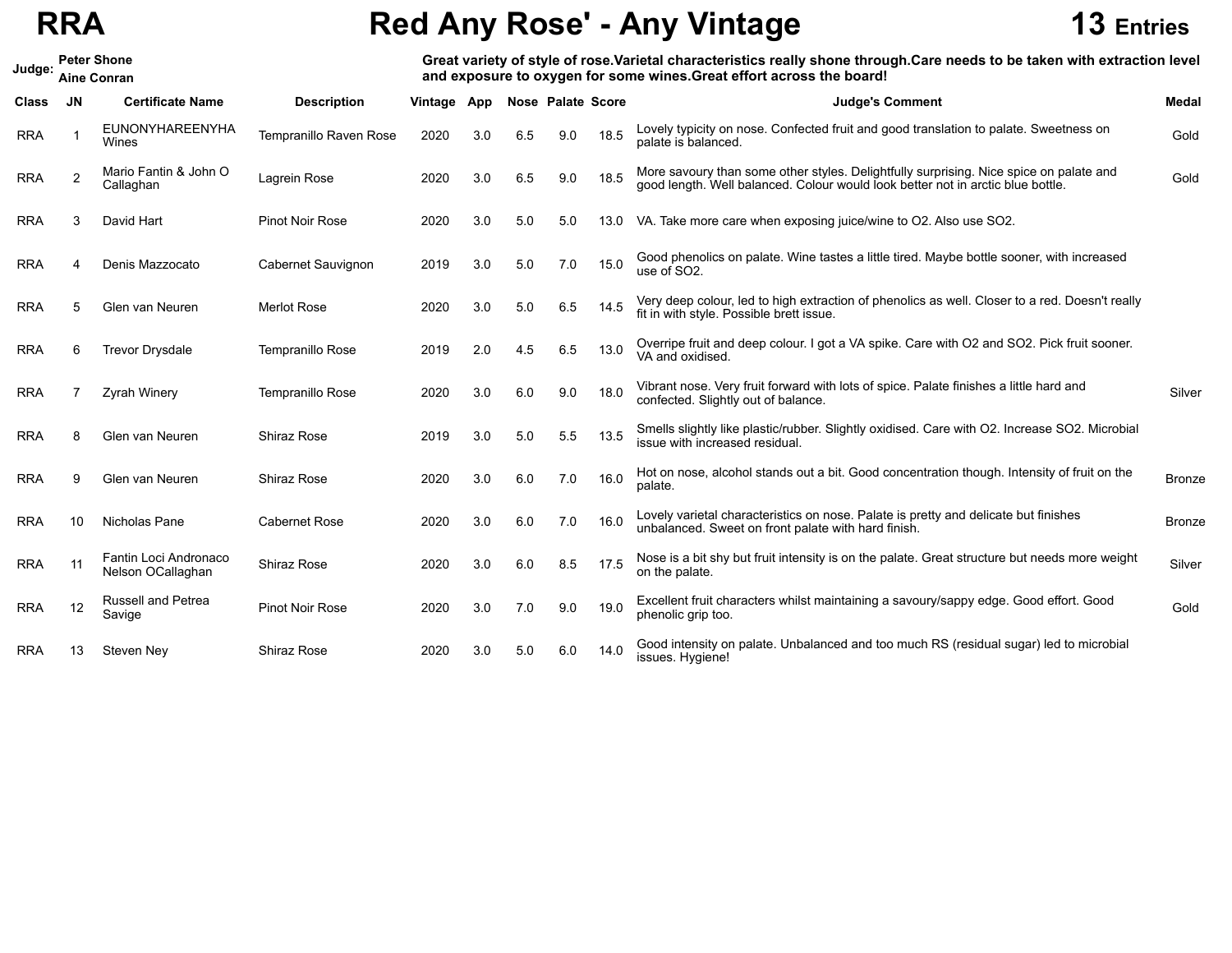## **RSC Red Shiraz- Current Vintage 20 Entries**



**Judge:** Sandrine Gimon Sargety, early oxidation, struggling Class is a reflection of challenging year. Stressed fruit, difficulty to store wine properly, early oxidation, struggling Mavis Zhang **the Consense of the Consense of the State Consense of the State Consense of the State Consense of th Class JN Certificate Name Description Vintage App Nose Palate Score Judge's Comment Medal** RSC 1 Stelios Karagiannis Shiraz Tank II 2020 2.5 6.5 5.5 14.5 Dark red cloudy. Stressed ferment. Dark spices tired nose. Same on palate and sugar finish. RSC 2 Stelios Karagiannis Shiraz First run 2020 2.5 6.5 5.5 14.5 Dark red, brown hue, cloudy. A herbacious nose, stressed ferment and fruit. Dark red, struggling ferment, sugar at the end. RSC 3 James Dean Shiraz Grampians 2020 2.0 6.5 5.5 14.0 Light red, very orange for 2020. Stressed fruit. Acetaldehyde VA? Green and crunchy palate - signs of oxidation. RSC 4 Steven Ney Shiraz 2020 3.0 6.5 6.0 15.5 Dark red fruit. Blue hues. Dark berries and spice on the nose. Start of palate is smooth. Finishing with a note of freshness. Bronze RSC 5 Vincent Conserva Shiraz Cool Climate 12% alcohol 2020 2.5 6.0 5.0 13.5 Dark red, orange hues! Cloudy - very eucalyptus, minty dirty nose. Same on palate and greenness. Careful with leaf and bark in ferment. Denaturing fruit. RSC 6 Wilhelmina Estate Shiraz 2020 3.0 6.0 6.0 15.0 Dark red, blue hues. Blueberries, red fruit, medicinal. Smooth integrated, generous palate - well made. Careful starting to oxidise. RSC 7 Phil Kemm Anthony Kemm Robin Hick Shiraz Heathcote 2020 3.0 6.5 6.0 15.5 Dark red. Primary and spice and blueberries. Crunchy palate. Smooth tannins, pleasant. Bronze RSC 8 Stelios Karagiannis Shiraz Where is Lexis first run 2020 2.5 6.5 5.5 14.5 Dark red orange hue. Porty nose and spice. Volatile. Same on palate, very, very sweet wine. RSC 9 Danny Cappellani Shiraz Tom 2020 3.0 6.5 6.0 15.5 Crimson red. Strawberries, fresh berry notes. Palate is spritzy? Crunchy acid twist. Strange. Bronze RSC 10 Harridge Family Shiraz 2020 3.0 6.0 6.5 15.5 Light red. Apple, white flower nose. Some fruit on palate but strange wine - apple like on palate. Bronze RSC 11 Stelios Karagiannis Shiraz Tank 2020 2.5 6.0 6.0 14.5 Dark red, cloudy. Stressed ferment. Same on palate. Probably stressed fruit too. Volatile. RSC 12 David Hart Shiraz Cool Climate 2020 3.0 6.0 6.0 15.0 Dark crimson red. SMOKE TAINTED WINE. Green nose / white pepper / crushed ants. Same on palate. Wine is well made, but quality of fruit is challenging - due to smoke taint this is a time bomb. RSC 13 Glen van Neuren Shiraz 601 2020 3.0 7.0 8.5 18.5 Dark red crimson. Bright crunchy style. Good style on the palate. Light and well made. Gold RSC 14 Nicholas Pane Shiraz 6. Silver 2020 3.0 7.0 7.0 17.0 Dark red, purple hue. Good primary intensity. Crunchy fruit. Very well made and quaffable. Silver RSC 15 Michele and Richard **Martignetti** Shiraz 2020 3.0 5.5 6.0 14.5 Light red, blue/purple hues. Oak influence. Unsettled nose. Dry figs. Wine is lacking in fruit but has an acidic backbone. RSC 16 Lisa Jane Shiraz Shiraz 2020 3.0 6.0 6.0 15.0 Dark red, careful with clarity. Intense nose, notes of ivy, under ripe fruit. Same on palate. Ripe jammy port/sweet. RSC 17 A & S Nardelli Shiraz 2020 2.5 6.0 5.0 13.5 Black, red hues. Forrest floor on the nose, porty. Very concentrated, jammy style. This wine is worked. Inky. Oxidised / nearly fortified. Made to a style.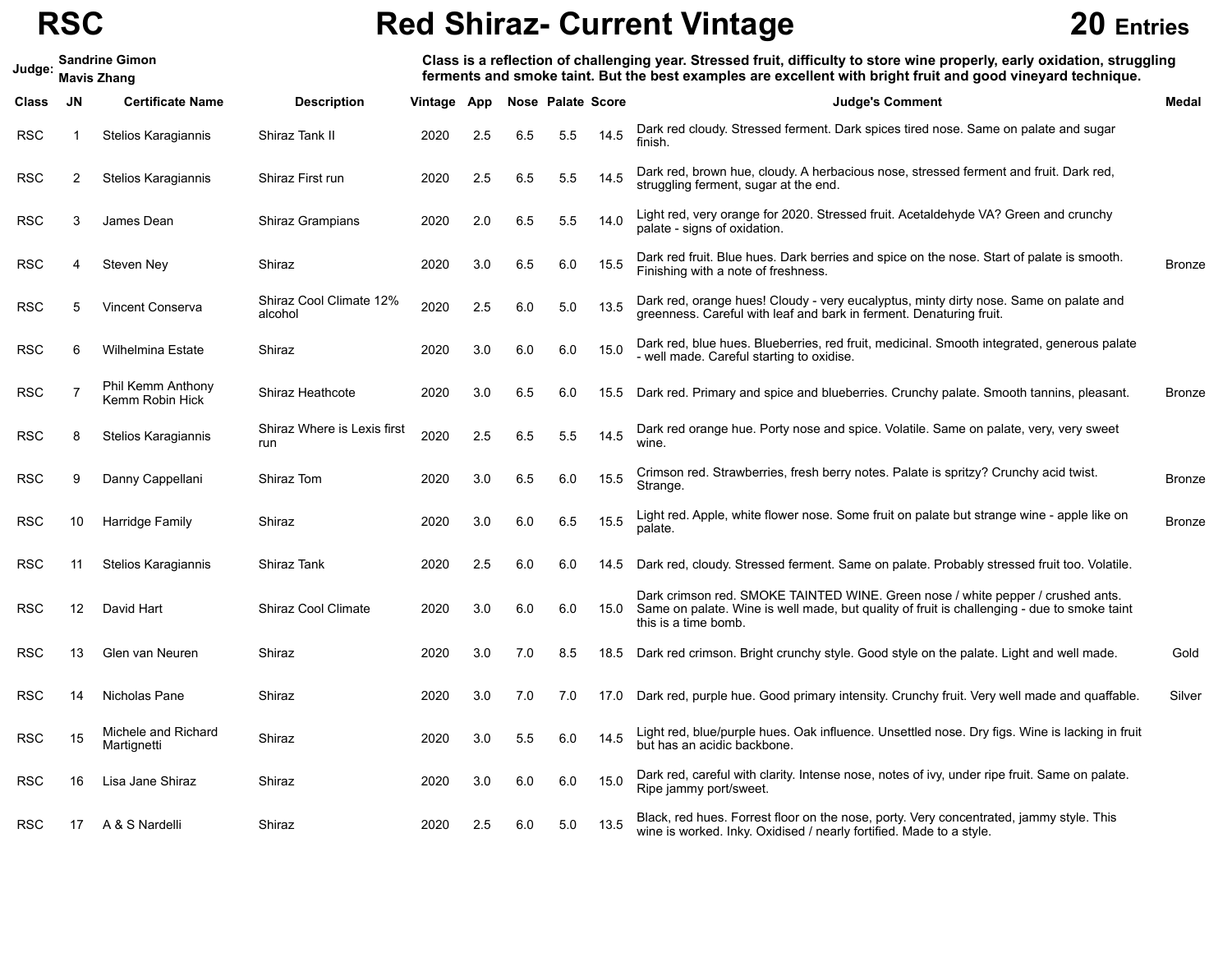| <b>Class</b> | JN | <b>Certificate Name</b>                    | <b>Description</b>      | Vintage App |     |     |     | Nose Palate Score | <b>Judge's Comment</b>                                                                                                                                             | <b>Medal</b> |
|--------------|----|--------------------------------------------|-------------------------|-------------|-----|-----|-----|-------------------|--------------------------------------------------------------------------------------------------------------------------------------------------------------------|--------------|
| <b>RSC</b>   | 18 | Edmond Lefebure                            | Shiraz                  | 2020        | 2.5 | 6.0 | 6.0 | 14.5              | Dark red, orangy hues. Dark fruit, some oak influence? Dark fruit again, brooding, some<br>sugar or sweet fruit note. Jammy nearly porty. Full container can help. |              |
| <b>RSC</b>   | 19 | Fantin Loci Andronaco<br>Nelson OCallaghan | Shiraz                  | 2020        | 3.0 | 7.0 | 7.0 | 17.0              | Dark red. Bright primary flavours, redcurrant fruit Palate is balanced and fruity. Dark<br>berries but sappy oak.                                                  | Silver       |
| <b>RSC</b>   | 20 | Stelios Karagiannis                        | Shiraz Wheres Lexi gone | 2020        | 2.5 | 5.0 | 5.5 | 13.0              | Dark red, cloudy, colour is passing away. Sign of struggling ferment on nose. Sugar and<br>lack of power on palate.                                                |              |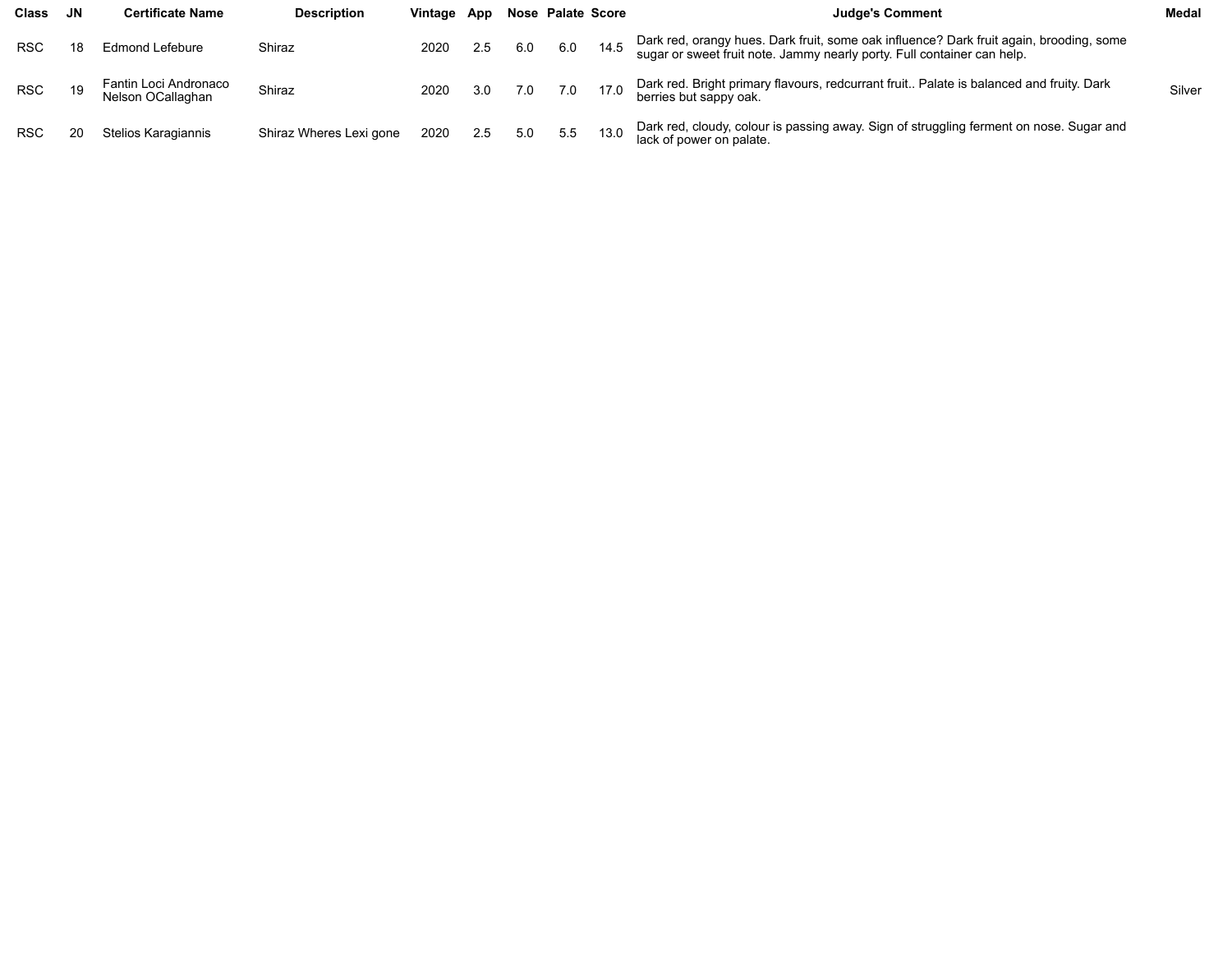## **RSP Red Shiraz- Previous Vintages 46 Entries**

| Judge:     |    | <b>Kirilly Gordon</b><br><b>Adam Paleg</b> |                                      |             |     |     |                          |      | Some well made wines. It's good to see fruit characters on the nose.As always - watch oxidation, keep ullage time to a<br>minimum. If Brett is an issue, barrels will reinfect new vintages |               |
|------------|----|--------------------------------------------|--------------------------------------|-------------|-----|-----|--------------------------|------|---------------------------------------------------------------------------------------------------------------------------------------------------------------------------------------------|---------------|
| Class      | JN | <b>Certificate Name</b>                    | <b>Description</b>                   | Vintage App |     |     | <b>Nose Palate Score</b> |      | <b>Judge's Comment</b>                                                                                                                                                                      | Medal         |
| <b>RSP</b> | 1  | Libby Hatzimichalis                        | Shiraz                               | 2019        | 3.0 | 6.5 | 9.0                      | 18.5 | Dark, dense and bright. Sweet oak spices, cinnamon & apple pie. Well made, bright, great<br>fruit, juicy, tannin balanced. Well made - well done.                                           | Gold          |
| <b>RSP</b> | 2  | Joe Fruci                                  | Shiraz                               | 2017        | 3.0 | 6.0 | 8.0                      | 17.0 | Morello cherries, clear appearance, some terracotta colour at edges, toffee, well balanced<br>- showing some age, but soft juicy tannin.                                                    | Silver        |
| <b>RSP</b> | 3  | <b>Chris Runting</b>                       | Shiraz                               | 2019        | 3.0 | 4.5 | 5.5                      | 13.0 | Bright, clear garnet. Wax, some development? Stewed fruit, oxidised, red capsicum, acetic<br>palate.                                                                                        |               |
| <b>RSP</b> | 4  | Fantin Loci Andronaco<br>Nelson OCallaghan | Shiraz B                             | 2019        | 3.0 | 6.0 | 7.5                      | 16.5 | Ruby red, bright. Menthol, oak. Sweet acetic? Some promise but a little cloying. Lacking<br>mid palate weight, grapefruit.                                                                  | <b>Bronze</b> |
| <b>RSP</b> | 5  | Harridge Family                            | Shiraz                               | 2018        | 3.0 | 4.5 | 5.5                      | 13.0 | Light intensity colour, garnet. Some burnt rubber aromas, alcohol aromas, guava. Soft,<br>some generosity but with mercaptan rubber fault.                                                  |               |
| <b>RSP</b> | 6  | Danny Cappellani                           | Shiraz YV Luisa                      | 2019        | 3.0 | 5.0 | 7.0                      | 15.0 | Bright ruby. Smoke taint? - ashtray. Some oak influence, bbq meats, red fruit, floral. Round<br>tannin, lacking intensity but has balance and fruit.                                        |               |
| <b>RSP</b> | 7  | Neil Johannesen                            | Shiraz                               | 2003        | 2.0 | 5.0 | 7.5                      | 14.5 | Dense tawny brown. Aged characters. You can see this wine had good structure but is<br>now past its best.                                                                                   |               |
| <b>RSP</b> | 8  | Terence Norwood                            | Shiraz                               | 2018        | 3.0 | 4.5 | 6.0                      | 13.5 | Pale garnet, clear. Floral soap, orange peel, spices, SO2? Lean, lacking intensity, soapy.                                                                                                  |               |
| <b>RSP</b> | 9  | David Nelson                               | Cabernet Sauvignon<br>Margaret River | 2018        | 3.0 | 6.0 | 8.0                      |      | 17.0 Dark, dense ruby. Red cherries, ripe, oak. Well made, well balanced.                                                                                                                   | Silver        |
| <b>RSP</b> | 10 | David Mayfield                             | Shiraz Heathcote                     | 2018        | 3.0 | 5.0 | 7.0                      | 15.0 | Very dark, dense purple. Blackberries, black cherries, Christmas spices, some rancio.<br>Acid++. Otherwise good tannin structure.                                                           |               |
| <b>RSP</b> | 11 | Wilhelmina Estate                          | Shiraz                               | 2019        | 3.0 | 4.5 | 5.5                      | 13.0 | Dark, dense colour. Menthols, eucalyptus, SO2? Very acetic acid on palate.                                                                                                                  |               |
| <b>RSP</b> | 12 | Harridge Family                            | Shiraz                               | 2016        | 3.0 | 6.0 | 7.0                      | 16.0 | Garnet, bright. Red raspberries, mulberries, delicate oak? Leading to secondary aged<br>characters. Well balanced, tannin, fruit, alcohol ++. Shortness - palate falls off too quickly.     | Bronze        |
| <b>RSP</b> | 13 | Fantin Loci Andronaco<br>Nelson OCallaghan | Shiraz A                             | 2019        | 3.0 | 6.0 | 6.5                      | 15.5 | Red ruby. Lifted red fruits, oak. Residual sweetness or actual residual sugar. Some acetic<br>acid volatility on palate, spices, high alcohol.                                              | Bronze        |
| <b>RSP</b> | 14 | <b>Trevor Drysdale</b>                     | Shiraz                               | 2018        | 2.5 | 4.5 | 6.0                      |      | 13.0 Dense, dark. Rancio, port like. Heat affected and oxidised. Brett?                                                                                                                     |               |
| <b>RSP</b> | 15 | Steven Ney                                 | Shiraz                               | 2018        | 3.0 | 5.0 | 7.0                      |      | 15.0 Dense, dark. Rubber. Soft, oxidised though tannins. Palate otherwise well balanced.                                                                                                    |               |
| <b>RSP</b> | 16 | <b>Bill Bussau</b>                         | Shiraz                               | 2016        | 2.0 | 5.0 | 6.0                      |      | 13.0 Grey, ruby red. Basil, thyme, oregano. Unbalanced, chemical.                                                                                                                           |               |
| <b>RSP</b> | 17 | Libby Hatzimichalis                        | Shiraz                               | 2018        | 3.0 | 6.0 | 7.0                      | 16.0 | Dense ruby. Cherry, berry, pretty, strawberries, cinnamon spice. Possibly some H2S on<br>palate. Sound palate.                                                                              | <b>Bronze</b> |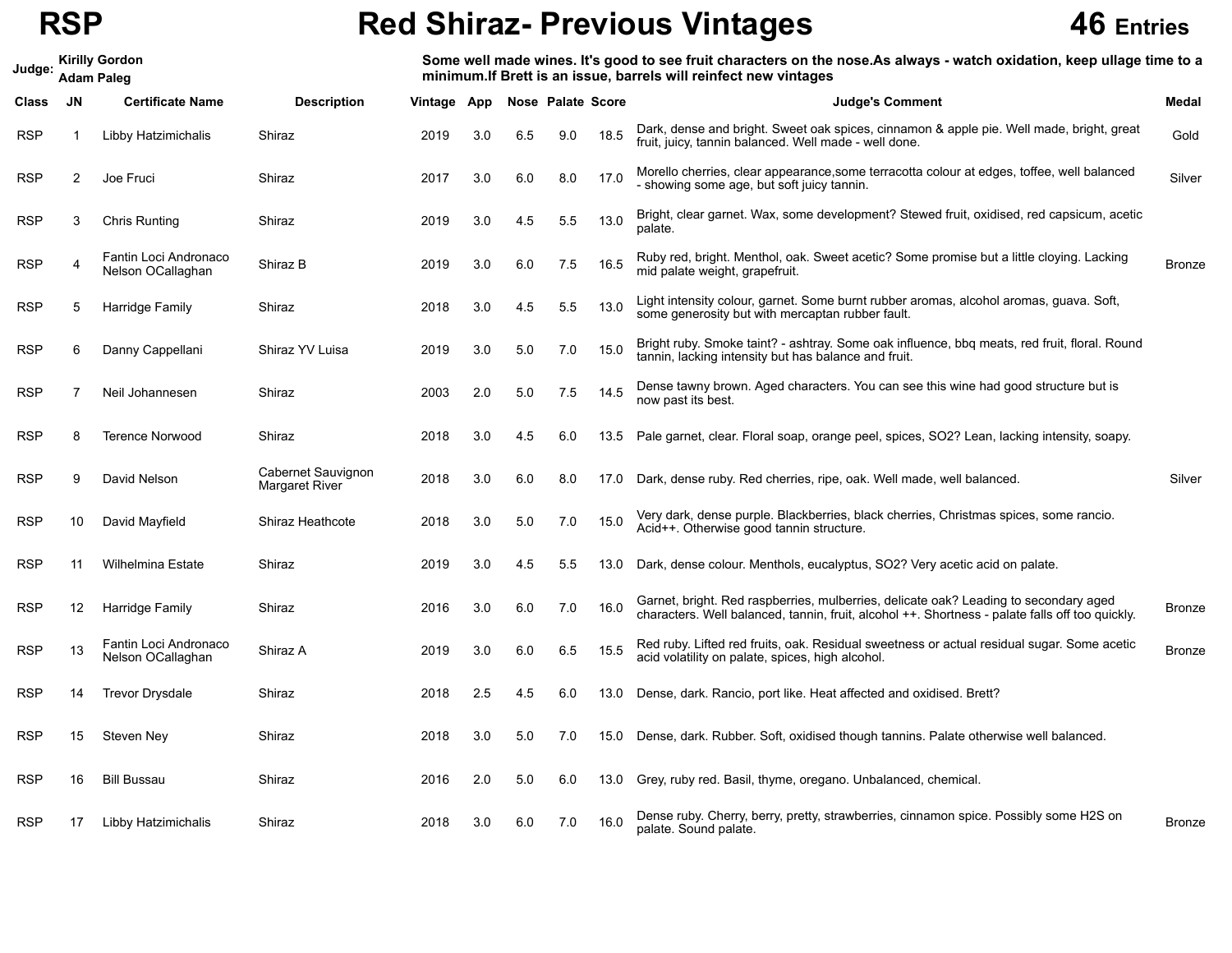| Class      | <b>JN</b> | <b>Certificate Name</b>              | <b>Description</b>        | Vintage | App |     | Nose Palate Score |      | <b>Judge's Comment</b>                                                                                                                                                                               | Medal         |
|------------|-----------|--------------------------------------|---------------------------|---------|-----|-----|-------------------|------|------------------------------------------------------------------------------------------------------------------------------------------------------------------------------------------------------|---------------|
| RSP        | 18        | David Nelson                         | Shiraz Margaret River     | 2018    | 3.0 | 6.0 | 8.0               | 17.0 | Bright, clear. Spices, rich fruit, white pepper. Generally well balanced acid, flavour, lacking<br>some intensity though and richness. Otherwise well made.                                          | Silver        |
| <b>RSP</b> | 19        | Nathan Ueda                          | Shiraz                    | 2019    | 3.0 | 5.0 | 7.0               | 15.0 | Clean, bright, ruby. Red fruit, some leanness, opening up, a little cloying? Chemical?<br>Rubber H2S, Acid+                                                                                          |               |
| RSP        | 20        | Davey Schelling Francis              | Shiraz B                  | 2019    | 3.0 | 5.0 | 7.0               | 15.0 | Deep, dark, ruby/purple. Stewed fruits, aldehyde, plums, cherries. Acid+, tannin+. Well<br>balanced, perhaps just lacking some fruit. This wine could do with some SO2 and may fix<br>the aldehydes! |               |
| RSP        | 21        | Davey Schelling Francis              | Shiraz                    | 2018    | 2.5 | 5.0 | 8.0               | 15.5 | Dark grey purple. Very closed nose - lacks fruit. Bitter, green, lack of fruit. Too highly<br>extracted? Not enough acid? Small acid addition would brighten palate. Has potential!                  | Bronze        |
| RSP        | 22        | Nicholas Pane                        | Shiraz                    | 2019    | 3.0 | 6.5 | 9.0               | 18.5 | Bright ruby red, dense. Clean, bright, fresh. Soft, rich balanced palate.                                                                                                                            | Gold          |
| RSP        | 23        | Wilhelmina Estate                    | Shiraz                    | 2018    | 3.0 | 5.0 | 7.0               | 15.0 | Dark ruby, clean. Menthol, peppermint, wax, green. Acid predominant. Good tannin<br>structure.                                                                                                       |               |
| RSP        | 24        | Phil Kemm Anthony<br>Kemm Robin Hick | Shiraz Heathcote          | 2019    | 3.0 | 6.0 | 8.0               | 17.0 | Bright ruby. Clean, bright, balanced fruit. Well-made but could do with some acid.                                                                                                                   | Silver        |
| RSP        | 25        | Rene Paron                           | Shiraz Heathcote Barrel 1 | 2019    | 3.0 | 5.0 | 7.5               | 15.5 | Bright ruby. Some wax, terpenes? Kerosene?. Cheese, vanilla.                                                                                                                                         | Bronze        |
| RSP        | 26        | Steven Ney                           | Shiraz                    | 2019    | 3.0 | 4.0 | 6.0               | 13.0 | Dense garnet. Cow manure. Brett.                                                                                                                                                                     |               |
| RSP        | 27        | Davey Schelling Francis              | Shiraz A                  | 2019    | 3.0 | 4.0 | 6.0               | 13.0 | Very dense, ruby/purple. Oxidised, stewed fruit. High pH, high alcohol.                                                                                                                              |               |
| RSP        | 28        | Gerrado Borracho                     | Shiraz No 2               | 2018    | 2.5 | 6.0 | 8.0               | 16.5 | Dense grey garnet. Menthol, lemon balm, eucalypt. Well balanced, good intensity Would<br>like to see more fruit characters.                                                                          | <b>Bronze</b> |
| RSP        | 29        | Danny Cappellani                     | Shiraz Heathcote          | 2019    | 3.0 | 6.5 | 9.0               | 18.5 | Medium ruby. Bright red fruits, sweet oak, jasmine. Well balanced fruit, tannin.                                                                                                                     | Gold          |
| RSP        | 30        | Nathan Ueda                          | Shiraz                    | 2018    | 3.0 | 4.0 | 6.0               | 13.0 | Dark ruby. Sweet oak. Chocolate, some oxidation, earthiness. Bitterness, tonic, high pH,<br>salami.                                                                                                  |               |
| RSP        | 31        | Gerrado Borracho                     | Shiraz No 1               | 2018    | 3.0 | 4.0 | 6.0               | 13.0 | Deep garnet. Medicinal nose. Brett, cow manure.                                                                                                                                                      |               |
| <b>RSP</b> | 32        | Phil Kemm Anthony<br>Kemm Robin Hick | Shiraz Heathcote          | 2017    | 3.0 | 4.0 | 6.0               | 13.0 | Ruby red. Bright fruit with wet paper - corked, acetic on nose. Lean. Some good balance<br>though.                                                                                                   |               |
| RSP        | 33        | Wilhelmina Estate                    | Shiraz                    | 2015    | 3.0 | 5.0 | 7.0               | 15.0 | Dark garnet. Cooked green peppers, jam, caramel. Acid apparent, unbalanced.                                                                                                                          |               |
| RSP        | 34        | Phil Kemm Anthony<br>Kemm Robin Hick | Shiraz Heathcote          | 2018    | 3.0 | 6.0 | 8.0               | 17.0 | Very dark purple. Some sweet acid, aromas of oak. Well-made wine, just needs a little<br>acid. High alcohol and juicy sweetness.                                                                     | Silver        |
| <b>RSP</b> | 35        | Danny Cappellani                     | Shiraz Bendigo            | 2015    | 2.0 | 5.0 | 6.0               | 13.0 | Tawny garnet, grey red brown. Peppermint, oregano, oxidised. High pH, brett, oxidised.                                                                                                               |               |
| RSP        | 36        | Rene Paron                           | Shiraz Heathcote Barrel 2 | 2019    | 3.0 | 6.0 | 7.5               | 16.5 | Bright ruby. Quiet brooding fruit, H2S initially. Low oak possibly covering fruit. Good tannin,<br>mouth filling, some good richness.                                                                | <b>Bronze</b> |
| <b>RSP</b> | 37        | Glen van Neuren                      | Shiraz                    | 2019    | 3.0 | 5.0 | 6.5               | 14.5 | Deep purple. Cooked apples - possibly Brett. Cow manure. Lacks acid.                                                                                                                                 |               |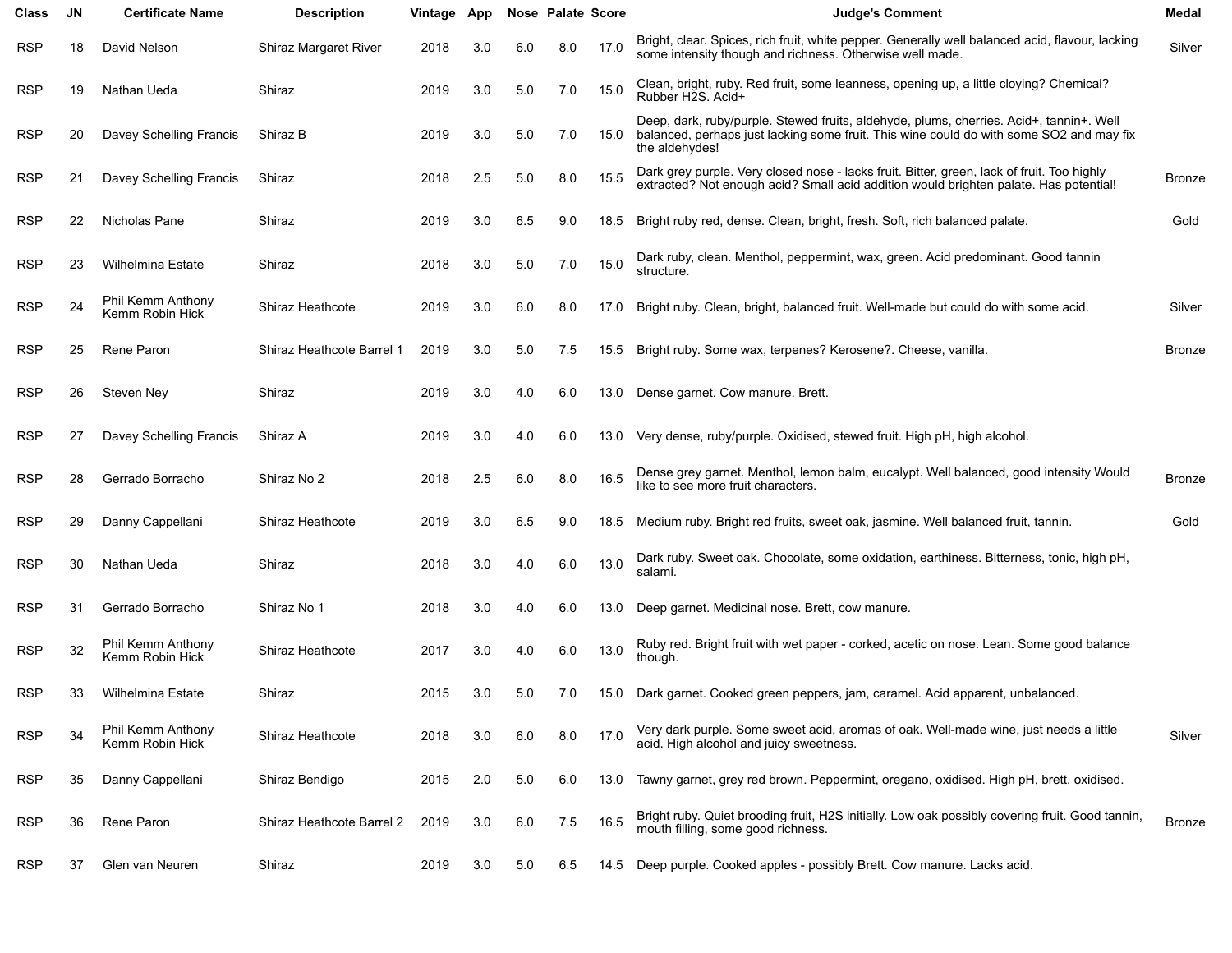| <b>Class</b> | <b>JN</b> | <b>Certificate Name</b> | <b>Description</b>                     | Vintage App |     |     | <b>Nose Palate Score</b> |      | <b>Judge's Comment</b>                                                                                                 | Medal         |
|--------------|-----------|-------------------------|----------------------------------------|-------------|-----|-----|--------------------------|------|------------------------------------------------------------------------------------------------------------------------|---------------|
| <b>RSP</b>   | 38        | David Pope              | Shiraz                                 | 2019        | 3.0 | 6.0 | 7.5                      | 16.5 | Dense purple. Dry leaves. Lifted bright cherries, rich, touch of spicy oak. Well balanced.<br>Possibly too much acid.  | <b>Bronze</b> |
| <b>RSP</b>   | 39        | David Pope              | Shiraz                                 | 2018        | 3.0 | 5.0 | 7.5                      | 15.5 | Concentrated bright purple. Seaweed, H2S - not too much. Some acid good, bright.                                       | <b>Bronze</b> |
| <b>RSP</b>   | 40        | Stelios Karagiannis     | Shiraz Where is Lexis<br>tank          | 2019        | 3.0 | 5.0 | 7.0                      | 15.0 | Dense purple. Cooked fruits. Lacks acid & fruit.                                                                       |               |
| <b>RSP</b>   | 41        | Harridge Family         | Shiraz                                 | 2017        | 2.5 | 5.0 | 7.5                      | 15.0 | Grey garnet, orange, brown. Meyer lemons, chocolate. Quite well balanced, good<br>intensity. Some soapy bitterness.    |               |
| <b>RSP</b>   | 42        | Beige Pureau            | Shiraz Aged in French<br>Oak 18 months | 2018        | 3.0 | 5.0 | 6.5                      | 14.5 | Bright ruby. Dusty red fruits, porty. Acid unbalanced.                                                                 |               |
| <b>RSP</b>   | 43        | <b>Zyrah Winery</b>     | Shiraz                                 | 2018        | 3.0 | 5.0 | 7.0                      | 15.0 | Garnet colour. Oak prevalent on nose. Dense, too much tannin, leading to some<br>bitterness.                           |               |
| <b>RSP</b>   | 44        | David Pope              | Shiraz                                 | 2016        | 3.0 | 5.0 | 7.0                      | 15.0 | Deep garnet. Some oxidised minty aromas. Overoaked? High pH, lacks acid.                                               |               |
| <b>RSP</b>   | 45        | <b>Terence Norwood</b>  | Shiraz                                 | 2019        | 3.0 | 5.0 | 7.0                      | 15.0 | Pale garnet. Thyme, oregano, chemical, straw, pine needle. Lean, although without any<br>one element being unbalanced. |               |
| <b>RSP</b>   | 46        | Vincent Conserva        | Shiraz                                 | 2019        | 3.0 | 5.0 | 7.0                      | 15.0 | Rich purple. Rich fruit/oak melded. Short, acid well balanced.                                                         |               |

## **WBA White Other Blends - Any Vintage** 4 **Entries**

| Judge:       | Natasha Johns<br>This was a consistent bracket of wines where the blends created a bit of interest. |                         |                               |             |     |     |                   |      |                                                                                                                                    |               |  |  |
|--------------|-----------------------------------------------------------------------------------------------------|-------------------------|-------------------------------|-------------|-----|-----|-------------------|------|------------------------------------------------------------------------------------------------------------------------------------|---------------|--|--|
| <b>Class</b> | JN.                                                                                                 | <b>Certificate Name</b> | <b>Description</b>            | Vintage App |     |     | Nose Palate Score |      | <b>Judge's Comment</b>                                                                                                             | <b>Medal</b>  |  |  |
| <b>WBA</b>   |                                                                                                     | Tarabilli Wines         | Sauvignon Blanc<br>Chardonnav | 2018        | 3.0 | 5.0 | 8.0               | 16.0 | Little reductive but with some nice apple and pear notes - on the baked side. Fruit is on<br>the riper side - some nice freshness. | <b>Bronze</b> |  |  |
| <b>WBA</b>   |                                                                                                     | Tarabilli Wines         | Sauvignon Blanc<br>Chardonnay | 2019        | 3.0 | 4.0 | 6.0               | 13.0 | Aldehytic, green apples and quite citric. Doesn't have the balance lacks length.                                                   |               |  |  |
| WBA          |                                                                                                     | Francesco Bevacqua      | Sauvignon Blanc               | 2016        | 3.0 | 4.0 | 6.0               | 13.0 | Quite neutral on the nose No more primary fruit Quite acidic                                                                       |               |  |  |
| WBA          |                                                                                                     | Graham Scott            | Chardonnay Sauvignon<br>Blanc | 2019        | 3.0 | 5.0 | 7.5               | 15.5 | Nose is quite stonefruity but perhaps on baked side. Nice palate texture and balance. Nice<br>chen.                                | <b>Bronze</b> |  |  |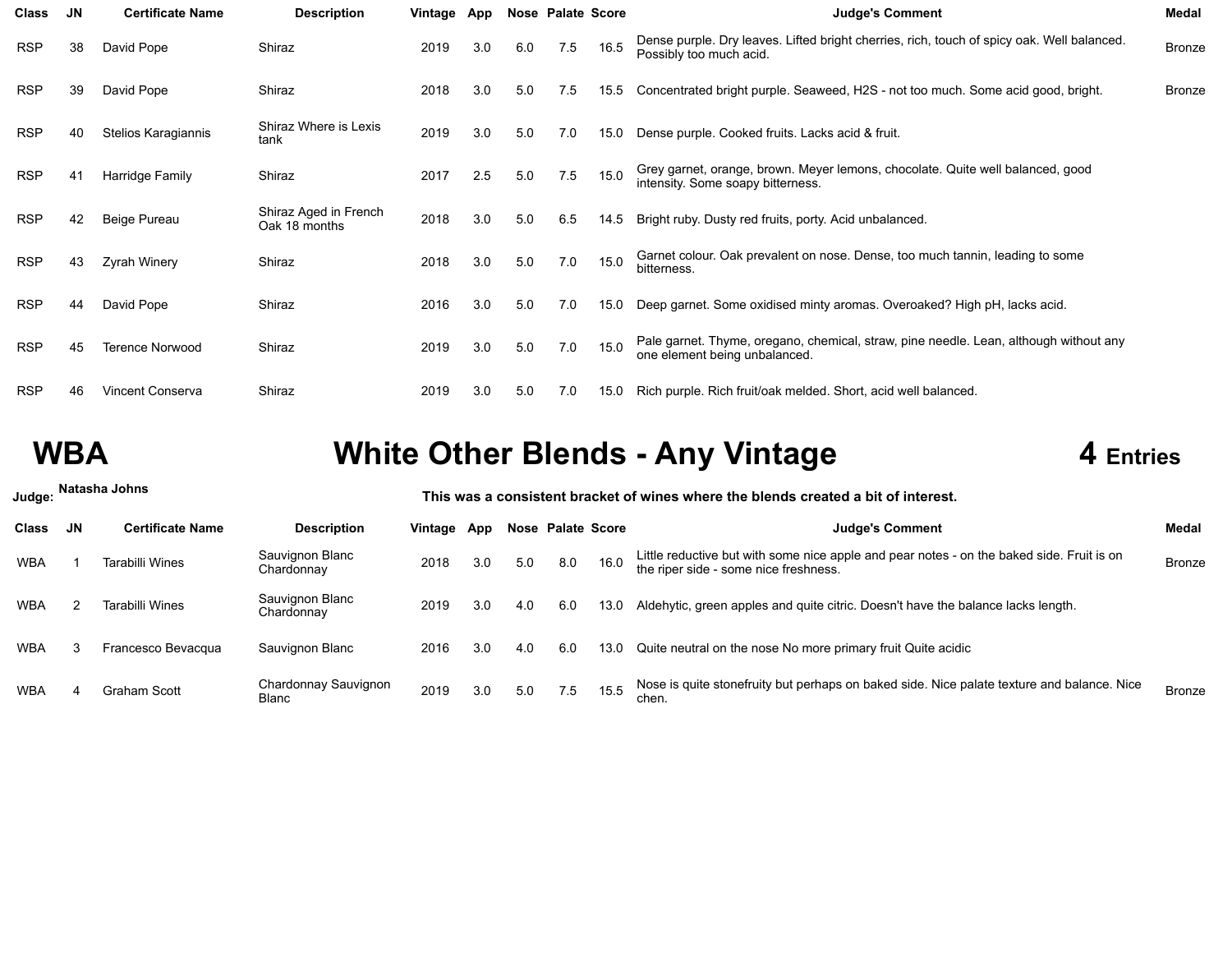|            | <b>WCC</b> |                                          |                         |             |          |     |                                         |      | <b>White Chardonnay - Current Vintage</b><br><b>Entries</b>                                                                                                   |               |
|------------|------------|------------------------------------------|-------------------------|-------------|----------|-----|-----------------------------------------|------|---------------------------------------------------------------------------------------------------------------------------------------------------------------|---------------|
| Judge:     |            | <b>Peter Shone</b><br><b>Aine Conran</b> |                         |             |          |     | issues but all in all some great wines. |      | Some very good wines. A few issues with balance, particularly with RS (residual sugar) and acid. A couple of hygiene                                          |               |
| Class      | JN.        | <b>Certificate Name</b>                  | <b>Description</b>      | Vintage App |          |     | Nose Palate Score                       |      | <b>Judge's Comment</b>                                                                                                                                        | Medal         |
| <b>WCC</b> |            | Rino Ballerini                           | Chardonnay Cool Climate | 2020        | 3.0      | 6.0 | 7.5                                     | 16.5 | A bit malo-y on the nose. Needs SO2 to clean it up a bit I think. Acid line is unbalanced<br>and fresh for 'cool climate'. Maybe SO2 earlier to inhibit malo. | <b>Bronze</b> |
| <b>WCC</b> |            | <b>Terence Norwood</b>                   | Chardonnay Cuvee 1      | 2020        | 3.0      | 6.5 | 9.5                                     | 19.0 | Nice, fresh, bright and clean. Good fruit definition. Great wine.                                                                                             | Gold          |
| <b>WCC</b> | 3          | <b>Terence Norwood</b>                   | Chardonnay Cuvee 2      | 2020        | 3.0      | 6.5 | 9.0                                     | 18.5 | More savoury. Fruit not as defined as it could be. Good weight on palate.                                                                                     | Gold          |
| <b>WCC</b> |            | Mario and Izabella Fantin                | Chardonnay              | 2020        | 3.0      | 4.0 | 6.0                                     | 13.0 | Microbial issues - mousy?                                                                                                                                     |               |
| <b>WCC</b> | 5          | David Hart                               | Chardonnay              | 2020        | 3.0      | 6.5 | 5.5                                     | 15.0 | Varietal definition on nose. Clean and bright. Heaps of RS (residual sugar) on palate.<br>Needs to be drier to be more balanced. Finishes a bit cloying.      |               |
| <b>WCC</b> | 6          | Glen van Neuren                          | Chardonnay              | 2020        | 3.0      | 6.0 | 9.0                                     | 18.0 | Nose is quite savoury. Very mineral and phenolic on palate. Good weight and persistent<br>finish.                                                             | Silver        |
| <b>WCC</b> |            | Steven Ney                               | Chardonnay A            | 2020        | 3.0      | 5.5 | 8.5                                     | 17.0 | Very savoury and drinkable. Finishes a little bitter - protein fining?                                                                                        | Silver        |
| MDC        | $\circ$    | Ctaven Nav                               | Chardenneu D            | 2000        | $\Omega$ |     |                                         |      | $50 - 75 = 145$ Slightly cloudy - cleaner rack? Acetaldehyde too - HSO2. Microbial issues. Hygiene and                                                        |               |

WCC 9 Peter Enness Chardonnay Payne 2020 3.0 5.5 7.0 15.5 Quite sweet on nose. Appearance of oak dominates a bit on nose and palate.

SO2.

WCC 8 Steven Ney Chardonnay B 2020 2.0 5.0 7.5 14.5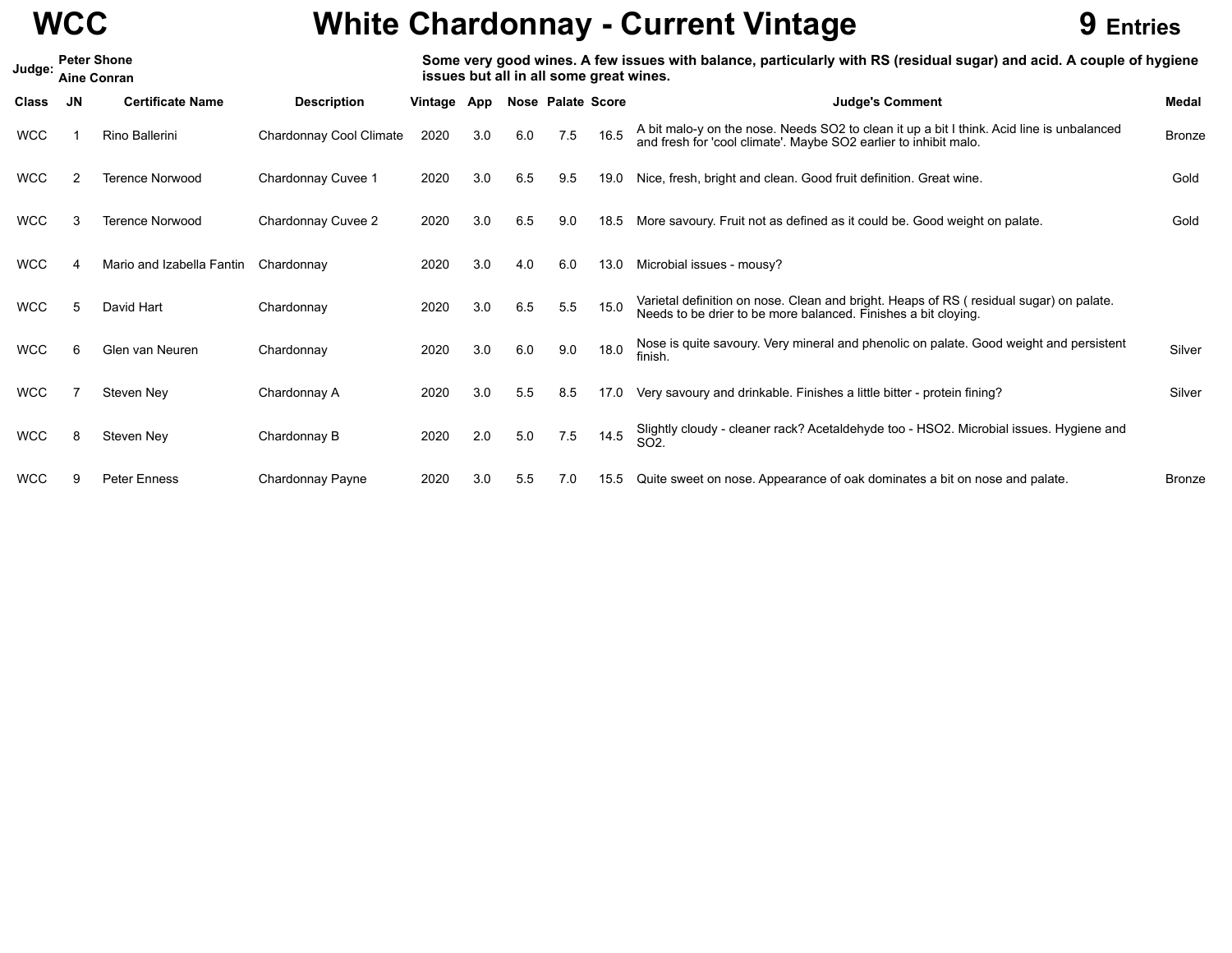**Leah Mottin** 

**Judge:**

## **WCP White Chardonnay Previous Vintage 43 Entries**

Sandrine Gimon Sandrine Gimon Sandrine Gimon Sandrine Gimon Class was of good standard. Top wines were well made, with good attention to details. Things that could be improved:. sometimes a wine is past its prime. Colour can be a strong indicator.. Good ferments always shine.. Too much oak is not **Leah Mo often the best option.. Good acidity can help support good fruit.**

| Class      | <b>JN</b> | <b>Certificate Name</b>   | <b>Description</b> | Vintage | App |     | <b>Nose Palate Score</b> |      | <b>Judge's Comment</b>                                                                                                                | <b>Medal</b>  |
|------------|-----------|---------------------------|--------------------|---------|-----|-----|--------------------------|------|---------------------------------------------------------------------------------------------------------------------------------------|---------------|
| <b>WCP</b> |           | David Hart                | Chardonnay         | 2018    | 3.0 | 5.0 | 7.0                      | 15.0 | Yellow and green hue. Dirty plastic nose and too much SO2. Some fennel greenness of<br>palate.                                        |               |
| <b>WCP</b> | 2         | <b>RICHMOORE WINES</b>    | Chardonnay         | 2017    | 3.0 | 6.0 | 7.5                      | 16.5 | Pale yellow green hue. Apple and pear nose. Same on palate and some crunchiness -<br>might need to look after ferment.                | <b>Bronze</b> |
| <b>WCP</b> | 3         | Joe Fruci                 | Chardonnay         | 2019    | 3.0 | 5.0 | 7.0                      | 15.0 | Pale green yellow. Acetaldehyde on nose and palate. But palate has a good finish.                                                     |               |
| <b>WCP</b> |           | Danny Cappellani          | Chardonnay         | 2019    | 3.0 | 6.5 | 7.0                      | 16.5 | Pale green yellow. Flower on the nose. Palate is pretty but has sugar, lacks freshness.                                               | <b>Bronze</b> |
| <b>WCP</b> | 5         | Neil Johannesen           | Chardonnay A1      | 2013    | 3.0 | 6.0 | 6.0                      | 15.0 | Dark yellow, good clarity. Note of mint? Some all spice drawer notes Palate smoother by<br>age - old orange peel.                     |               |
| <b>WCP</b> | 6         | Chateau Thornbury         | Chardonnay         | 2019    | 3.0 | 7.0 | 8.5                      | 18.5 | Pale yellow green hue. Note of flowers but rubbery. Same on palate finishing smooth.<br>(Careful with vats!)                          | Gold          |
| <b>WCP</b> |           | Terence Norwood           | Chardonnay Cuvee 1 | 2019    | 2.5 | 6.5 | 7.5                      | 16.5 | Dark yellow. Intense sulphur, but oxidised can be seen. Same on palate, notes of melon<br>too ripe apricot.                           | <b>Bronze</b> |
| <b>WCP</b> | 8         | David Chambers            | Chardonnay         | 2019    | 2.5 | 5.5 | 6.0                      | 14.0 | Gold orange yellow. Oxidised nose. Lack primary. Same on palate. Old for its age. Dry fig.                                            |               |
| WCP        | 9         | Paul Finn                 | Chardonnay         | 2016    | 2.5 | 5.5 | 7.5                      | 15.5 | Yellow, starting to decline. Old socks smell on nose. Some oak palate is smooth.<br>Interesting - bitter.                             | <b>Bronze</b> |
| <b>WCP</b> | 10        | <b>Terence Norwood</b>    | Chardonnay         | 2016    | 3.0 | 5.5 | 6.0                      | 14.5 | Dark yellow orange hue. Orange peel, oxidised nose. Same on palate. Past its prime.                                                   |               |
| <b>WCP</b> | 11        | <b>Terence Norwood</b>    | Chardonnay         | 2015    | 2.5 | 6.0 | 6.5                      | 15.0 | Dark yellow. Colour is darkening. Note of oxidation, lack of fruit on nose. Same on palate.                                           |               |
| <b>WCP</b> | 12        | Mario and Izabella Fantin | Chardonnay S       | 2019    | 3.0 | 6.0 | 7.5                      | 16.5 | Pale gold rose. SO2 on nose. Ferment slow? Underneath butter note. Some primary fruit.<br>Finishing zesty.                            | <b>Bronze</b> |
| <b>WCP</b> | 13        | Geoff & Kay Rowe          | Chardonnay         | 2018    | 3.0 | 6.5 | 7.0                      | 16.5 | Yellow gold. Buttery nose, mineral, flinty. Good palate and flair.                                                                    | <b>Bronze</b> |
| <b>WCP</b> | 14        | Mario and Izabella Fantin | Chardonnay UG      | 2019    | 2.5 | 6.5 | 7.5                      | 16.5 | Lack clarity - yellow golden rose hue. Rose petal. Start of ox. Palate is better.                                                     | <b>Bronze</b> |
| <b>WCP</b> | 15        | David Hart                | Chardonnay A       | 2019    | 3.0 | 6.5 | 8.0                      | 17.5 | Yellow pale green hue. Notes of honey and flower. Citrusy palate.                                                                     | Silver        |
| <b>WCP</b> | 16        | <b>Graham Scott</b>       | Chardonnay         | 2013    | 2.5 | 6.0 | 6.0                      | 14.5 | Deep yellow. Oxidised nose and palate. Dark walnut notes - past its prime.                                                            |               |
| <b>WCP</b> | 17        | <b>Terence Norwood</b>    | Chardonnay Cuvee 3 | 2019    | 2.5 | 6.5 | 7.5                      | 16.5 | Dark yellow, grey hue. Some note of pear and fruit on nose. Palate is ok. Fruit note at<br>start. Careful, starting to show ox signs. | <b>Bronze</b> |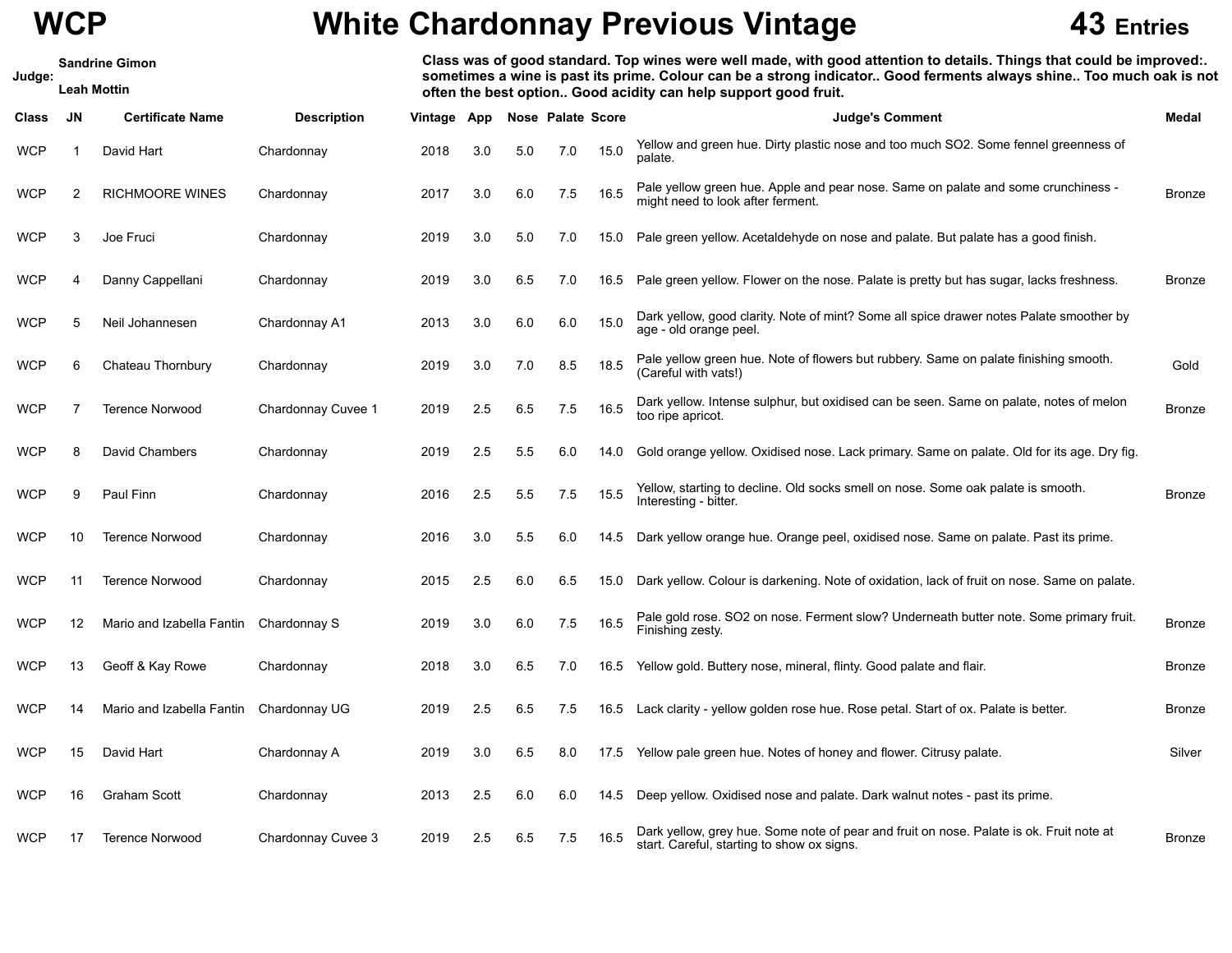| <b>Class</b> | <b>JN</b> | <b>Certificate Name</b>            | <b>Description</b>      | Vintage App |     |     | Nose Palate Score |      | <b>Judge's Comment</b>                                                                                                                                  | Medal         |
|--------------|-----------|------------------------------------|-------------------------|-------------|-----|-----|-------------------|------|---------------------------------------------------------------------------------------------------------------------------------------------------------|---------------|
| WCP          | 18        | Mario and Izabella Fantin          | Chardonnay U            | 2019        | 2.5 | 7.0 | 7.5               | 17.0 | Dark yellow, lack clarity. Note of fruit zest. Good smooth palate. Length is ok.                                                                        | Silver        |
| <b>WCP</b>   | 19        | Geoff & Kay Rowe                   | Chardonnay              | 2019        | 3.0 | 4.0 | 7.0               | 14.0 | Pale yellow. Green pale hue. Nose is cement wet, not pleasant! Wine is diluted. Not<br>pleasant.                                                        |               |
| WCP          | 20        | Danny Cappellani                   | Chardonnay              | 2018        | 3.0 | 7.0 | 9.0               | 19.0 | Very pale yellow, green hue. Very pleasant nose fruit. Delicate palate in the same vein but<br>has some residual sugar.                                 | Gold          |
| WCP          | 21        | Paul Finn                          | Chardonnay              | 2015        | 2.0 | 6.0 | 6.0               | 14.0 | Off colour lack clarity. Oxy nose. Sherry like. Same on palate. Acetaldehyde.                                                                           |               |
| WCP          | 22        | Mario Fantin & John O<br>Callaghan | Chardonnay              | 2003        | 0.5 | 6.0 | 6.5               | 13.0 | Orange and lack clarity. Oxidised - odd orange note. Same on palate.                                                                                    |               |
| WCP          | 23        | Geoff & Kay Rowe                   | Chardonnay              | 2017        | 3.0 | 5.5 | 6.5               | 15.0 | Gold yellow. Dirty nose. Palate is ok but nothing exciting.                                                                                             |               |
| WCP          | 24        | David Mayfield                     | Chardonnay Yarra Valley | 2018        | 2.5 | 5.0 | 8.5               | 16.0 | Deep yellow. Oxidation on nose. Palate is better but can't redeem the wine. Note of<br>vanilla.                                                         | <b>Bronze</b> |
| WCP          | 25        | David Hart                         | Chardonnay              | 2010        | 3.0 | 5.5 | 8.5               | 17.0 | Deep yellow. Note of sulphur but some fruit underneath. Palate is good, fruit and<br>freshness surprising!                                              | Silver        |
| WCP          | 26        | Chateau Thornbury                  | Chardonnay              | 2018        | 3.0 | 6.5 | 7.0               | 16.5 | Yellow, green hue. Good primary flavours. Has good acidity and some fruit notes on<br>palate.                                                           | <b>Bronze</b> |
| WCP          | 27        | <b>RICHMOORE WINES</b>             | Chardonnay              | 2019        | 3.0 | 5.0 | 5.0               | 13.0 | Yellow, deeper hue. Acetaldehyde on the nose. Palate is diluted, too ripe? Still<br>acetaldehyde. VA.                                                   |               |
| WCP          | 28        | Neil Johannesen                    | Chardonnay              | 2004        | 3.0 | 5.0 | 7.0               | 15.0 | Yellow and deeper notes. Apricot on nose and SO2 notes of reduction. Palate still<br>reduced. Note of greenness. In surprisingly good condition though! |               |
| WCP          | 29        | Neil Johannesen                    | Chardonnay              | 2016        | 3.0 | 5.5 | 7.0               | 15.5 | Yellow, bright. Lack of fruit, like off apricot nose - not pleasant. Very buttery, oxidised<br>palate. Lack freshness.                                  | <b>Bronze</b> |
| WCP          | 30        | <b>Terence Norwood</b>             | Chardonnay Cuvee 2      | 2017        | 3.0 | 6.0 | 8.0               | 17.0 | Dark yellow. Some oak on the nose and palate. Finishing short - made to a style.                                                                        | Silver        |
| WCP          | 31        | David Hart                         | Chardonnay B            | 2019        | 2.5 | 5.5 | 6.5               | 14.5 | Yellow, some lack of clarity. Sweet! Alcohol fermentation not finished! Lack acidity and<br>volume to sustain that level of sugar.                      |               |
| WCP          | 32        | <b>Terence Norwood</b>             | Chardonnay              | 2018        | 3.0 | 6.0 | 6.5               | 15.5 | Intense yellow gold. Oak on nose. Palate is dominated by oak - length a bit short. Need<br>more primary fruit.                                          | <b>Bronze</b> |
| WCP          | 33        | David Hart                         | Chardonnay              | 2015        | 3.0 | 6.5 | 8.0               | 17.5 | Intense yellow gold. Oak is present on nose - relatively well integrated in palate. Finishing<br>persistent on oak. Lack primary fruit and acidity.     | Silver        |
| WCP          | 34        | Steven Ney                         | Chardonnay              | 2019        | 3.0 | 6.0 | 6.0               | 15.0 | Yellow gold. Quince on nose. Some fruit on palate. Very cheesy finish - issue with vat?<br>Persistent off flavours on finale.                           |               |
| <b>WCP</b>   | 35        | David Hart                         | Chardonnay              | 2017        | 2.0 | 6.0 | 7.0               | 15.0 | Yellow gold. Nose a bit cheesy. Palate is smooth, buttery note, good finish with some fruit.                                                            |               |
| <b>WCP</b>   | 36        | DaMcDiPa Wine<br>Cooperative       | Chardonnay              | 2019        | 2.0 | 5.5 | 8.0               | 15.5 | Pale pink gold. Dusty nose. Good fruit on the palate - need more primary flavours on<br>nose.                                                           | <b>Bronze</b> |
| <b>WCP</b>   | 37        | Paul Finn                          | Chardonnay              | 2017        | 2.0 | 5.5 | 7.5               | 15.0 | Pale gold pink. SO2 is high. Palate is smooth - difficult to find notes of fruit. Ok.                                                                   |               |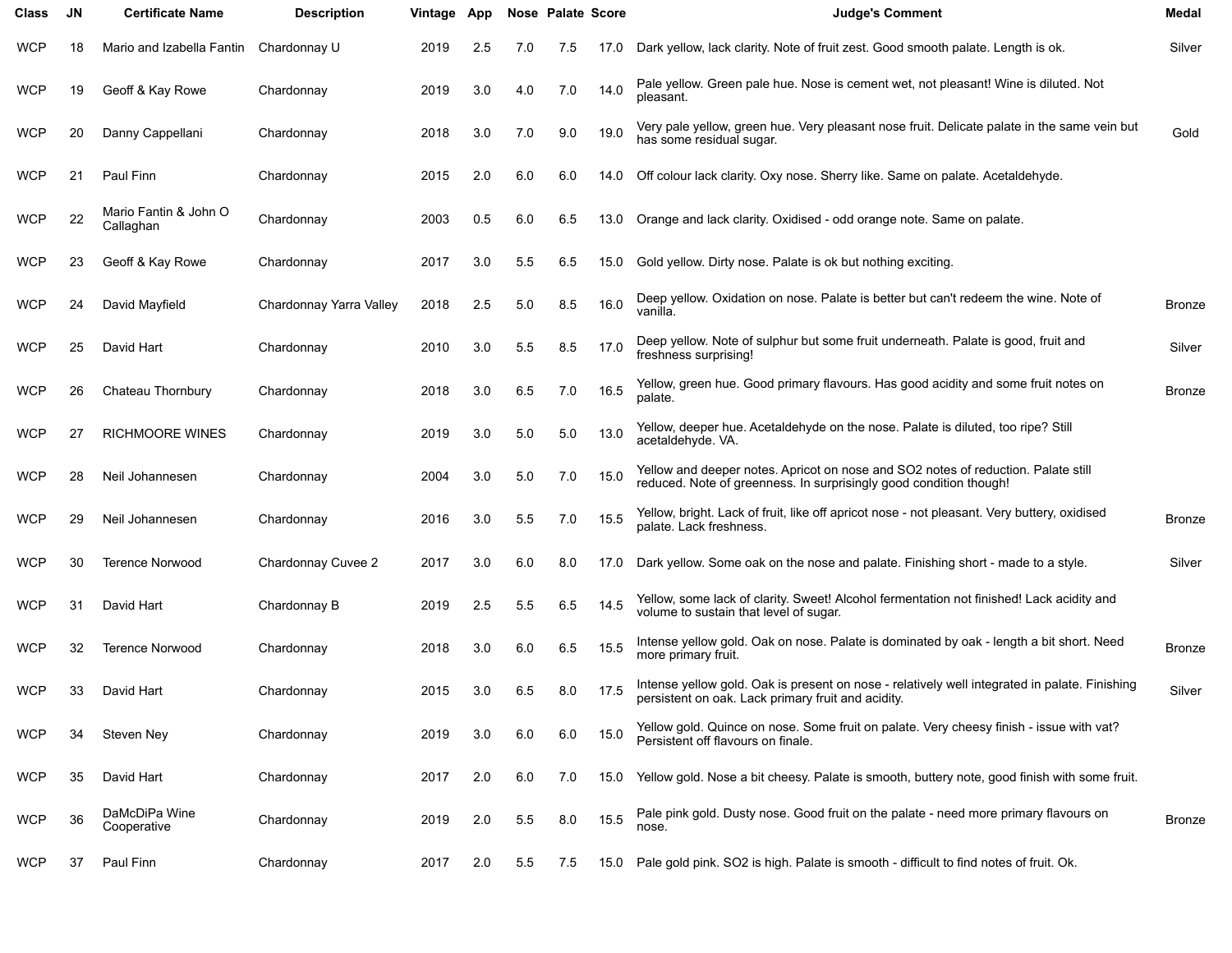| <b>Class</b> | <b>JN</b> | <b>Certificate Name</b> | <b>Description</b> | Vintage App |     |     | Nose Palate Score |      | <b>Judge's Comment</b>                                                                                                         | Medal         |
|--------------|-----------|-------------------------|--------------------|-------------|-----|-----|-------------------|------|--------------------------------------------------------------------------------------------------------------------------------|---------------|
| <b>WCP</b>   | 38        | <b>Trevor Drysdale</b>  | Chardonnay         | 2019        | 2.0 | 5.0 | 6.0               | 13.0 | Pale gold rose. Walnut on the nose. Diluted mix of green berries.                                                              |               |
| <b>WCP</b>   | 39        | David Hart              | Chardonnay S/Lee   | 2017        | 1.0 | 5.5 | 7.0               | 13.5 | Colour is gold rose. Some notes of quince and butter on nose. Also oxidation. Palate is<br>smooth but ox is still too present. |               |
| <b>WCP</b>   | 40        | <b>Terence Norwood</b>  | Chardonnay Cuvee 2 | 2019        | 3.0 | 6.5 | 7.5               | 17.0 | SO2 and oak. Pretty vanilla with shoulder pad. Finishing with alcohol note.                                                    | Silver        |
| <b>WCP</b>   | 41        | Geoff & Kay Rowe        | Chardonnay         | 2011        | 3.0 | 6.5 | 6.5               | 16.0 | Yellow, gold green hues. Note of freshness. Still primary surprising wine. Note of<br>greenness then fruit.                    | <b>Bronze</b> |
| <b>WCP</b>   | 42        | <b>Richard Webb</b>     | Chardonnay         | 2019        | 2.5 | 6.0 | 6.0               | 14.5 | Yellow, deep gold. Green nose. Very green bean palate.                                                                         |               |
| <b>WCP</b>   | 43        | <b>Terence Norwood</b>  | Chardonnay Cuvee 1 | 2017        | 2.5 | 5.5 | 7.0               | 15.0 | Dark yellow. Oxidised - old perfume nose. Palate similar.                                                                      |               |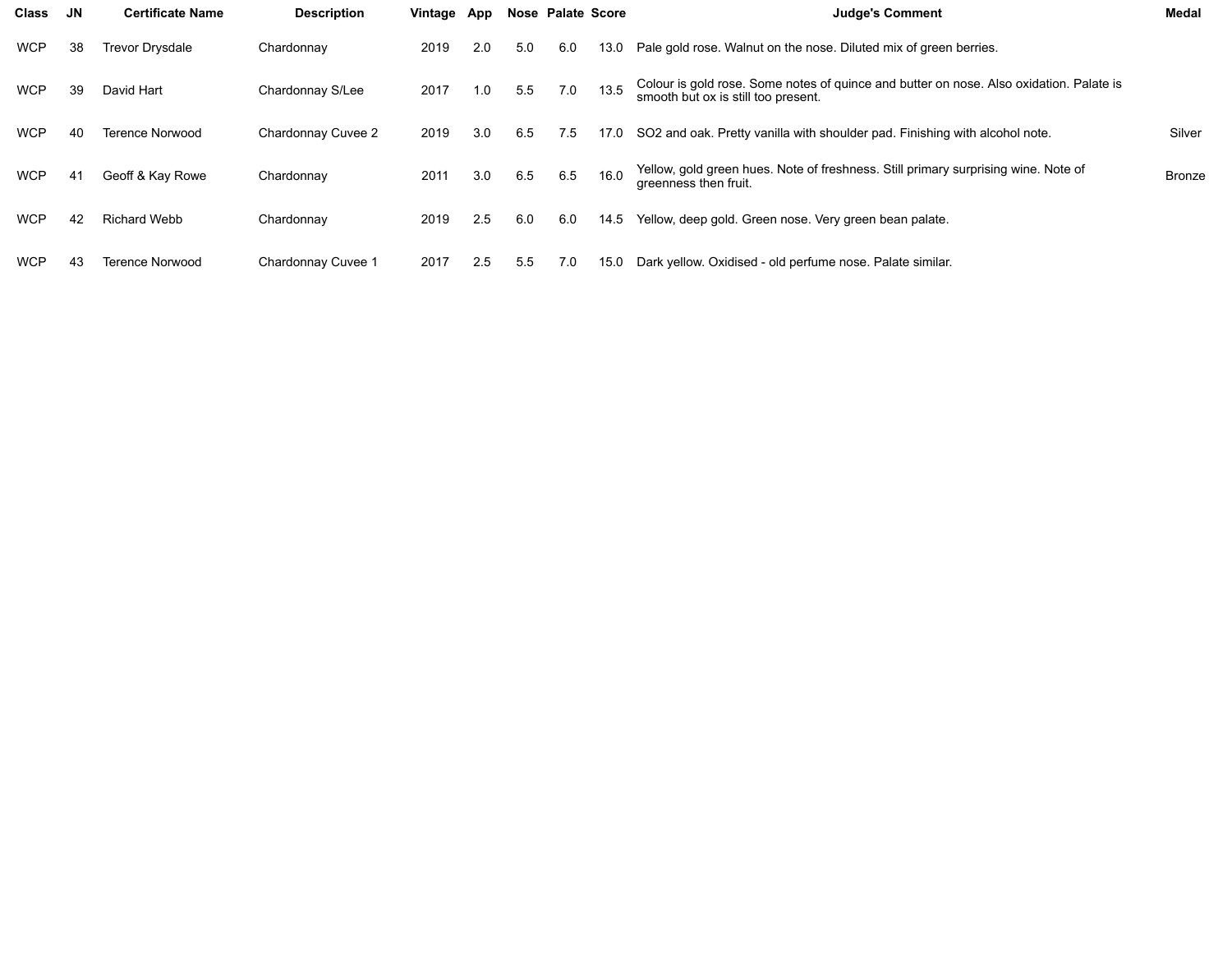## **WLA White Less Common Varieties - Any Vintage 12 Entries**

| Judge:       | Natasha Johns |                                    |                                    | So interesting to see such a variety of white grapes - even a Malvasia. Lots of nice texture in many of these wines |     |     |                          |      |                                                                                                                                                                             |               |  |  |  |  |
|--------------|---------------|------------------------------------|------------------------------------|---------------------------------------------------------------------------------------------------------------------|-----|-----|--------------------------|------|-----------------------------------------------------------------------------------------------------------------------------------------------------------------------------|---------------|--|--|--|--|
| <b>Class</b> | JN            | <b>Certificate Name</b>            | <b>Description</b>                 | Vintage                                                                                                             | App |     | <b>Nose Palate Score</b> |      | <b>Judge's Comment</b>                                                                                                                                                      | <b>Medal</b>  |  |  |  |  |
| <b>WLA</b>   |               | David Hart                         | Sauvignon Blanc                    | 2020                                                                                                                | 3.0 | 5.0 | 5.0                      | 13.0 | Quite aldehytic - palate has some nice fruit sweetness but not very defined and lacks a bit<br>of acidity. Not clearly Sauvignon Blanc.                                     |               |  |  |  |  |
| <b>WLA</b>   | 2             | Rino Ballerini                     | Sauvignon Blanc Cool<br>Climate    | 2019                                                                                                                | 3.0 | 5.0 | 8.0                      | 16.0 | Bit reductive, cleaner green fruits, some phenolics. Good shape and good acidity.                                                                                           | <b>Bronze</b> |  |  |  |  |
| <b>WLA</b>   |               | Chateau Thornbury                  | Arneis                             | 2019                                                                                                                | 3.0 | 5.0 | 8.0                      | 16.0 | Typical green almonds note on nose but otherwise very subtle. Green fruits. Good acid.                                                                                      | <b>Bronze</b> |  |  |  |  |
| <b>WLA</b>   |               | Michele and Richard<br>Martignetti | Sauvignon Blanc A                  | 2020                                                                                                                | 3.0 | 7.0 | 8.0                      | 18.0 | Good typicity on nose, slight bitterness on finish but good acid. Good wine.                                                                                                | Silver        |  |  |  |  |
| <b>WLA</b>   |               | Danny Cappellani                   | Malvasia                           | 2016                                                                                                                | 3.0 | 6.0 | 7.0                      | 16.0 | Nose: Lacks a bit of freshness. Pine needles and aromatics slightly herbal nose. Nice<br>rounded palate, good texture, some nice dried stone fruit notes, losing freshness. | <b>Bronze</b> |  |  |  |  |
| <b>WLA</b>   |               | Danny Cappellani                   | Verdello                           | 2019                                                                                                                | 3.0 | 7.0 | 8.0                      | 18.0 | Nice balanced wine. Good acid. Good shape.                                                                                                                                  | Silver        |  |  |  |  |
| <b>WLA</b>   |               | Denis Mazzocato                    | Colombard                          | 2019                                                                                                                | 3.0 | 5.0 | 6.0                      | 14.0 | Bit aldehytic. Some fresh fruit and nice cheny texture but lacks acidity.                                                                                                   |               |  |  |  |  |
| <b>WLA</b>   | 8             | Rino Ballerini                     | Moscato Bianco WHT<br>Cool Climate | 2019                                                                                                                | 3.0 | 6.0 | 7.0                      | 16.0 | Nice bright and true nose, floral, stone fruit, grape notes. Little sour on finish - acidity may<br>be a little too pronounced.                                             | Bronze        |  |  |  |  |
| <b>WLA</b>   | 9             | <b>Peter Enness</b>                | Verdelho Baxter                    | 2020                                                                                                                | 3.0 | 4.0 | 7.0                      | 14.0 | Nose is not particularly fresh and fruit not so well defined. Palate nicely balanced though.                                                                                |               |  |  |  |  |
| <b>WLA</b>   | 10            | A & S Nardelli                     | Viognier                           | 2019                                                                                                                | 3.0 | 4.0 | 8.5                      | 15.5 | Lots of VA and nice dried fruit - apricots, figs, orange - good sweetness and some nice<br>cheny texture.                                                                   | <b>Bronze</b> |  |  |  |  |
| <b>WLA</b>   | 11            | Rino Ballerini                     | Verdelho Cool Climate              | 2019                                                                                                                | 3.0 | 4.0 | 7.0                      | 14.0 | Nose: very reductive. Good defined and taut fruit. Acid is very high though and slightly<br>bitter finish.                                                                  |               |  |  |  |  |
| <b>WLA</b>   | 12            | Michele and Richard<br>Martignetti | Sauvignon Blanc B                  | 2020                                                                                                                | 3.0 | 6.5 | 7.0                      | 16.5 | Smells like savvy! Good aromatics, very typical. 0.5 down just because it lacks a little<br>definition. Good fleshy fruit but little too fleshy - bit flat on finish.       | <b>Bronze</b> |  |  |  |  |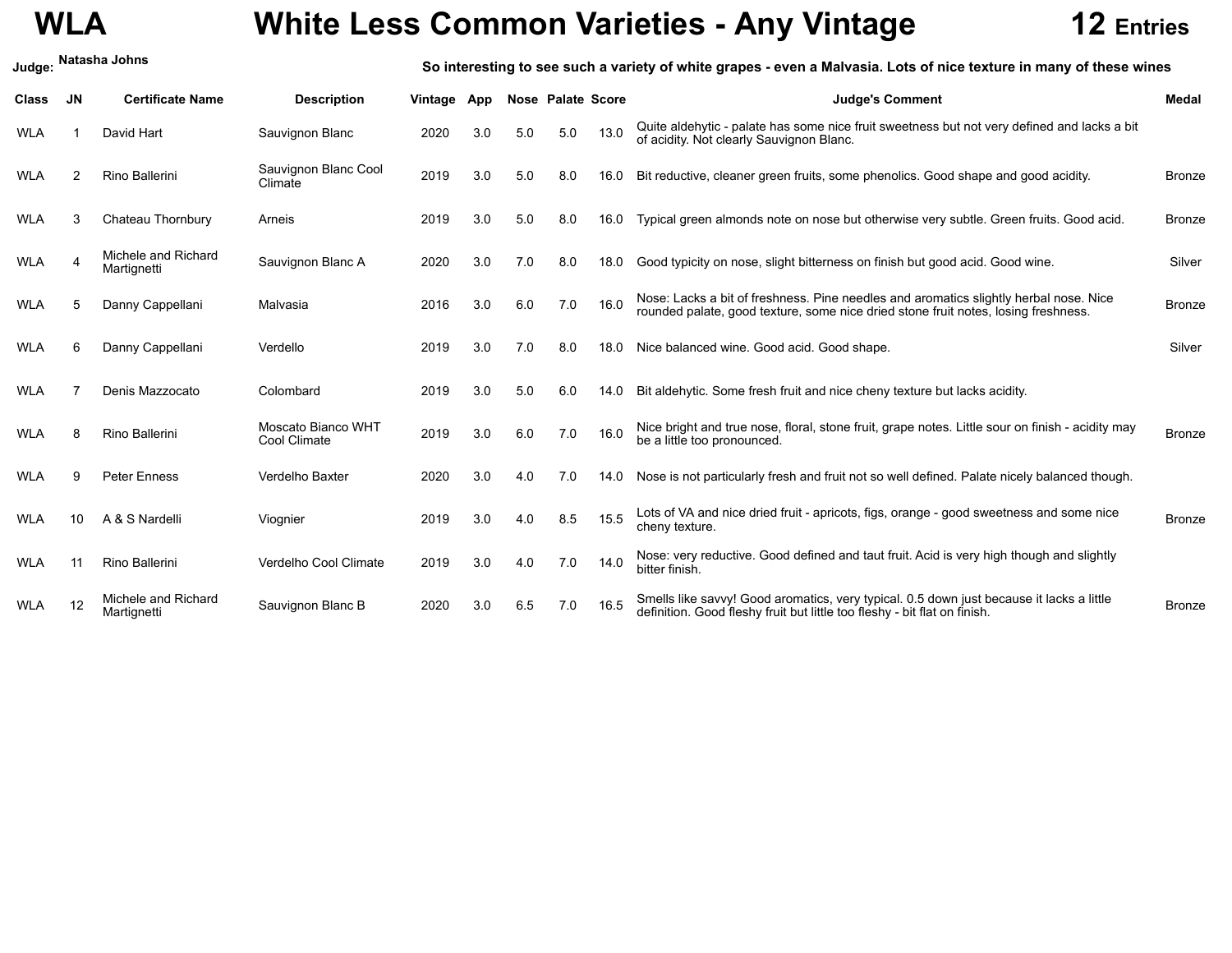## **WRA White Riesling , Traminer - Any Vintage 4 Entries**

| Natasha Johns<br>Judge: |    |                         | This was mostly a quality bracket of wines that showed clear typicity |             |     |     |                   |      |                                                                      |               |  |  |
|-------------------------|----|-------------------------|-----------------------------------------------------------------------|-------------|-----|-----|-------------------|------|----------------------------------------------------------------------|---------------|--|--|
| Class                   | JN | <b>Certificate Name</b> | <b>Description</b>                                                    | Vintage App |     |     | Nose Palate Score |      | <b>Judge's Comment</b>                                               | Medal         |  |  |
| <b>WRA</b>              |    | David Hart              | Pinot Gris                                                            | 2020        | 3.0 | 7.0 | 9.0               | 19.0 | Good clean nose, smells like Gris - apples and pears.                | Gold          |  |  |
| <b>WRA</b>              |    | Rino Ballerini          | Pinot Gris Cool Climate                                               | 2020        | 3.0 | 6.0 | 8.0               | 17.0 | Good shape, not a lot of lift on the nose but typical. Good balance. | Silver        |  |  |
| <b>WRA</b>              |    | Zyrah Winery            | <b>Pinot Gris</b>                                                     | 2020        | 3.0 | 5.0 | 7.5               | 15.5 | Bit reductive, fruit on the nose a little muted.                     | <b>Bronze</b> |  |  |
| <b>WRA</b>              |    | Chateau Thornbury       | Traminer                                                              | 2018        | 3.0 | 6.5 | 8.0               | 17.5 | Quite aromatic but quite a lot of sulphur Good brightness.           | Silver        |  |  |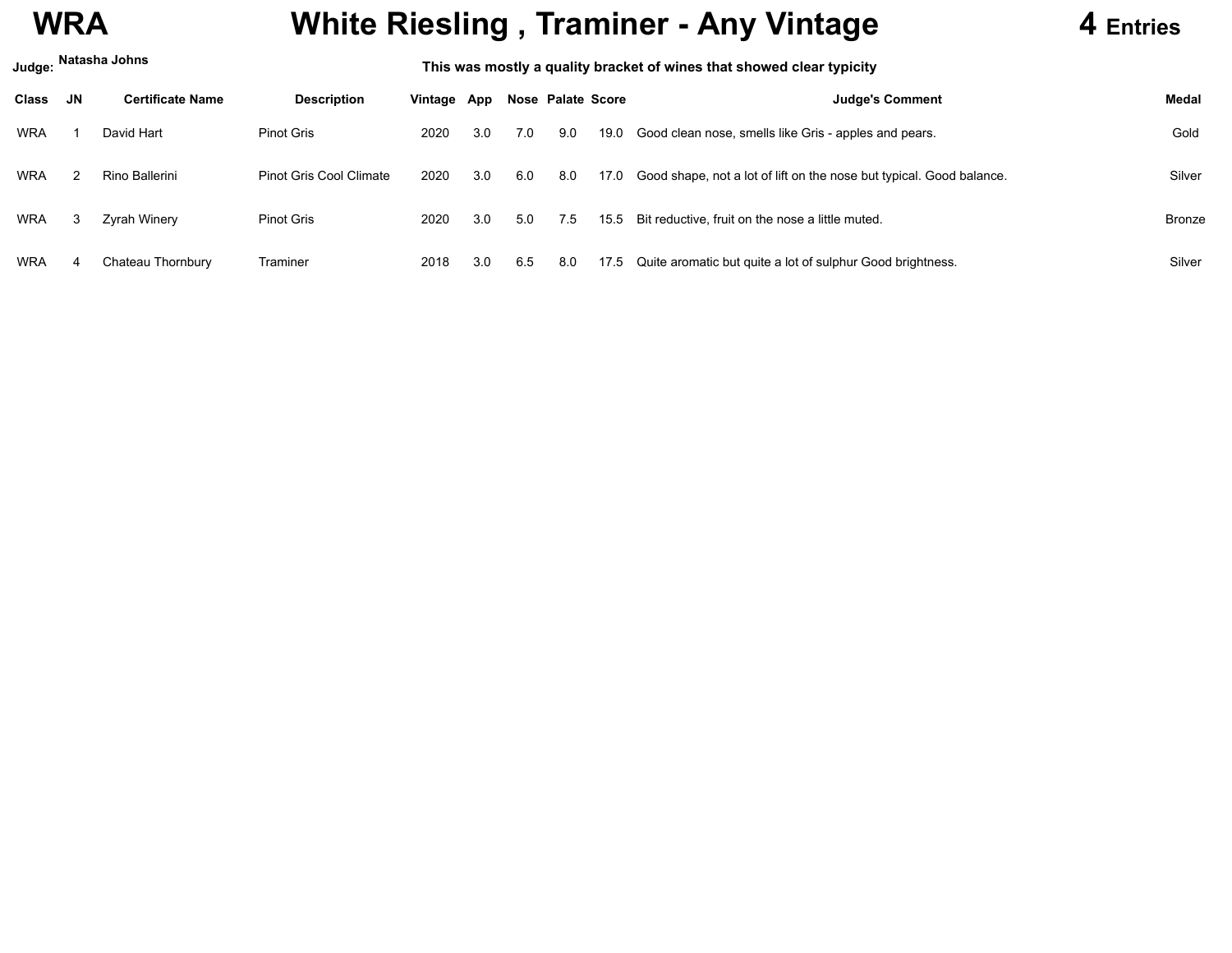### **The Winemaker's Wine Show**

This the 51st Eltham Wine Show has been the most unusual of any wine show presented by the Eltham and Districts Winemakers Guild. With no public open day, no trophy presentations, no sponsors on site and no demonstrations it has been a show purely celebrating our dedicated winemaker entrants. The Wine Show committee are acutely aware that our entrants' primary reason to enter the show is to obtain accurate and constructive assessments of their wines. We hope that we have delivered to your expectations in this regard. Thank you for supporting the Eltham Wine Show in this most challenging of years and we encourage you to continue this support into the future.

### **Our Judges**

The panel of judges under the leadership of Chief Judge Sandrine Gimon is comprised of wine industry professionals with extensive experience judging the full spectrum of wine and other beverage styles. All of our judges have dedicated their valuable time on an honorary basis to support this show and encourage you in your winemaking endeavours, without them there would be no Eltham Wine Show. We wish to wholeheartedly thank Sadrine and her team for their generous contribution of time and effort which is really appreciated.

### **Meet Our Members**

We encourage anyone interested in winemaking to consider coming along to one of our regular guild meetings held on the last Friday of each month. At these meetings members discuss all aspects of wine and winemaking with the common objective of either problem solving or improving winemaking skills. Exchange of ideas between members also occurs either on-line or face to face. Please visit our website https://amateurwine.org.au or email info@amateurwine.org.au for details on how to access our meetings which are being held via Zoom.

### **Support Our Sponsors**

We gratefully acknowledge the generous support of our many sponsors without whom this Show would not be possible. Please give your support to our sponsors whenever possible.

### **Wine Show Review Session**

Because there will be no Open Day this year, the presentations which are usually made during the Wine Show will now be made on Friday 27 November at 8pm online via Zoom. Our Chief Judge will give her impressions of the standard of wines entered in this year's Show. The announcement will also be made of the winner of the Joe Illian Trophy for the best previous vintage chardonnay. This will be the only trophy presented this year. At the end of the presentations there will be a limited opportunity for people to ask either the Chief Judge or the Wine Show Directors questions about the Wine Show. All wine show entrants will receive an invitation via email to the session being held on 27 November. If you do not receive an invitation to the Zoom session or have any questions about this session please email info@amateurwine.org.au

### **Acknowledgments**

Our sincere gratitude goes to the very dedicated EDWG Committee who contribute so much of their time and effort to the successful staging of this Show. Of course, the committee is competently supported by many guild members who volunteer considerable time to make the show a success.

. Mario Fantin Eltham Wine Show Director . Wayne Harridge, EDWG President